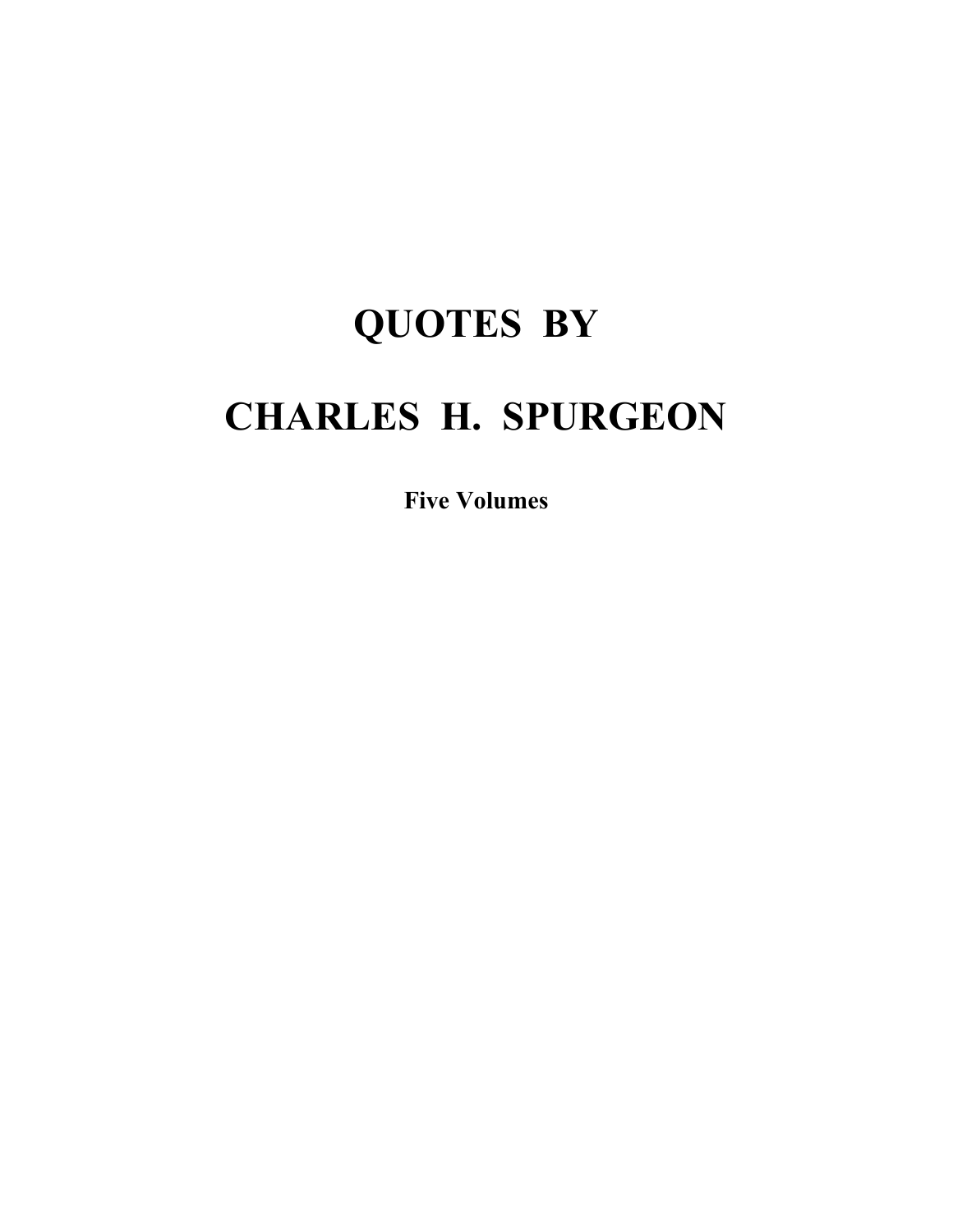# **QUOTES BY**

# **CHARLES H. SPURGEON**

**Volume One** 

#### **The Wisdom of the Gospel**

**The gospel is the sum of wisdom; a collection of knowledge; a treasure-house of truth; and a disclosure of mysterious secrets. In it we see how justice and mercy may be associated; here we see unalterable law entirely satisfied, and sovereign love carrying away the sinner in triumph. Our meditation on it broadens the mind; and as it opens to our soul in successive flashes of glory, we stand astonished at the profound wisdom manifest in it. Yes, dear friends! if you seek wisdom, you will see it displayed in all its greatness; not in the firmness of the earth's foundations—not in the measured march of the clouds of the sky, nor in the perpetual motions of the waves of the sea; not in the vegetation with all its intricate forms of beauty, nor in the animal with its marvelous tissue of nerve, and vein, and sinew; nor even in man, that last and loftiest work of the Creator. But turn aside and see this great sight!-an incarnate God upon the cross; a substitute atoning for mortal's guilt; a sacrifice satisfying the vengeance of Heaven, and delivering the rebellious sinner. Here is essential wisdom; enthroned, crowned, and glorified. Admire, you men of the earth, if you are not blind; and you who glory in your learning bow your heads in reverence, and admit that all your skill could not have devised a gospel that is one so just to God, so safe to man.** 

#### **The Poison of False Teaching**

**There have been many, destroyed by poisons, given to lull them to sleep; many have been ruined by the cry of "peace, peace," when there is no peace; hearing gentle things, when they ought to be hearing things that convict their hearts. Cleopatra's asp was brought in a basket of flowers; and men's ruin often lurks in fair**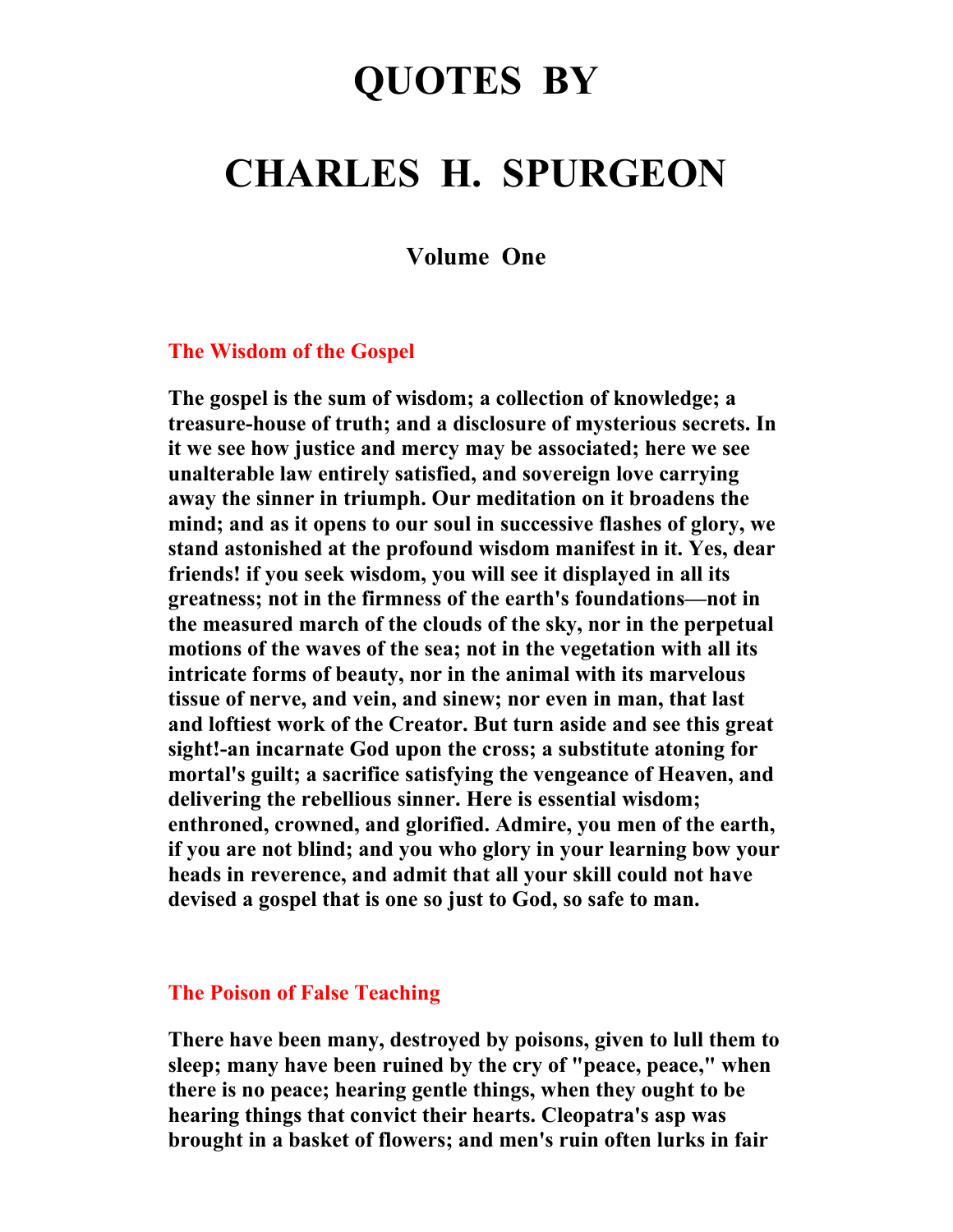**and sweet speeches. But the Holy Spirit's comfort is safe, and you may rest on it. Let him speak the word, and there is a reality about it; let him give the cup of consolation, and you may drink it to the bottom; for in its depths there are no residue, nothing to intoxicate or ruin; it is all safe.** 

# **The Compelling Power of the Cross**

**What is it that makes the young man devote himself, as a missionary, to the cause of God, to leave father and mother, and go into distant lands? It is a thing of power that does it; it is the gospel. What is it that constrains the far away minister, in the midst of cholera, to climb up that creaking staircase, and stand by the bed of some dying creature who has that tragic disease? It must be a thing of power which leads him to risk his life; it is love of the cross of Christ which urges him to do it. What is that which enables one man to stand up before a multitude of his fellows, all unprepared it may be, but determined that he will speak nothing but Christ, and Him crucified? What is it that enables him to cry, like the war horse of Job, in battle, Yes! and more glorious in might? It is a thing of power that does it—it is Christ crucified.** 

**What encourages that timid female to walk down that dark road some wet evening, that she may go and sit by the victim of a contagious fever? What strengthens her to go through that den of thieves, and pass by the depraved and perverted? What influences her to enter into that house of death, and there sit down and whisper words of comfort? Does gold make her do it? They are to poor to give her gold. Does fame make her do it? She will never be known nor written among the mighty women of this earth. What makes her do it? What impels her to it? It is the power, the thing of power; it is the cross of Christ—she loves it, and she therefore says, Were the whole realm of nature mine, As a present it would be far too small; Love so amazing, so divine, Demands my soul, my life, my all.** 

#### **Look to Calvary**

**O Young man, build your studio on Calvary! there raise your observatory, and scan by faith the lofty things of nature. Take a recluse's cell in the garden of Gethsemane, and wash your face**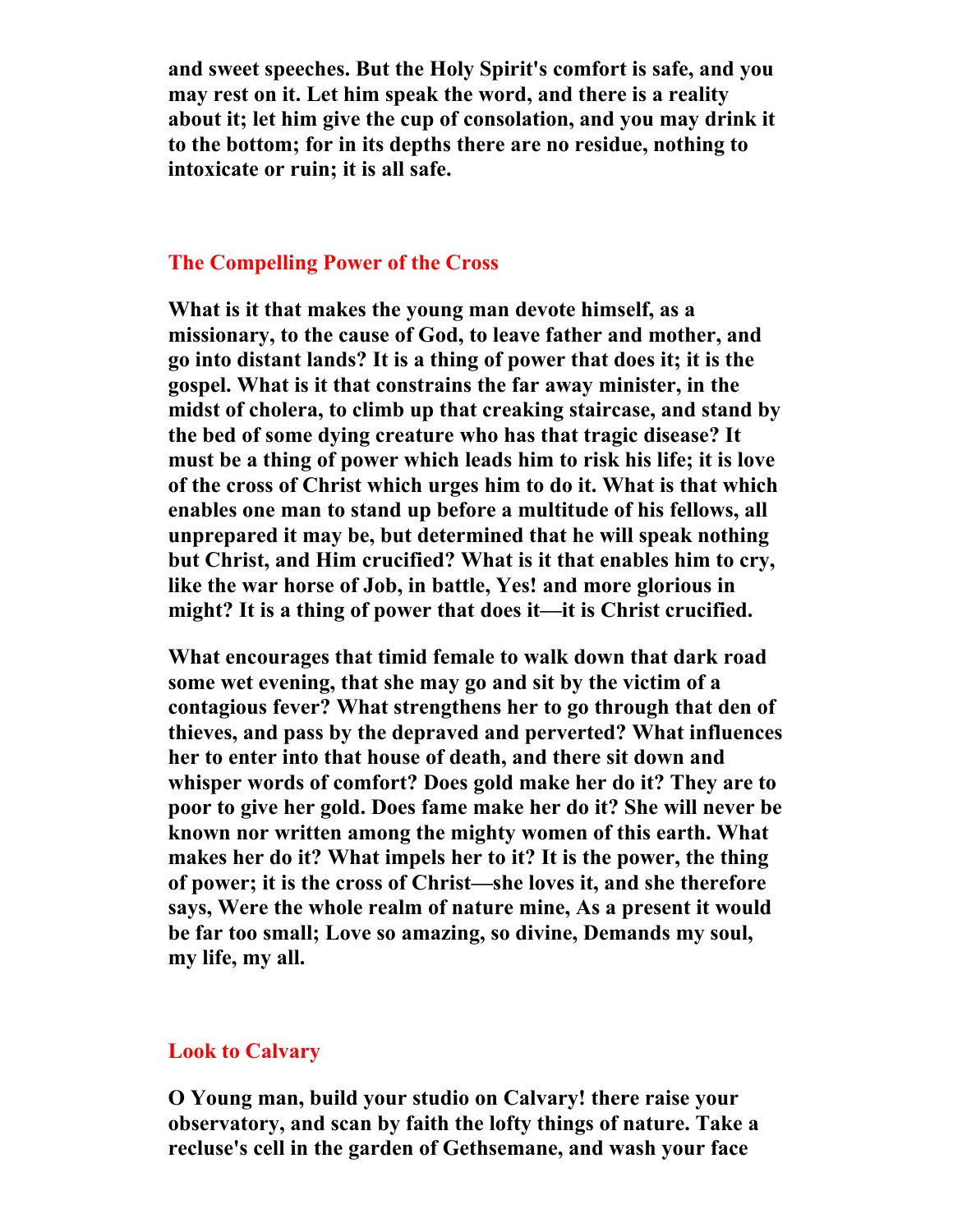**with the waters of Siloam. Let the Bible be your standard classicyour last appeal in matters of contention. Let its light be your illumination, and you will become more wise than Plato, more truly learned than the seven sages of antiquity.** 

#### **An Old Fool**

**O man! of all fools, a fool with a grey head is the worst fool anywhere. With one foot in the grave, and another foot on a sandy foundation, how will I depict you, but by saying to you as God said to the rich man, "You fool! This very night your life will be demanded from you. Then who will get what you have prepared for yourself?"** 

#### **The Rejection of the Gospel**

**When the gospel was first preached, instead of being accepted and admired, one universal hiss went up to heaven; men could not bear it; its first preacher they dragged to the edge of the cliff, and would have sent Him down headlong; yes, they did more-they nailed Him to a cross, and there they let Him spend His dying life in agony such as no man has borne since. All His chosen ministers have been hated and abhorred by the worldly; instead of being listened to, they have been scoffed at; treated as if they were rubbish, and the very scum of mankind.** 

**Look at the holy men in the early days of the church, how they were driven from city to city, persecuted, afflicted, tormented, stoned to death, wherever the enemy had power to do so. Those friends of men, those real philanthropists, who came with hearts big with love, and hands full of mercy, and lips pregnant with celestial fire, and souls burned with holy influence; those men were treated as if they were spies in the camp, as if they were deserters from the common cause of mankind; as if they were enemies, and not, as they truly were, the best of friends. Do not suppose that men like the gospel any better now than they did then. There is an idea that you are growing better; but the heart within is still the same. The human heart of today dissected, would be just like the human heart a thousand years ago; the gall of bitterness within that bosom of yours, is just as bitter as the gall of bitterness of Simon of old. We have in our hearts the same**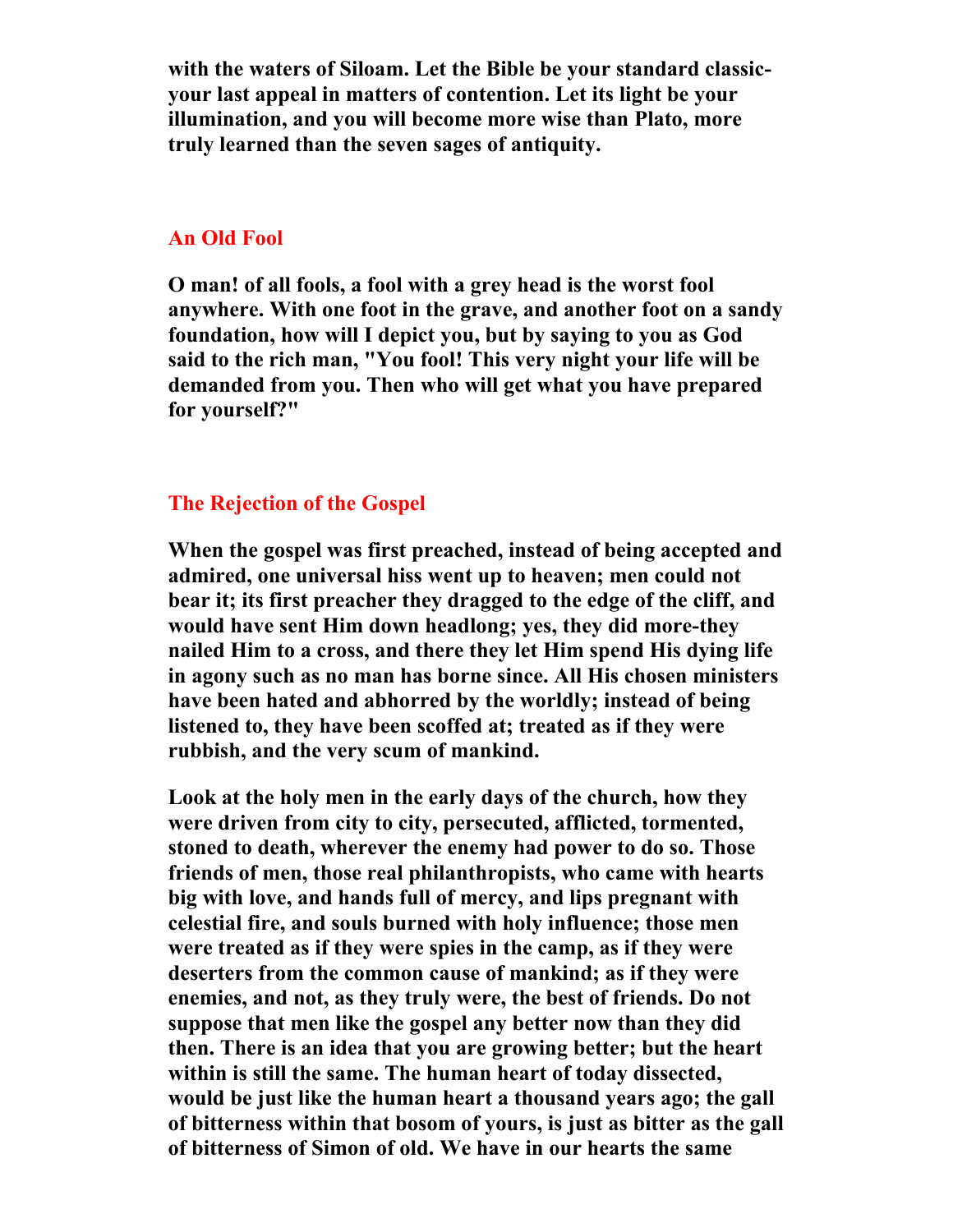**inherent opposition to the truth of God; and hence we find men, just as in the past, who scorn the gospel.** 

#### **Staying Alive in Christ**

**If you feel at any time "death working in you," as doubtless you will, withering the bloom of your religious devoutness, chilling the fervor of your devotions, and quenching the allegiance of your faith, remember, He who first aroused you to life in Christ must keep you alive. The Spirit of God is like the sap that flowed into your poor dry branch, because you were grafted into Christ, and by that sap alone you can ever bring forth fruit to God.** 

# **The Trinity**

**A gospel without a Trinity! it is a pyramid built upside down on its apex. A gospel without the Trinity! it is a rope of sand that cannot hold together. A gospel without a Trinity! then, indeed, Satan can overturn it. But, give me a gospel with the Trinity, and the might of hell cannot prevail against it; no man could any more overthrow it than a bubble could split a rock, or a feather break a mountain in half. Get the thought of the three persons, and you have the essence of all divinity. Only know the Father, and know the Son, and know the Holy Spirit to be one, and all things will appear clear. This is the golden key to the secrets of nature, and he who understands this, will soon understand as much as mortals ever can know.** 

#### **Read Your Bible**

**You know more about your ledgers than your Bible; you know more about your magazines and novels than what God has written; many of you will read a novel from the beginning to the end, and what have you got? A mouthful of foam when you are done. But you cannot read the Bible; that solid, lasting, substantial, and satisfying food goes uneaten, locked up in the cupboard of neglect; while anything that a man writes, a best seller of the day, is greedily devoured.**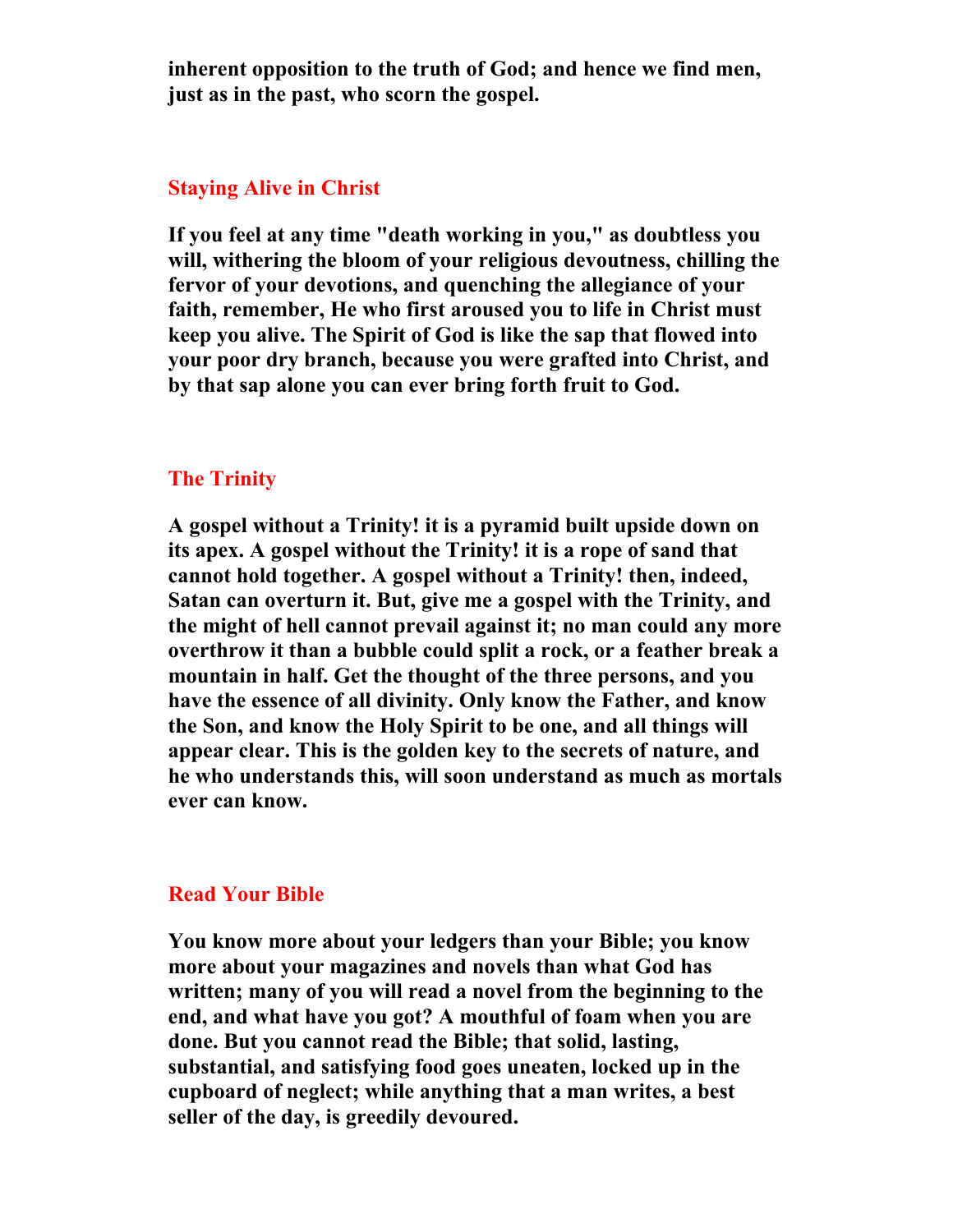#### **The Science of Jesus Christ**

**The science of Jesus Christ is the most excellent of sciences. Let no one turn away from the Bible because it is not a book of learning and wisdom. It is. Would you know astronomy? It is here—it tells you of the Son of Righteousness and the Star of Bethlehem.** 

**Would you know botany? It is here—it tells you of the plant of renown-the Lily of the Valley, and the Rose of Sharon. Would you know geology and mineralogy? You shall learn it here—for you may read of the Rock of Ages, and the White Stone with the name engraved thereon, which no man knows except he who receives it.** 

**Would you study history? Here is the most ancient of all the records of the history of the human race. Whatever your science is, come and bend over this book; your science is here. Come and drink out of this pure fountain of knowledge and wisdom, and you will find yourself made wise unto salvation.** 

# **God's Gift of Change**

**Have you now a sweet temper, whereas you once were hotblooded? Do not boast of it; you will be angry yet again if He allows you. Are you now pure, whereas you were once unclean? Do not boast of your purity; it is a plant, the seed of which was brought from heaven; it never was within your heart by nature; it is God's gift, and God's alone.** 

### **The Attraction of Christ**

**Our world has two forces; it has one tendency to run off at a tangent from its orbit; but the sun draws it by a centripetal power, and attracts it to itself, and so between the two forces it is kept in a perpetual circle. Oh! Christian, you will never walk right, and keep in the orbit of truth, if it were not for the influence of Christ perpetually attracting you to the center. You feel, and if you do not always feel, it is still there-you feel an attraction between your heart and Christ, and Christ is perpetually drawing you to Himself, to His likeness, to His character, to His love, to His bosom, and in that way you are kept from your natural tendency**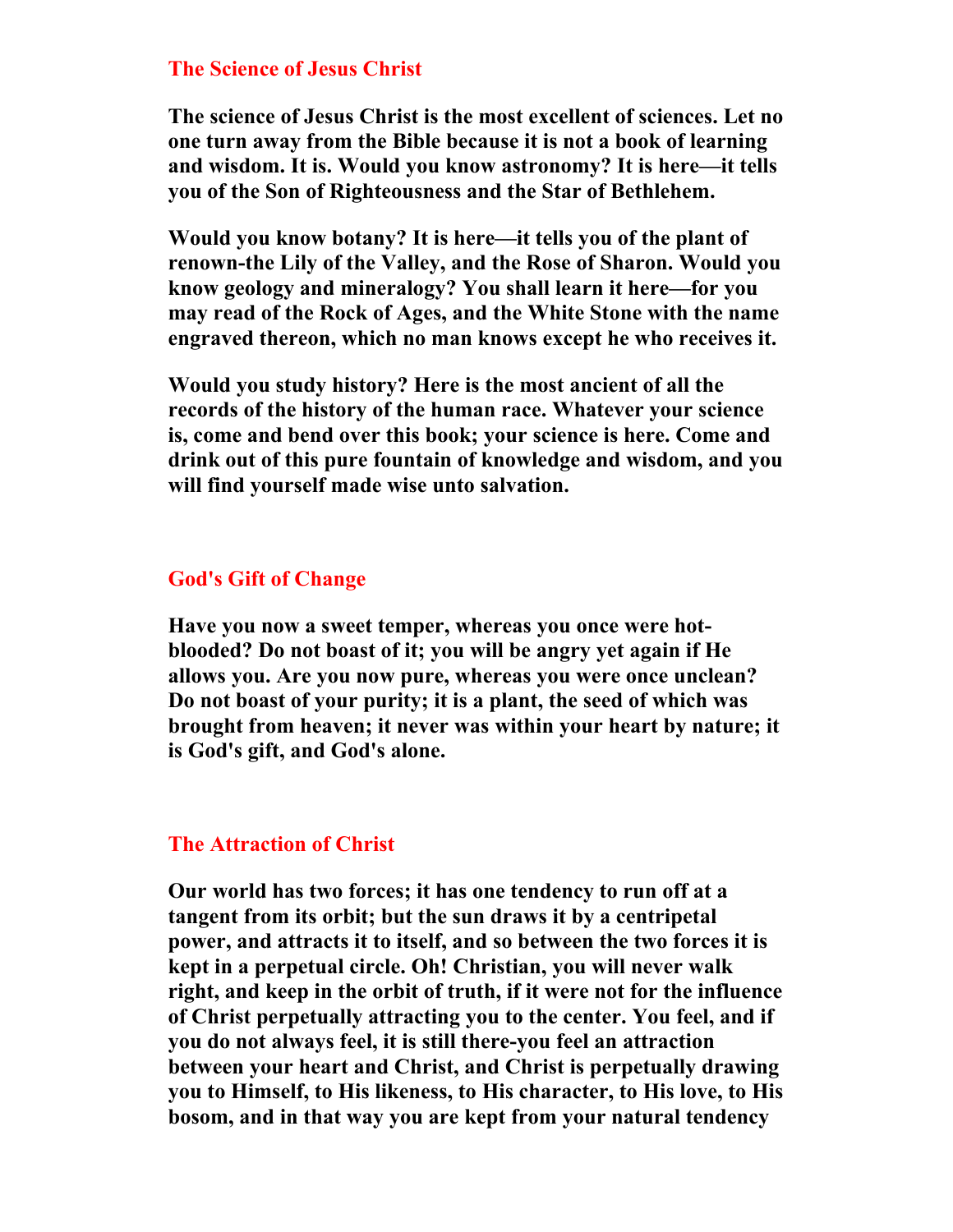**to fly off and be lost in the wild fields of sin. Bless God, that Christ lifted up draws all His people unto Him in that fashion.** 

#### **Free Will**

**"Do you see the cat? She sits there, and will lick her paws and keep herself clean." "I see that," said the other. "Well," said the first speaker, "Did you ever hear of one of the hogs taken out of the pigsty that ever acted like the cat?" "No," he said. "But he could if he wanted to," said the other. "Yes! truly he could if he wanted to; but it is not according to his nature, and you never saw such a thing done, and until you have changed the swine's nature, he cannot perform such a good action, and God's Word says the same thing of man."** 

#### **Tell It to God**

**Cast your troubles where you have cast your sins; you have cast your sins into the depths of the sea, there cast your troubles also. Never keep a trouble half an hour on your own mind before you tell it to God. As soon as the trouble comes, quick, the first thing, tell it to your Father in heaven. Remember, that the longer you take telling your trouble to God, the more your peace will be impaired. The longer the frost lasts, the more likely the ponds will be frozen.** 

### **The Wisdom of the Holy Spirit**

**How wise the Holy Spirit is! He takes the soul, lays it on the table, and dissects it in a moment; He finds out the root of the matter, He sees where the evil is, and then He applies the knife where something is required to be taken away, or puts dressing and ointment where the sore is, and He never makes a mistake. O, how wise is the blessed Holy Spirit; from every other comforter I turn and leave them all, for You are He who alone gives the wisest consolation.** 

#### **Commanded to Smile**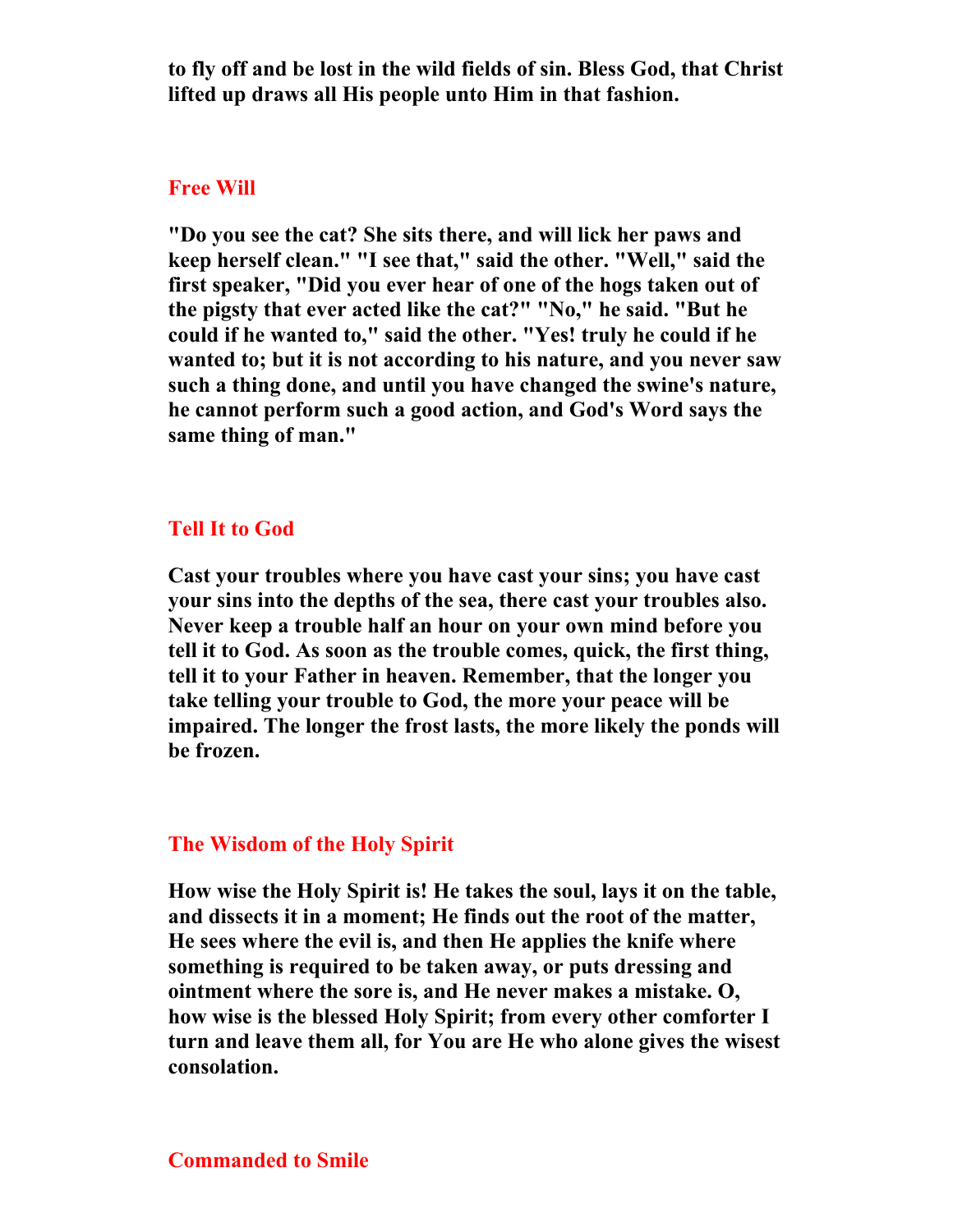**Cultivate a cheerful disposition; endeavor as much as you can to always wear a smile; remember that this is as much a command of God as that one which says, "You shall love the Lord with all your heart."** 

### **The Perfect Preacher**

**Christ Jesus was an exciting preacher; He sought all means to set a pearl in a frame of gold, that it might attract the attention of the people. He was not willing to place Himself in a local church, or to preach to a large congregation, like our good brethren in the city, but would preach in such a style that people felt they must go to hear Him. Some of them gnashed their teeth in rage and left His presence in anger, but the multitudes still thronged to Him to hear and to be healed. It was no commonplace experience to hear this King of preachers, He was too straightforward to be dull, and to humane to be incomprehensible.** 

#### **Our Watchman**

**It was once said by Solon, "No man ought to be called a happy man until he dies," because he does not know what his life is to be; but Christians may always call themselves happy men here, because wherever their tent is carried, they cannot pitch it where the cloud does not move, and where they are not surrounded by a circle of fire. "I myself will be a wall of fire around them, and I will be their glory within." They cannot live where God is not the head of the house, watchman, and safeguard of salvation.** 

**"All my ways shall ever be Ordered by His wise decree."** 

# **The Peace of Christianity**

**Oh! you that are not Christians, it would worthwhile to be Christians, if it were only for the peace and happiness that religion gives. If we had to die like dogs with no future, still this religion would be worth having to make us live here like angels. Oh, if the grave were what it seems to be, the goal of all existence, if the black nails of the coffin were not so bright with stars, if**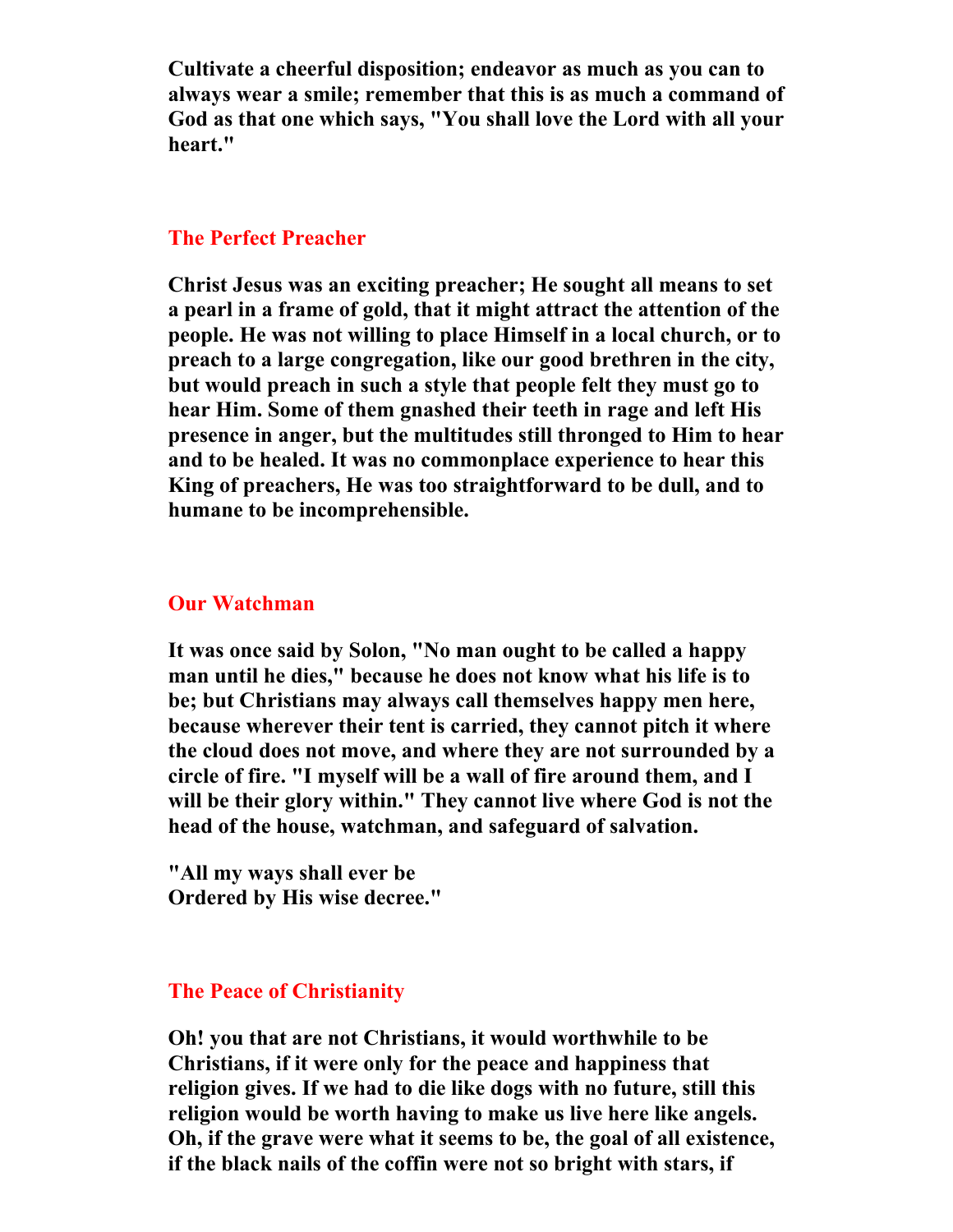**death were the end and our lamps were quenched in darkness, when it was said, "Dust to dust and earth to earth; "yet it would be worthwhile to be a child of God, only to live here.** 

#### **Dreams**

**We dream of everything in the world, and a few things more! If we were asked to tell our dreams, it would be impossible. You dream that you are at a feast; Behold! the foods change into a flying horse, and you are riding through the air; or again, suddenly transformed into a morsel for a monster's meal. Such is life. The changes occur as suddenly as they happen in a dream. Men have been rich one day, they have been beggars the next. We have witnessed the exile of monarchs, and the flight of a king—or, in another direction, we have seen a man, neither reputable or honorable in status, at a single stride exalted to a throne; and you who would have shunned him in the streets before, were foolish enough to throng your streets to stare at him. Ah! such is life. Leaves of the tree were not more easily moved by the winds, nor are dreams more variable—"Do not boast about tomorrow, for you do not know what a day may bring forth."** 

# **Bible Light**

**It is better to have two lights than only one. The light of creation is a bright light. God may be seen in the stars; His name is written in shiny letters on the darkness of night; you may discover His glory in the ocean waves. Yes, in the trees of the field; but it is better to read it in two books than in only one. You will find it here more clearly revealed; for He has written this book Himself, and He has given you the key to understand it, if you have the Holy Spirit. Yes, beloved, let us thank God for this Bible; let us love it; let us count it more precious than much fine gold.** 

#### **Cloudy Future**

**How foolish are those men who wish to pry into the future; the telescope is ready, and they are looking through; but they are so anxious to see, that they breathe on the glass with their hot breath**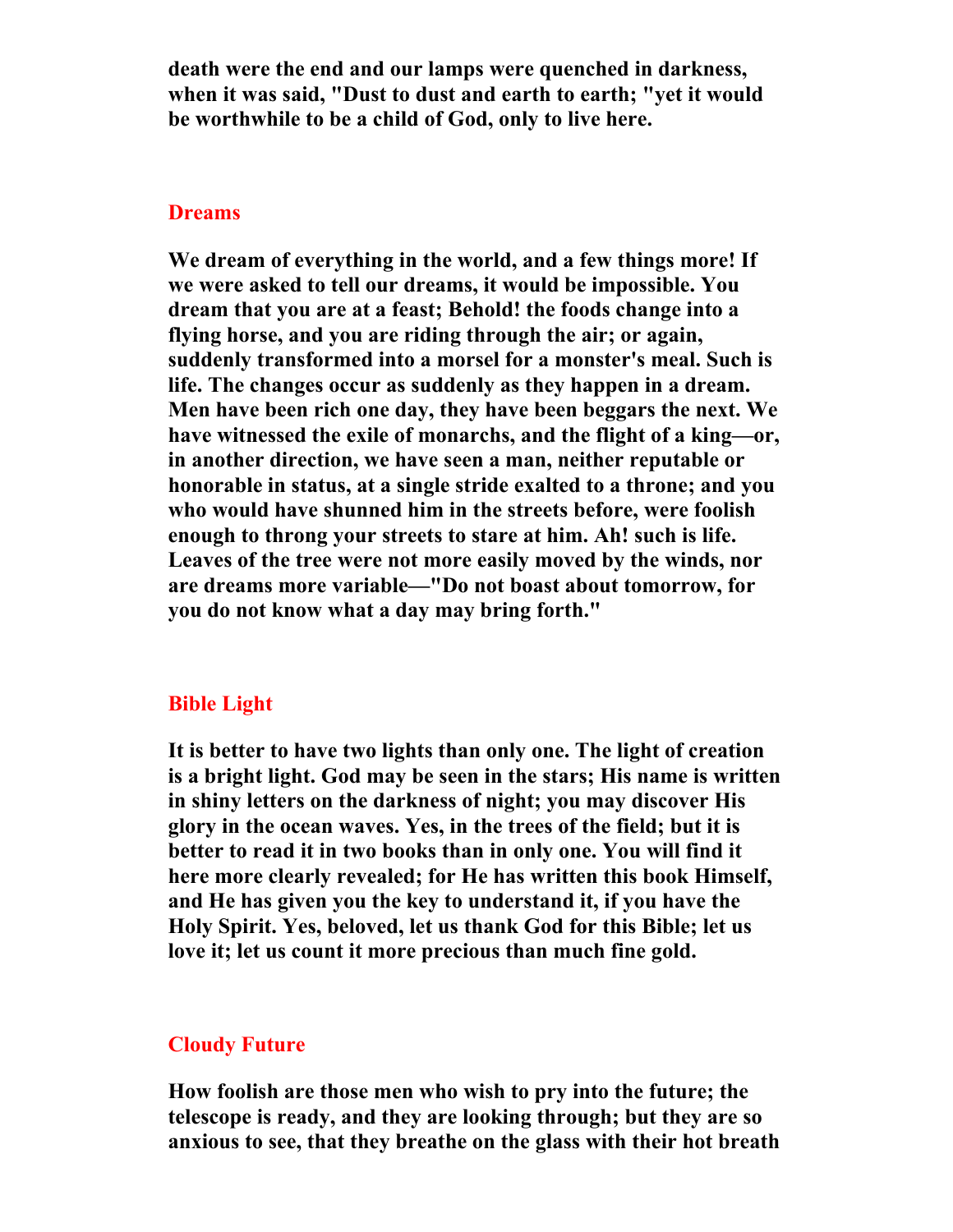**and they dim it, so that they can discern nothing but clouds and darkness.** 

# **Hypocrisy**

**Every now and then we turn over fair looking stone which lies upon the green grass of the professing church, surrounded with the growth of apparent goodness, and to our astonishment we find beneath all kinds of filthy insects and loathsome reptiles, and in our disgust at such hypocrisy, we are driven to exclaim, "All men are liars; there are none in whom we can put any trust at all." It is not fair to say so of all; but really, the discoveries which are made of the insincerity of our fellow creatures are enough to make us despise our kind, because they can go so far in appearances, and yet have so little soundness of heart.** 

#### **The Blood Stained Book**

**Our Bible is a blood-stained book. The blood of martyrs is on the Bible, the blood of translators and believers. The pool of holy baptism in which you have been baptized is a bloodstained pool many have had to die for the vindication of that baptism which is the answer of a good conscience towards God. The doctrines which we preach to you are doctrines that have been baptized in blood-swords have been drawn to kill the confessors of them; and there is not a truth which has not been sealed by them at the stake, or the block, or far away on the lofty mountains, where they have, been slain by hundreds.** 

#### **God's Eyes on Us**

**God might, if He pleased, wrap himself with night as with a garment; He might put the stars around His wrist for bracelets, and bind the suns around His brow for a crown; He might dwell alone, far, far above this world, up in the seventh heaven, and look down with calm and silent indifference, upon all the doings of His creatures; He might do as the heathens supposed their false god did, sit in perpetual silence, sometimes nodding his awful head to make the fates move as he pleased, but never taking**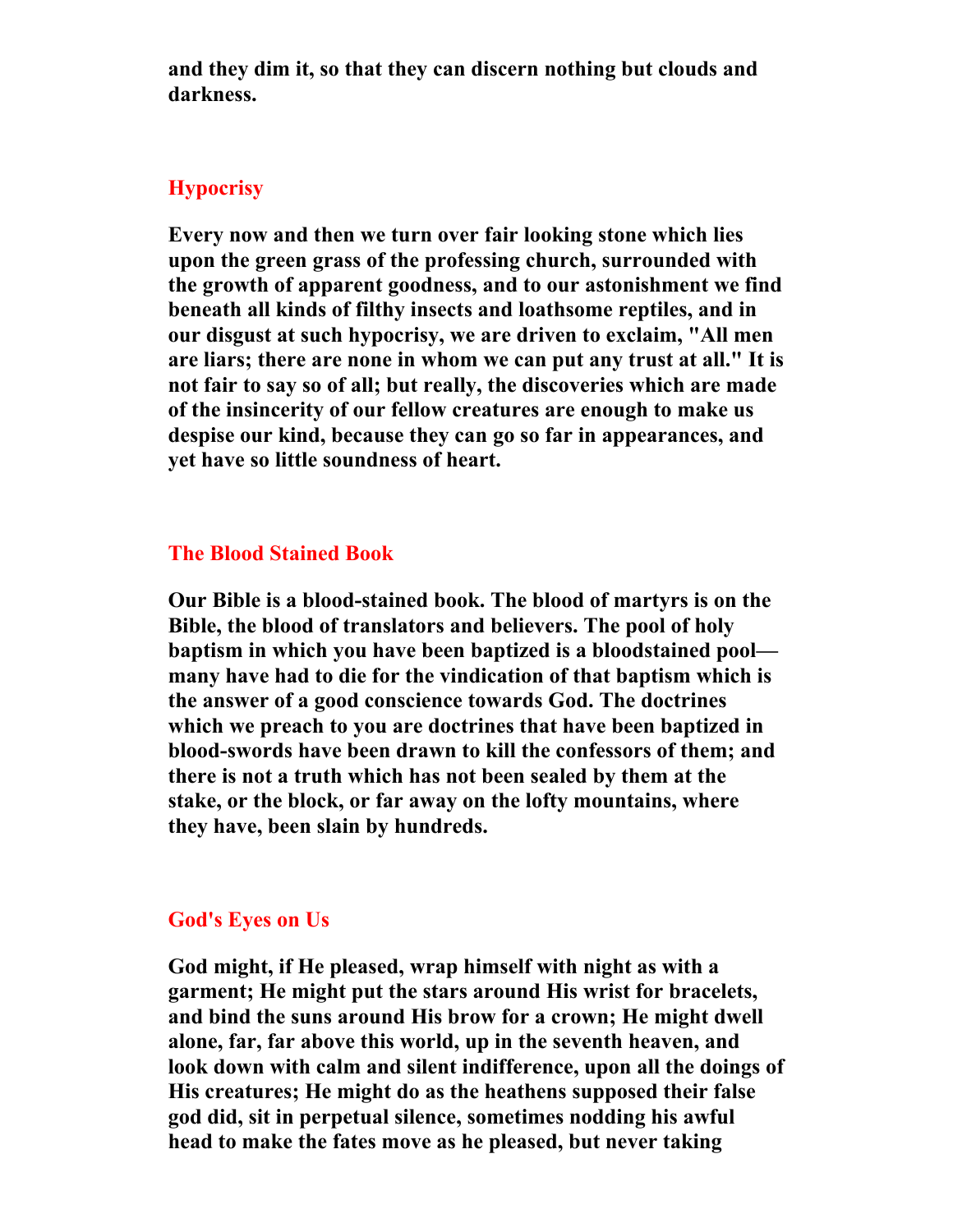**thought of the little things of earth, disposing of them as beneath his notice, engrossed within his own being, swallowed up within himself, living alone and retired; and I, as one of his creatures, might stand at night upon a mountain-top, and look upon the silent stars and say, "You are the eyes of God, but you do not look down on me; your light is the gift of His omnipotence, but your rays are not smiles of love to me. God, the mighty, Creator, has forgotten me; I am a despicable drop in the ocean of creation, a leaf in the forest of beings, an atoll in the mountain of existence. He does not know me; I am alone, alone, alone." But it is not so, beloved. Our God is of another order. He notices every one of us; there is not a sparrow or a worm that continues to live apart from His decrees. There is not a person upon whom His eye is not fixed. Our most secret acts are known to Him. Whatever we do, or endure, or suffer, the eye of God still rests upon us, and we are under His smile-for we are His people; or under His frown-for we have sinned against Him.** 

### **The Power of God**

**Any farmer can get a good crop out of good soil; but God is the farmer who can grow cedars on rocks, who can not only put the hyssop upon the wall, but put the oak there too, and make the greatest faith spring up in the most unlikely place. All glory to His grace! The great sinner may become great in faith. Be of good cheer, then, sinner! If Christ should make you repent, you have no reason to think that you will be the least in the family. Oh! no! your name may yet be written among the mightiest of the mighty and you may stand as a memorable and triumph instance of the power of faith.** 

#### **Seeing Jesus**

**If we look at something in the pitch blackness of the dark, we cannot see it; but we have done what we were told. So, if a sinner only looks to Jesus, He will save him, for Jesus in the dark is as good as Jesus in the light; and Jesus, when you cannot see him, in as good as Jesus when you can.**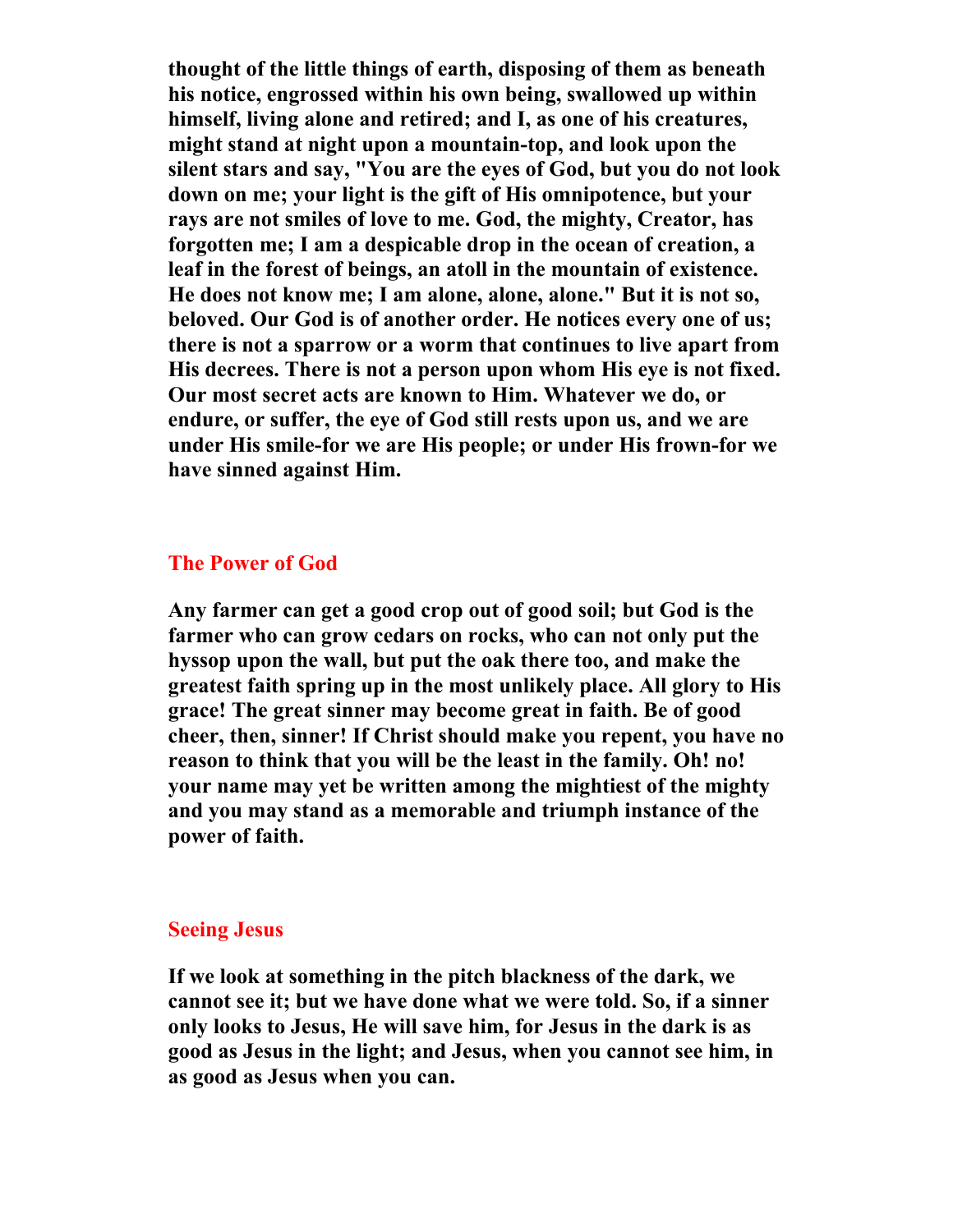#### **The Anchor of Calvary**

**There was an evil hour once when I released the anchor of my faith; I cut the cable of my belief; I no longer moored myself tight to the coasts of the Revelation of God; I allowed my vessel to drift with the wind; I said to reason, "You be my captain;" I said to my own brain, "You be my rudder;" and I started on my mad voyage. Thank God, it is all over now; but I will tell you its brief history. It was one hurried sailing over the tempestuous ocean of free thought. I went on, and as I went, the skies began to darken; but to make up for that deficiency, the waters were brilliant with the glitter of brilliancy. I saw sparks flying upward that pleased me, and I thought, "If this is free thought, it is a good thing." My thoughts seemed like gems, and I scattered stars with both my hands; but before long, instead of these flashes of glory, I saw grim fiends, fierce and horrible, come up from the waters, and as I rushed on, they gnashed their teeth, and grinned at me; they seized the bow of my ship and dragged me on, while I, in part, was impressed at the swiftness of my motion, but yet shuddered at the terrific rate with which I passed the old landmarks of my faith. As I hurried forward with a dreadful speed, I began to doubt my very existence; I doubted if there were a world, I doubted if there were such a thing, as myself. I went to the very verge of the dreamy realms of unbelief. I went to the very bottom of the sea of Unbelief. I doubted everything. But here the devil foiled himself for the very extravagance of the doubt, proved its absurdity. Just when I saw the bottom of that sea, there came a voice which said, "And can this doubt be true?" At this very thought I awoke. I started from that death-dream, which, God knows, might have damned my Soul, and ruined my body, if I had not awoke. When I arose, faith took the helm; from that moment I no longer doubted. Faith steered me back; faith cried, "Away, away!" I cast my anchor on Calvary; I lifted my eye to God; and here I am, "alive, and out of hell."** 

# **Traveling to Our Destiny**

**This world is turning around on its axis once every twenty-four hours; and besides that, it is moving around the sun in the 365 days of the year. So that we are all moving; we are all flitting along through space. And as we are traveling through space, so we are also moving through time at an incalculable rate. Oh! what an idea it is, if we could we grasp it! We are all being carried**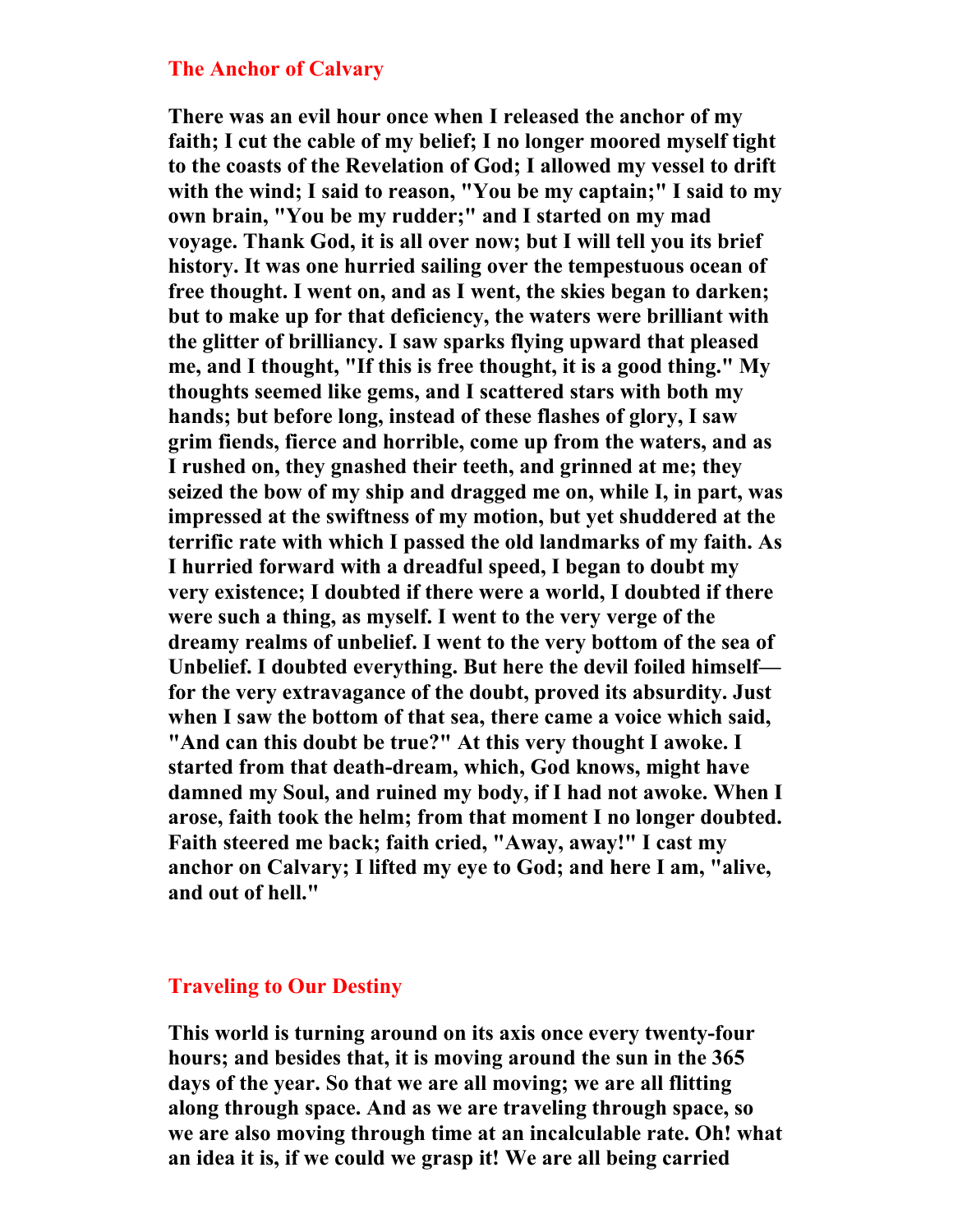**along as if by a giant angel, with broad outstretched wings, which he flaps to the sound of thunder, and flying before the lightning, makes us ride on the winds. The whole multitude of us are hurrying along-to a place that will be decided by the test of our faith and the grace of God; but it is certain, we are all traveling. Do not think that you are stable things; do not fancy that you are standing still; you are not. Your pulses each moment beat the funeral marches to the tomb. You are chained to the chariot of rolling time; there is no slowing of the horses, or leaping from the chariot; you must be constantly in motion.** 

# **A Trip to Heaven**

**Christ is the chariot in which souls are drawn to heaven. The people of the Lord are on their way to heaven, they are carried in everlasting arms; and those arms are the arms of Christ. Christ is carrying them up to His own house, to His own throne; in time His prayer-"Father, I want those you have given Me to be with Me where I am" shall be completely fulfilled. And it is being fulfilled now, for He is like a strong charger drawing His children in the chariot of the covenant of grace unto Himself. Oh! blessed be God, the cross is the plank on which we swim to heaven; the cross is the great covenant transport which will weather out the storms, and reach its desired heaven. This is the chariot, the sides are made of gold, and the bottom of silver, it is lined with the purple of the atonement of our Lord Jesus Christ.** 

#### **God's Book**

**The Bible is the writing of the living God—each letter was penned with an Almighty finger; each word in it dropped from the everlasting lips; each sentence was dictated by the Holy Spirit. Even though Moses was employed to write his histories with his fiery pen, God guided that pen. It may be that David touched his harp, and let sweet Psalms of melody drop from his fingers; but God moved his hands over the living strings of his golden harp. It may be that Solomon sang songs of love, or gave forth words of consummate wisdom, but God directed his lips, and made the preacher eloquent. If I follow the thundering Nahum, when his horses plowed the waters, or Habakkuk, when he sees the tents of Cushan in affliction; if I read Malachi, when the earth is burning**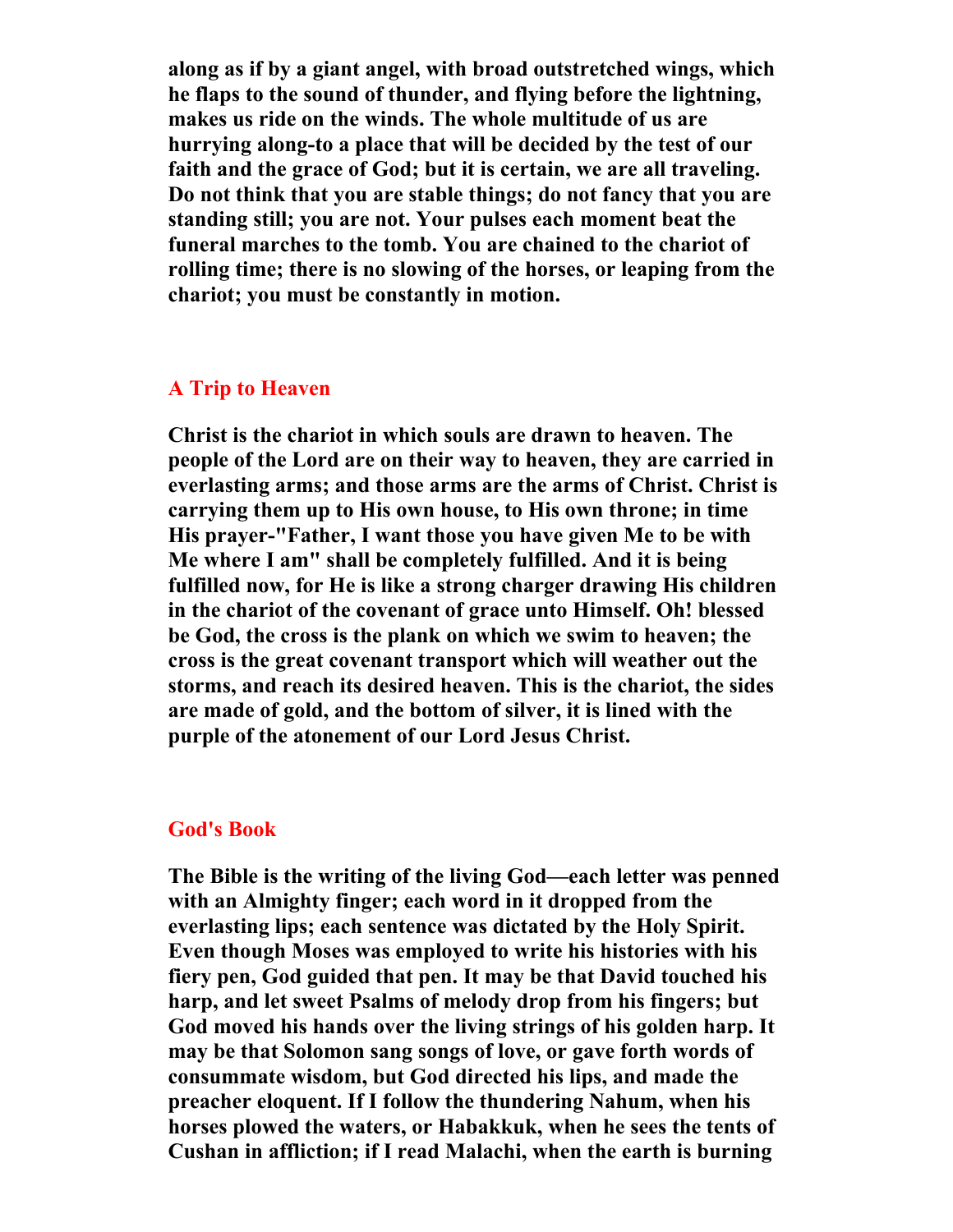**like an oven; if I turn to the smooth page of John, who tells of love, or the rugged, fiery chapters of Peter, who speaks of fire devouring God's enemies; If I turn to Jude, who launches forth anathemas upon the foes of God, everywhere I find God speaking; it is God's voice, not man's; the words of God's words, the words of the Eternal, the Invisible, the Almighty, the Jehovah of this earth. This Bible is God's Bible, and when I see it, I seem to hear a voice springing up from it, saying "I am the book of God; man, read me. I am God's writing; open my pages, for I was penned by God; read it, for he is my author, and you will see him visible and manifest everywhere." "I have written to him the great things of my law."** 

# **Pilgrimage of a Pious Life**

**A pilgrim sets out in the morning, and he has to journey many days before he gets to the shrine which he seeks. What varied scenes the traveler will behold on his way! Sometimes he is on the mountains, and in time he will descend into the valleys; here he will be where the brooks shine like silver, where the birds sing out, where the air is balmy, and trees are green, and luscious fruits hang down to gratify his taste; and in time he will find himself in the arid desert, where no life is found, and no sound is heard, except the screech of the wild eagle in the air, where he finds no rest for the sole of his foot – the burning sky above him, and the hot sand beneath him – no roof of trees, and no house to rest himself; at another time he finds himself in a sweet oasis, resting by the wells of water, and plucking fruit from palm trees. One moment he walks between the rocks in some narrow gorge, where all is darkness; at another time he ascends the hill, Mizar; now he descends into the valley of Baca; and in time he climbs the hill of Bashan, "a high hill is Bashan;" and yet again going into a den of leopards, he suffers trial and affliction. Such is life—ever changing. Who can tell what may come next? Today it is fair, the next day there may be the thundering storm; today I may need nothing, tomorrow I may be like Jacob, with nothing but a stone for my pillow and the heavens for my curtains. But what a happy thought it is, though we do not know where the road winds, we know where it ends. It is the straightest way to heaven to go round about. Israel's forty years wanderings were, after all, the nearest path to Canaan. We may have to go through trail and affliction; the pilgrimage may be a tiresome one, but it is safe; we cannot trace the river upon which we are sailing, but we know it ends in**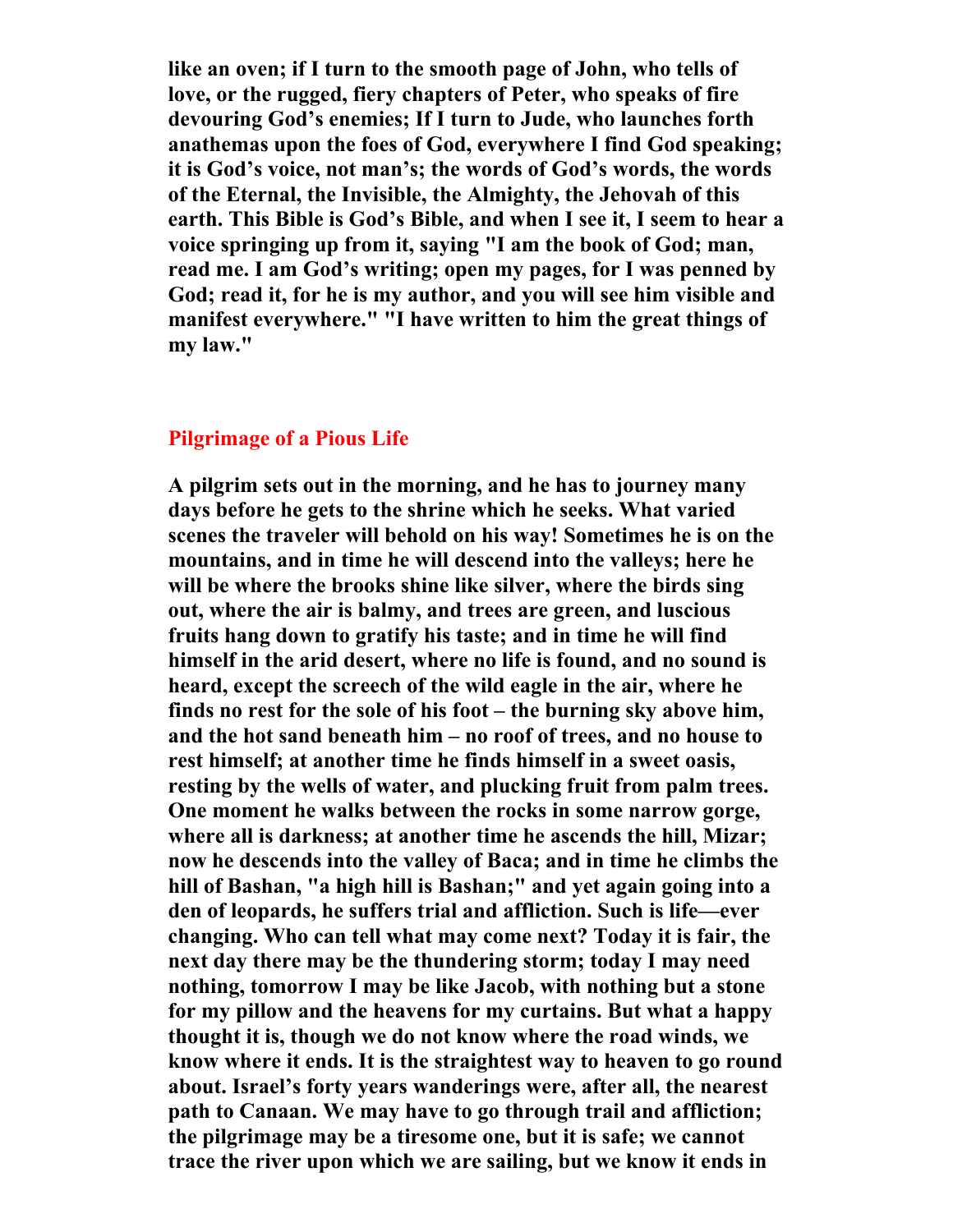**floods of bliss. We cannot track the roads, but we know that they all meet in the great metropolis of heaven, in the center of God's universe. God help us to pursue the true pilgrimage of a pious life!** 

#### **Life's Goal**

**There is no loss in being a Christian, and making God the first object; but make anything else your goal, and with all your running, should you run ever so well, you shall fall short of the mark; or if you gain it, you shall fall uncrowned, unhonored to the earth. "My soul, wait only upon God."** 

#### **The Simple Gospel**

**If it would take me seven years to describe the way of salvation, I am sure you would all long to hear it. If only one learned doctor could tell the way to heaven, how would he be sought after! And if it were in hard words, with a few scraps of Latin and Greek, it would be all the better. But it is a simple gospel that we have to preach. It is only "Look!" "Ah!" you say, "is that the gospel? I shall not pay any attention to that." But why has God ordered you to do such a simple thing? Just to take down your pride, and to show you that he is God, and that beside him there is none else. Oh, mark how simple the way of salvation is. It is, "Look! Look! Look! Four letters, and two of them alike! "Look unto me, and be saved, all the ends of the earth."** 

#### **What is Faith?**

**Faith is to say, that "mountains, when hidden in darkness, are as real as in the day." Faith is to look through that cloud, not with the eye of sight, which sees nothing, but with the eye of faith, which sees everything, and to say, "I trust him when I cannot see him; I tread as firmly as I would on the rock; I walk as securely in the tempest as in the sunshine, and lay myself to rest upon the surging billows of the ocean as contentedly as upon my bed."**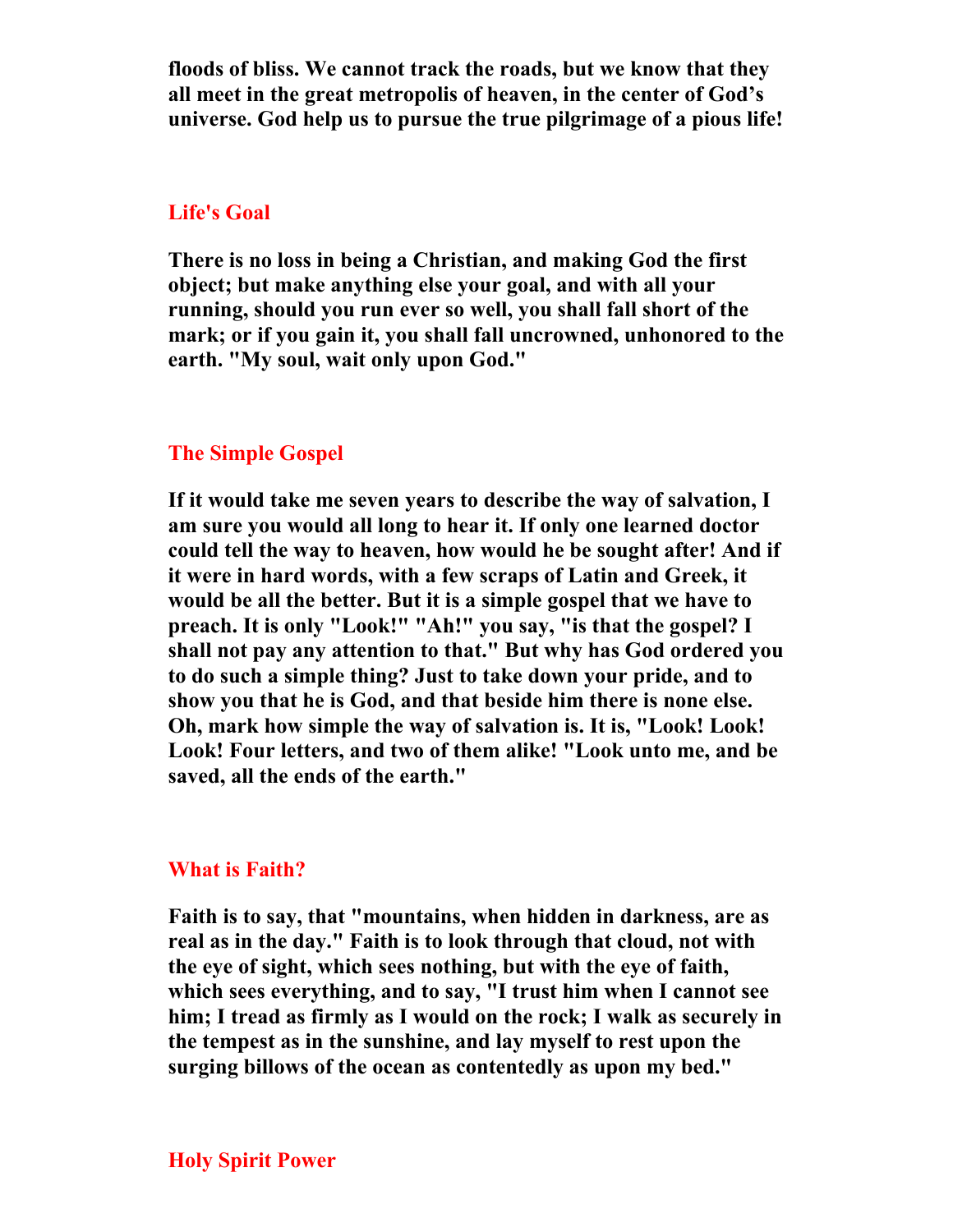**As a man does not make himself spiritually alive, so neither can he keep himself so. He can feed on spiritual food, and so preserve his spiritual strength; he can walk in the commandments of the Lord, and so enjoy rest and peace, but still the inner life is dependent upon the Spirit as much for its future existence as for its birth. I do truly believe that if it should ever be my lot to put my foot upon the golden threshold of Paradise, and put this thumb upon the pearly latch, I would never cross the threshold unless I had grace given me to take that last step whereby I might enter heaven. No man himself, even when converted, has any power, except as that power is daily, constantly, and perpetually infused into him by the Holy Spirit.** 

### **Waiting Upon God**

**Oh! It is a happy way of smoothing sorrow, when we can say, "We will wait only upon God." Oh, you agitated Christians, do not dishonor your religion by always wearing a frown of concern; come, cast your burden upon the Lord. I see you staggering beneath a weight which He would not feel. What seems to you a crushing burden, would be to him nothing but a small amount of dust. See! The Almighty bends his shoulders, and he says, "Here, put your troubles here."** 

# **School of Trouble**

**Most of the great truths of God have to be learned by trouble; they must be burned into us with the hot iron of affliction, otherwise we shall not truly receive them. No man is competent to judge in matters of the kingdom, until first he has been tried; since there are many things to be learned in the depths which we can never know in the heights. We discover many secrets in the caverns of the ocean, which, though we had soared to heaven, we never could have known. He shall best meet the needs of God's people as a preacher who has had those needs himself; he shall best comfort God's Israel who has needed comfort; and he shall best preach salvation who has felt his own need of it.**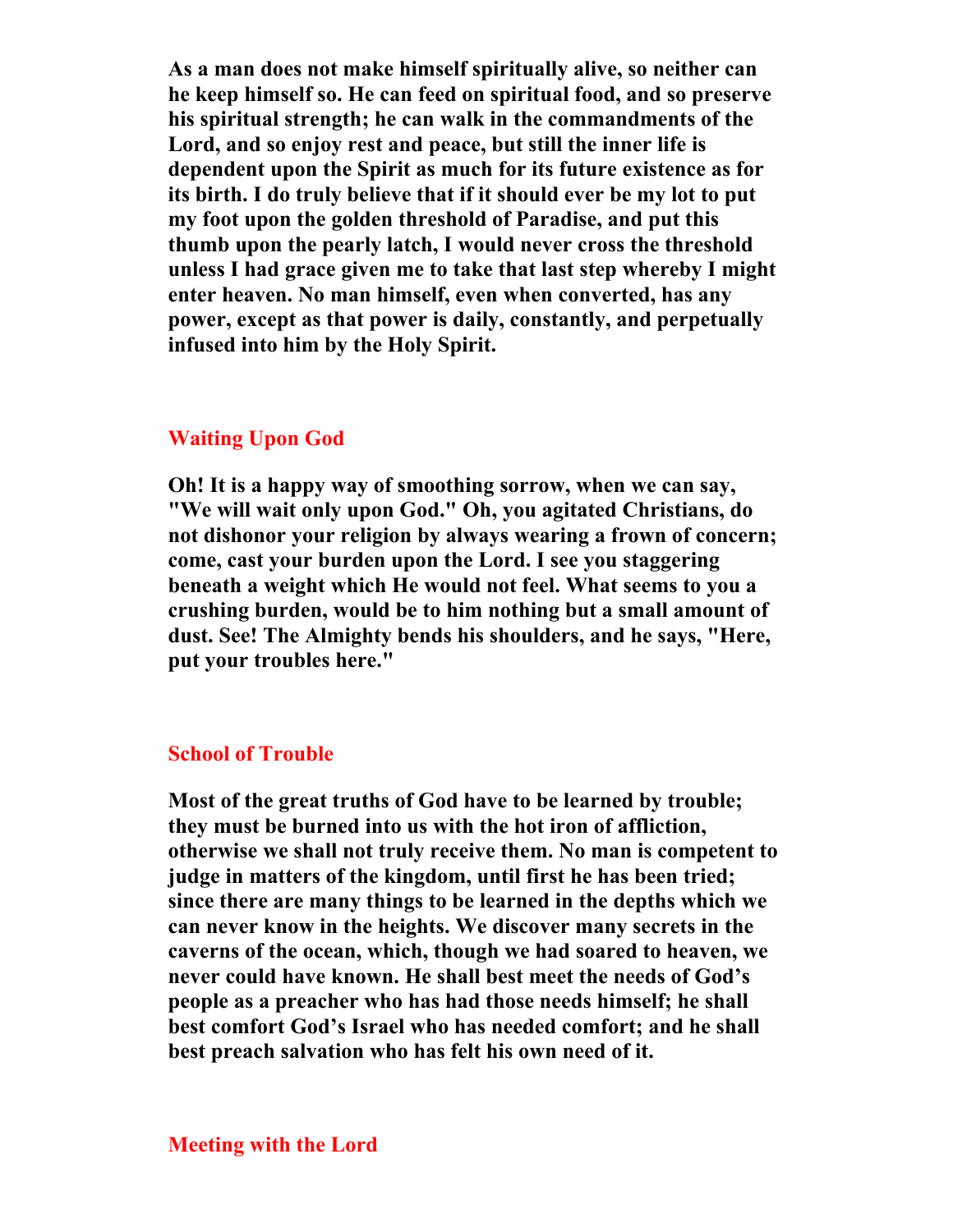**If I desired to put myself into the most likely place for the Lord to meet with me, I would prefer the house of prayer, for it is in preaching, that the Word is most blessed; but still I think I should equally desire the reading of the Scriptures; for I might pause over every verse, and say, "Such a verse was blessed to so many souls; then, why not to me? I am at least in the pool of Bethesda; I am walking among its porches, and who can tell but that the angel will stir the pool of the Word, while I lie helplessly by the side of it, waiting for the blessing?"** 

#### **Obedience that Will Not Save**

**Oh! It is not some heretic flush upon the cheek of consumptive irresolution that God counts to be the health of obedience. It is not some slight obedience for an hour that God will accept at the Day of Judgment. He said "continued;" and unless from my early childhood to the day when my gray hairs descend into the tomb, I shall have continued to be obedient to God, I must be condemned. Unless I have from the first dawn of reason, when I first began to be responsible, obediently served God, until, like a shock of corn, I am gathered into my Master's barn, salvation by works must be impossible to me, and I must (standing on my own footing), be condemned. It is not, I say, some slight obedience that will save the soul. You have not continued "in all things which are written in the book of the law," and therefore, you are condemned.**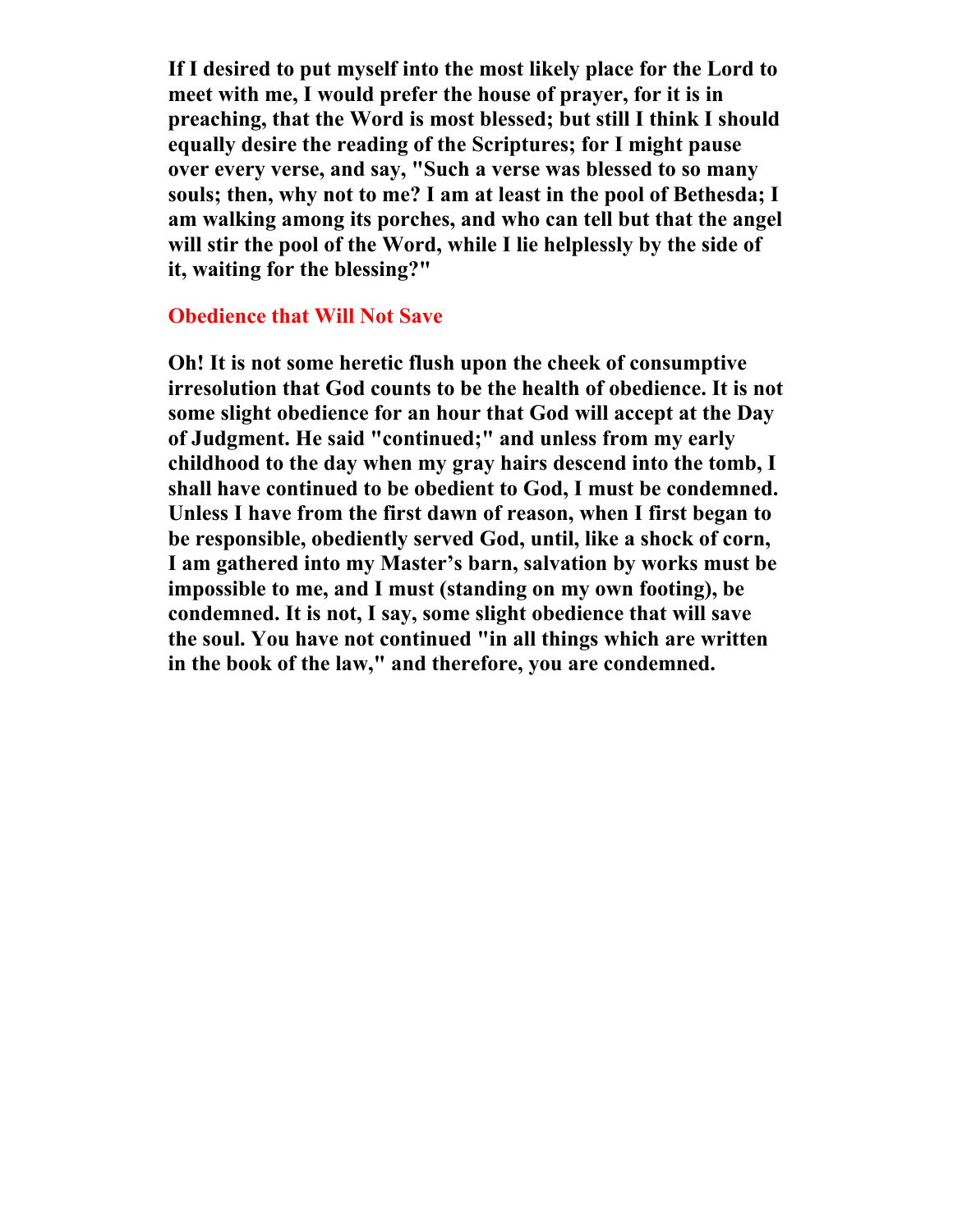# **QUOTES BY**

# **CHARLES H. SPURGEON**

**Volume Two** 

### **Eyes on Christ**

**Remember to turn your eyes heavenward, and your heart heavenward, too. Remember that you need to put a round yourself a golden chain, and to securely fasten one end of it in heaven. Look to Christ; do not fear. There is no stumbling when a man walks with his eyes looking up to Jesus. He who looked at the stars fell into the ditch; but he who looks at Christ walks safely.** 

#### **Support of God**

**Behold the unpillared arch of heaven; see how it stretches its gigantic span; and yet it does not fall, though it is unpropped and unsupported, "He hangs the world on nothing." What chain is it that holds up the stars, and keeps them from falling? Lo, they float in space, held up by his omnipotent arm, who has laid the foundations of the universe. A Christian should be a second exhibition of God's universe; his faith should be an unpillared confidence, resting on the past, and on the eternity to come, as the sure groundwork of its arch. His faith should be like the world, it should hang on nothing but the promise of God, and have no other support but that; and he himself like the stars, should float in the space of confidence, needing nothing to uphold him but the right hand of the Majesty on high.** 

#### **What is Your Life?**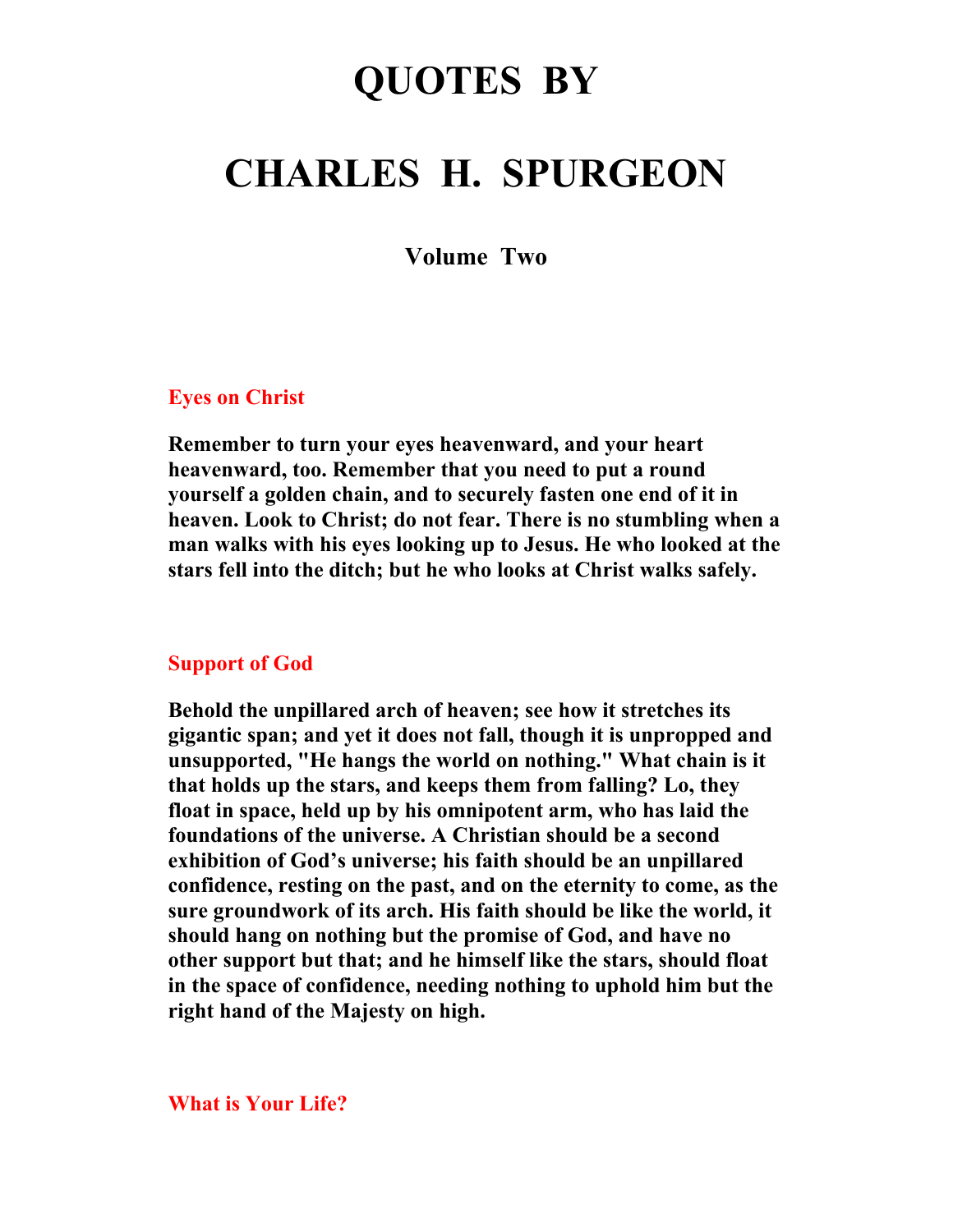**Children sometimes blow bubbles, and therefore amuse themselves. Life is like that bubble. You see it rising into the air; the child delights itself by seeing it fly about, but it is all gone in one moment. "It is a mist that appears for a little while and then vanishes." But if you ask the poet to explain this, he would tell you that in the morning, sometimes at early dawn, the rivers send up a steamy offering to the sun. There is a vapor, a mist, an exhalation rising from the river and brooks, but in a very little while after the sun has risen, all that mist has gone. Hence we read of the morning cloud and the early dew that passes away. A more common observer, speaking of a vapor, would think of those thin clouds you sometimes see floating in the air, which are so light that they are soon carried away. Indeed, a poet uses them as a picture of feebleness— "Their hosts are scattered, like thin clouds before a gale." The wind moves them, and they are gone. "What is your life?"** 

#### **Faith to the Rescue**

**So mighty is the ever-rushing torrent of sin, that no arm but that which is as strong as Deity can ever stop the sinner from being hurried down to the gulf of black despair, and, when nearing that gulf, so impetuous is the torrent of divine wrath, that nothing can snatch the soul from eternal hell but an atonement which is as divine as God himself. Yet faith is the instrument of accomplishing the whole work. It delivers the sinner from the stream of sin, and so, laying hold upon the omnipotence of the Spirit, it rescues him from that great whirlpool of destruction into which his soul was being hurried.** 

#### **Melted and Purified**

**Man is like a great icicle, which the sun of time is continually thawing, and which is soon to be water spilled on the ground that cannot be gathered up. Who can recall the departed spirit, or inflate the lungs with a new breath of life? Who can put vitality into the heart, and restore the soul from hell? No one. It cannot be gathered up. The place will never see it again. But here is a sweet thought to cheer us. This water cannot be lost, but it will descend into the soil to filter through the Rock of Ages, at finally will spring up a pure fountain in heaven, cleansed, purified, and made**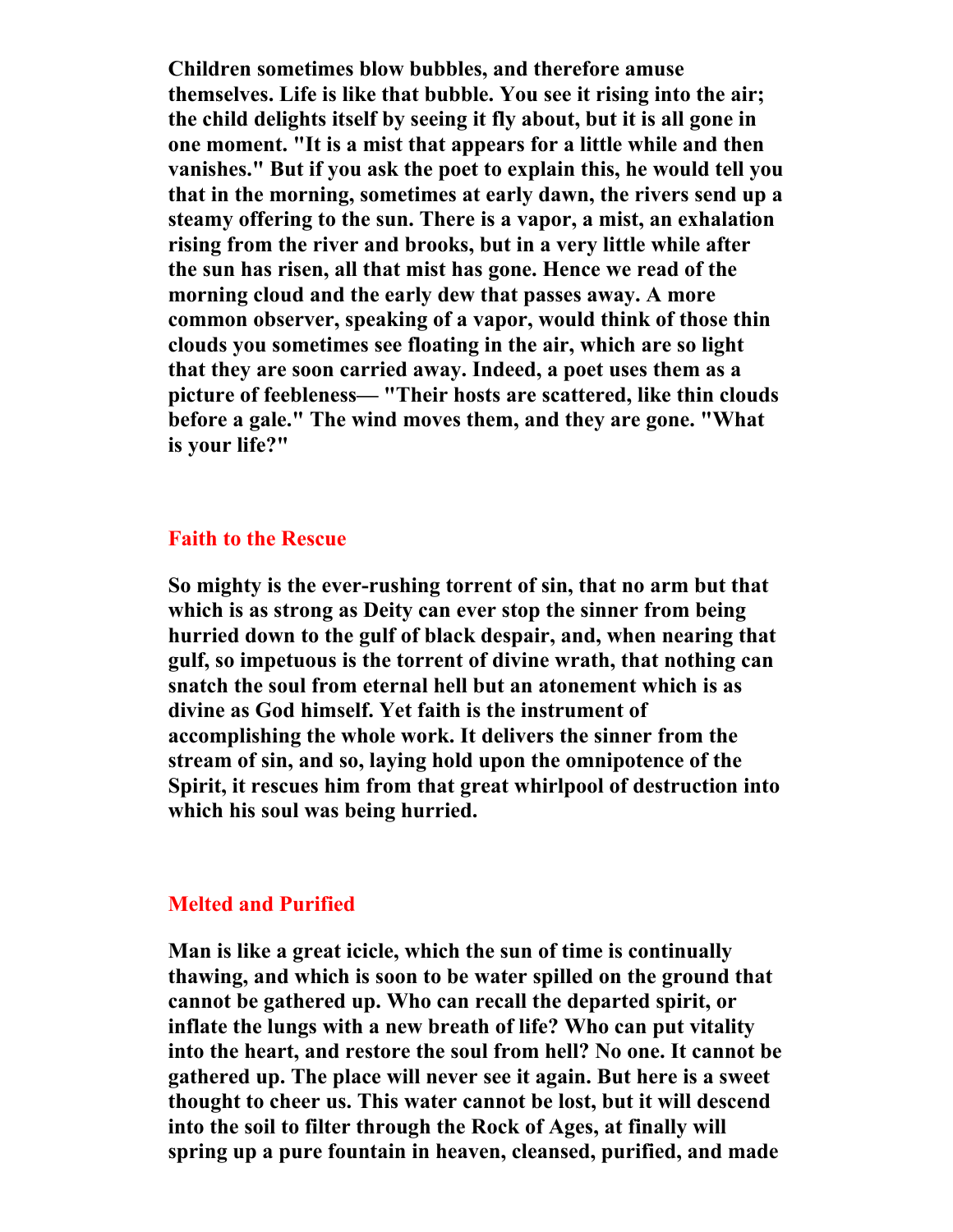**clear as crystal. How terrible if, on the other hand, it should percolate the black earth of sin, and hang in horrid drops in the dark caverns of destruction!** 

#### **Rushing to Destruction**

**And all these—all this vast gathering of human souls, are joining in one cry—all moving in one direction. Oh, thought, at which the faithful well may weep; their cry is self, their course is sin. Here and there are the chosen few struggling against the mighty tide; but the masses, the multitude, still, as in the days of David, are hurrying their mad career in search of a imaginary good, and reaping the fruit of the futile search in disappointment, death and hell.** 

# **Missing the Joy**

**Perhaps the most miserable people in the world are the very careful ones. You that are so anxious about what shall happen to morrow that you cannot enjoy the pleasures of today, you who have such a peculiar cast of mind that you suspect every star to be a comet, and imagine that there must be a volcano in every grassy mead, you that are more attracted by the spots in the sun than by the sun itself, and more amazed by one dry leaf on the tree than by all the verdure of the woods—you that make more of your troubles than you could do of your jobs—I say, I think you belong to the most miserable of men.** 

# **Look to Christ!**

**From the cross of Calvary, where the bleeding hands of Jesus drop mercy; from the garden of Gethsemane, where the bleeding pores of the Savior sweat pardons, the cry comes, 'Look to me, and be saved, all you ends of the earth." From Calvary's summit, where Jesus cries, "It is finished," I hear a shout, "Look, and be saved." But there comes a vile cry from our soul, "No, look to yourself! Look to yourself!" Ah, look to yourself, and you will be damned. That certainly will come of it. As long as you look to yourself there is no hope for you. It is not a consideration of what**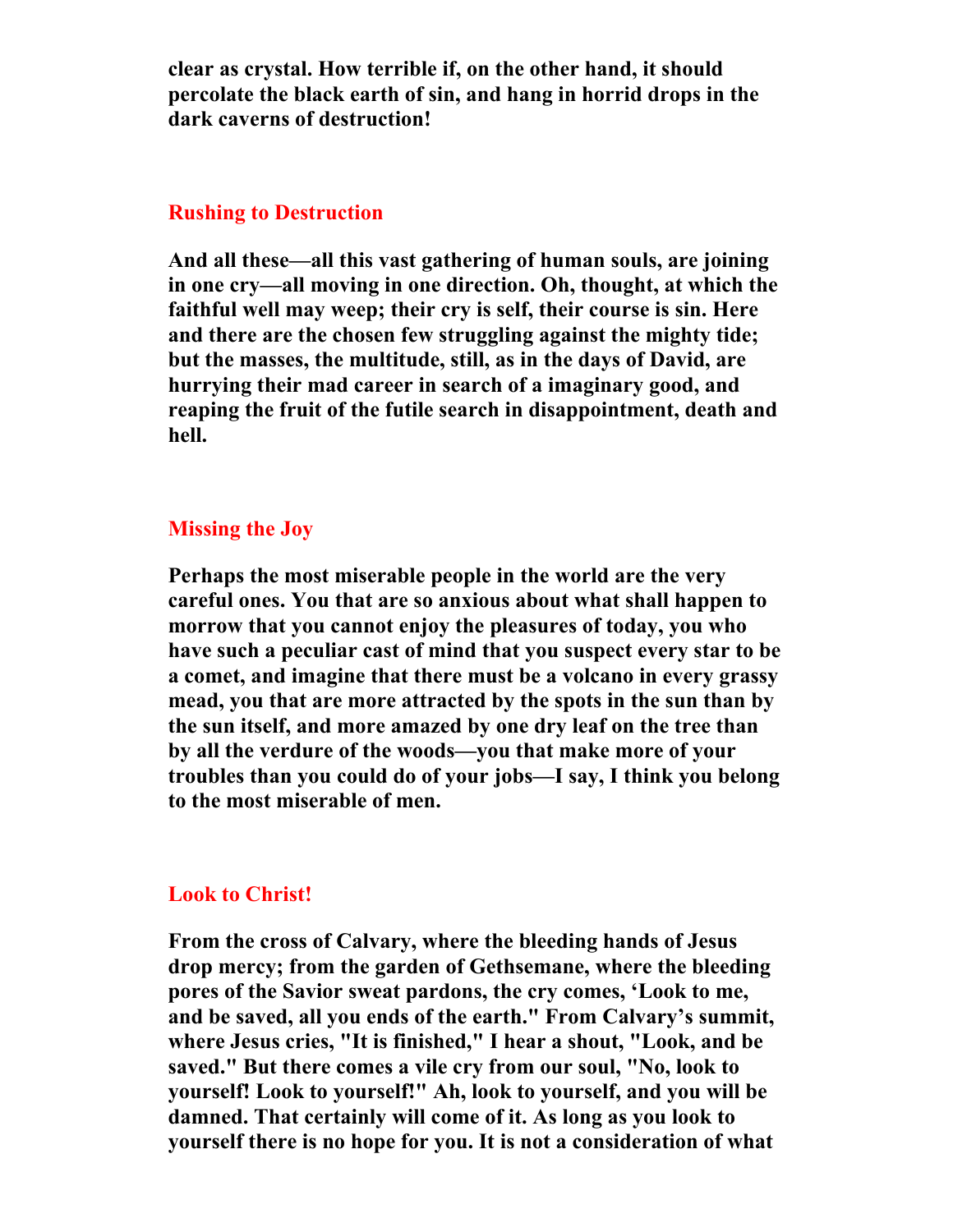**you are, but a consideration of what God is, and what Christ is, that can save you. It is looking from yourself to Jesus. Oh! there are men that quite misunderstand the gospel; they think that righteousness qualifies them to come to Christ; whereas sin is the only qualification for man to come to Jesus. Good old Crisp says, "Righteousness keeps me from Christ—those who are healthy have no need of a physician, but only those who are sick. Sin makes me come to Jesus, when sin is felt; and in coming to Christ, the more sin I have the more cause I have to hope for mercy."** 

# **The Growth of Sin**

**You cannot, though you may think you can, preserve a moderation in sin. If you commit one sin, it is like the melting of the lower glacier upon the Alps; the others must follow in time. As certainly as you heap one stone on the memorial of stones today, the next day you will add another, until the heap, built stone by stone, shall become a very pyramid. Set the coral insect at work, you cannot decree where it shall do its work. It will not build its rock as you command, it will not stop until it shall be covered with weeds, until the weeds shall decay and there shall be soil on it, and an island shall be created by tiny creatures. Sin cannot be held in with bit and bridle.** 

#### **Building towards Heaven**

**Soon, soon, the saints of the earth shall be saints in light; their hairs of snowy age shall be crowned with perpetual joy and everlasting youth; their eyes bathed with tears shall be made bright as stars, never to be clouded again by sorrow; their hearts that tremble now are to be made joyous and strong, and set forever like pillars in the temple of God. Their follies, their burdens, their griefs, their woes, are soon to be over; sin is to be slain, corruption is to be removed, and a heaven of spotless purity and of unmingled peace is to be theirs forever. But it must still be by grace. As was the foundation so must the capstone be; that which was laid as the first stone on earth, will receive its capstone in heaven.**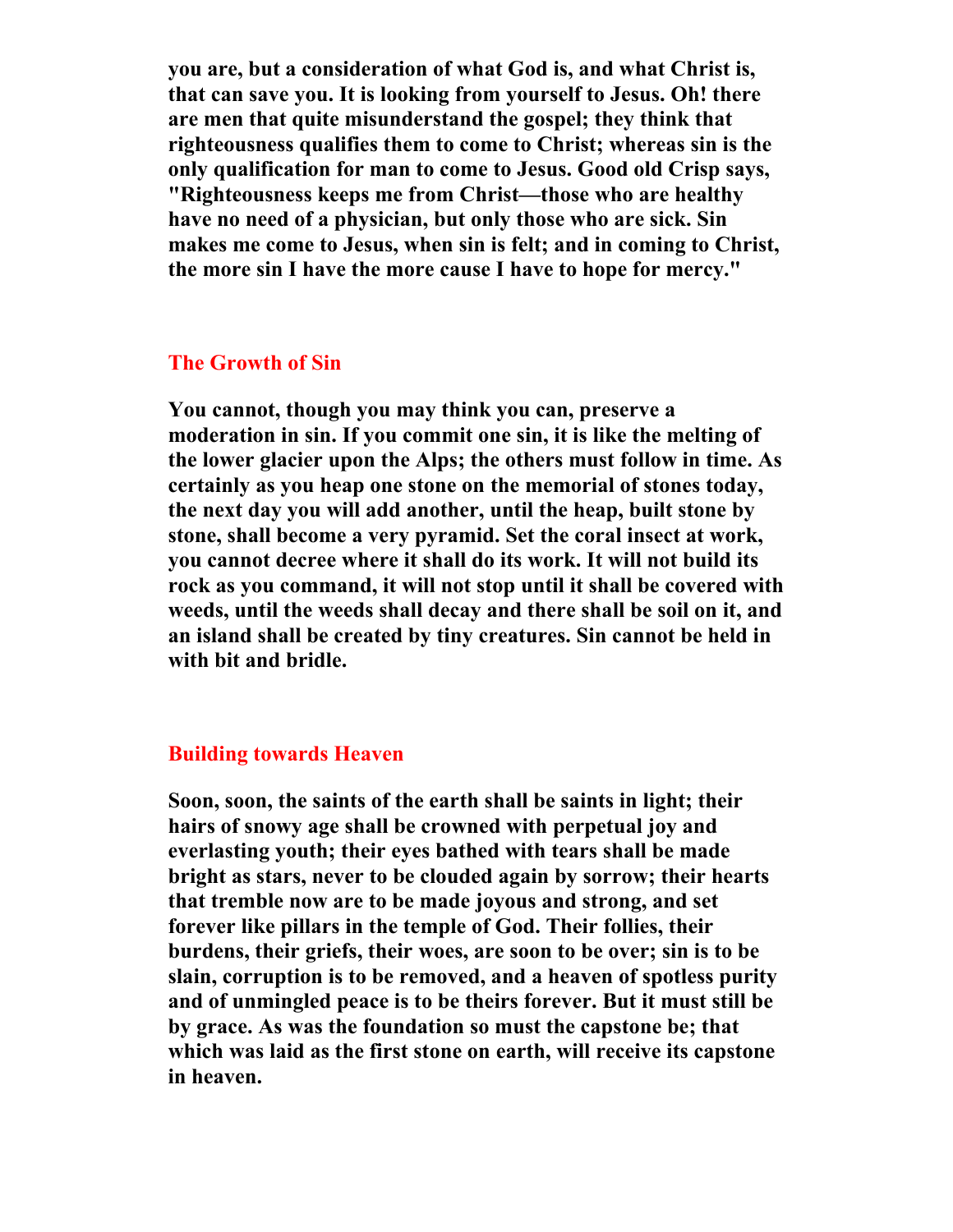#### **True Wisdom**

**To know one's self to be foolish is to stand on the doorstep of the temple of wisdom; to understand the unfairness of any position is half way towards amending it; to be quite sure that our self confidence is a heinous sin and folly, and an offense towards Gods, and to have that thought burned into us by God's Holy Spirit is going a great length towards the absolute casting our selfconfidence away, and the bringing of our souls in practice, as well as in theory, to rely wholly on the power of God's Holy Spirit.** 

# **The Death Struggle**

**Oh! How solemn will be that hour when we must struggle with that enemy, Death! The death-rattle is in our throat—we can scarce articulate—we try to speak; the death-glaze is on the eye— Death has put his fingers on those windows of the body, and shut out the light forever; the hands nearly refuse to lift themselves, and there we are, close on the borders of the grave! Ah! that moment, when the spirit sees its destiny; that moment of all moments the most solemn, when the soul looks through the bars of its cage, on the world to come! No, I cannot tell you how the spirit feels, if it is an ungodly spirit, when it sees a fiery throne of judgment, and hears the thunders of Almighty wrath, while there is but a moment between it and hell. I cannot picture to you what must be the terror which men will feel, when they realize what they often heard of!** 

# **True Friendship**

**True friendship can only be made between true men. Hearts are the soul of honor. There can be no lasting friendship between bad men. Bad men may pretend to love each other, but their friendship is a rope of sand, which shall be broken at any convenient season; but if a man has a sincere heart within in him, and is true and noble, then we may confide in him.** 

# **Guaranteed Goodness**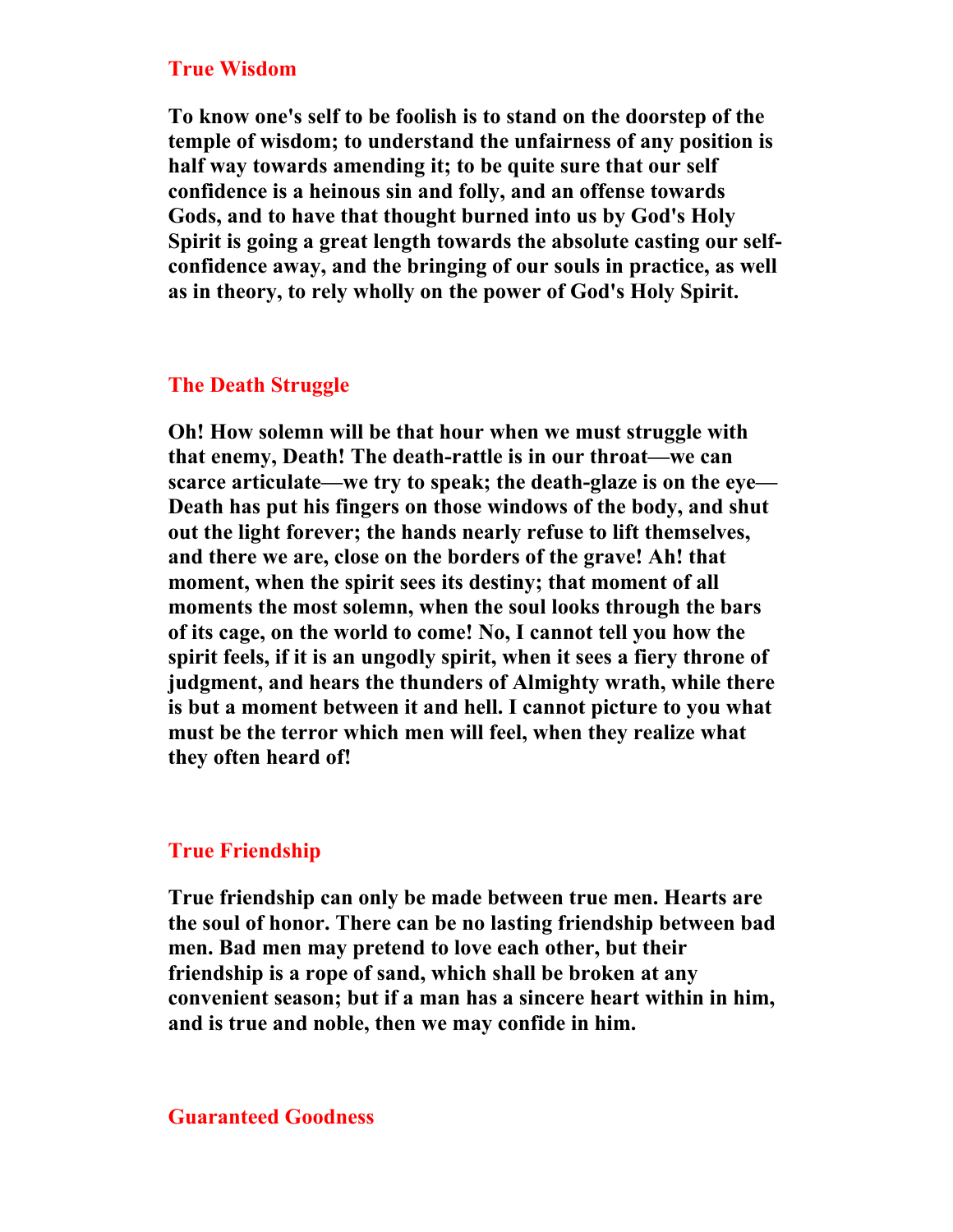**Who can find a stain in the character of Jesus, or who can tarnish his honor? Has there ever been a spot on his shield? Has his flag ever been trampled in dust? Does he not stand as the true witness in heaven, the faithful and just? Is it not declared of him that he is God who cannot lie? Have we not found him so up to this moment; and may we not, knowing that he is "Holy, holy, holy Lord," confide in him, that he will stick closer to us than a brother? His goodness is the guarantee of his fidelity; he cannot fail us.** 

#### **The Bible Weapon**

**This Bible is the stone that will break philosophy into powder; this is the mighty battering-ram that will dash all systems of philosophy into pieces; this is the stone that a woman may yet hurl upon the head of every Abimelech, and he will be utterly destroyed. O Church of God! Do not fear; you will do wonders; wise men will be confounded, and you will know, and they too, that he is God, and that beside him there is no one else.** 

#### **Our Father, Our Friend**

**He who would be happy must have friends; and he who would be happy hereafter, must, above all things, find a friend in the world to come, in the person of God, the Father of his people.** 

#### **False Profession**

**A mere profession, is but painted pageantry to go to hell in—it is like the plumes on the hearse and the trappings on the black horses which drag men to their graves, the funeral array of dead souls. Take heed above everything of a waxen profession that will not stand the sun; take care of a life that needs to have two faces to carry it out; be one thing, or else the other. If you make up your mind to serve Satan, do not pretend to serve God; and if you serve God, serve him with all your heart.**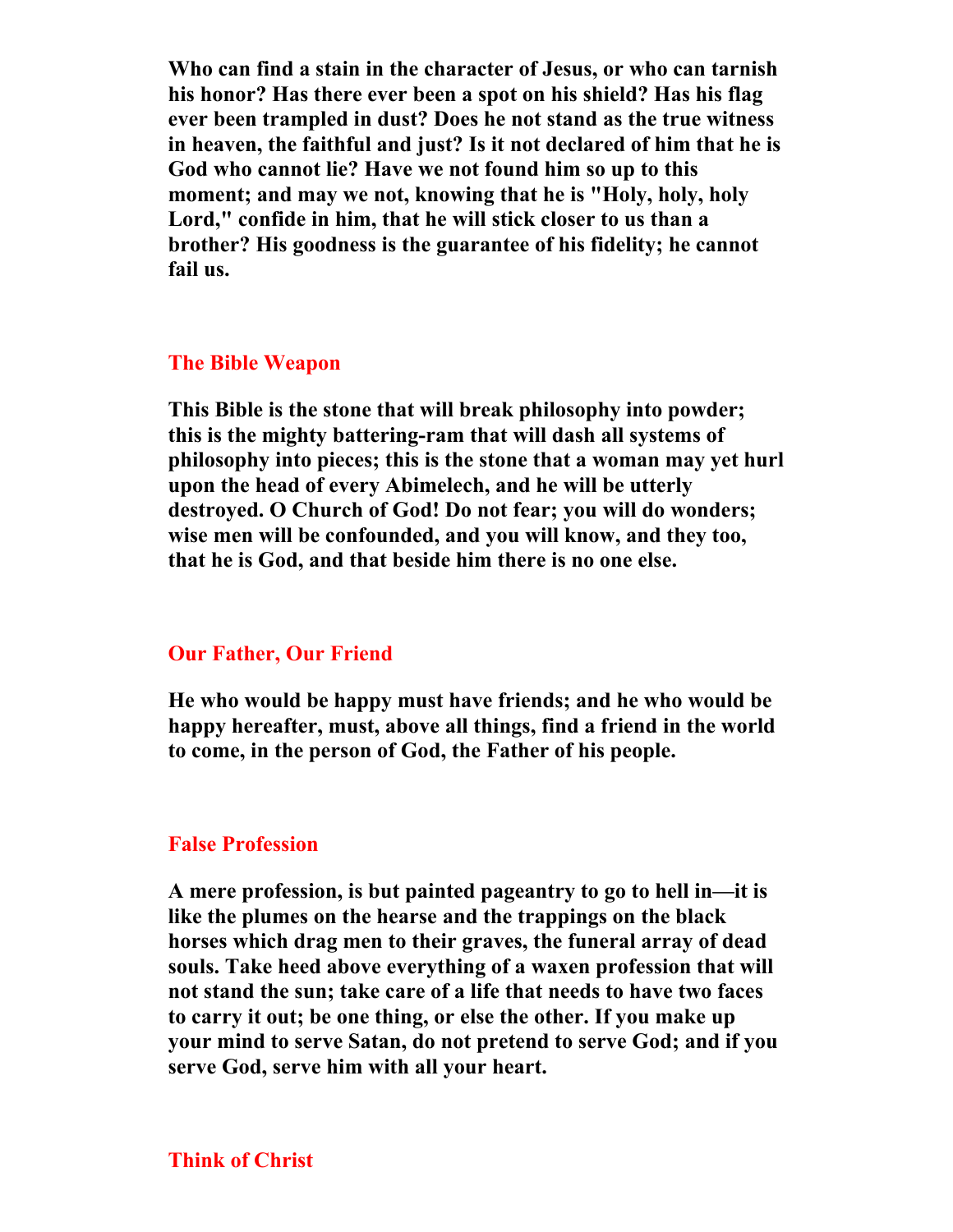**You may think of a doctrine forever, and get no good from it, if you are not already saved; but think of the person of Christ, and that will give you faith. Take him everywhere, wherever you go, and try to meditate on him in your leisure moments, and then he will reveal himself to you, and give you peace.** 

# **True Love**

**What! Is Christ your Brother, and does he live in your house, and yet you have not spoken to him for a month? I fear there is little love between you and your Brother, for you have no conversation with him for so long. What! Is Christ the Husband of his church, and has she had no fellowship with him for all this time?** 

# **Truth All Wrapped Up**

**You have seen mummies, wrapped around and around with folds of linen. Well, God's Bible is like that; it is a vast roll of white linen, woven in the loom of truth; so you will have to continue unwinding it, roll after roll, before you get the real meaning of it from the very depth; and when you have found, as you think, a part of the meaning, you will still need to keep on unwinding, unwinding, and all eternity you will be unwinding the words of this wondrous volume.** 

# **Revival**

**It is easy to find hundreds that have departed from the truth, but you must count by ones who know how to groan over their departure. The true believer, however, when he discovers that he needs revival, will not be happy; he will begin at once that incessant and continuous strain of cries and groans which will at last prevail with God, and bring the blessing of revival down.** 

# **Pure Desire**

**When a man has fifty different desires, his heart resembles a pool of water, which is spread over a marsh, breeding mist and**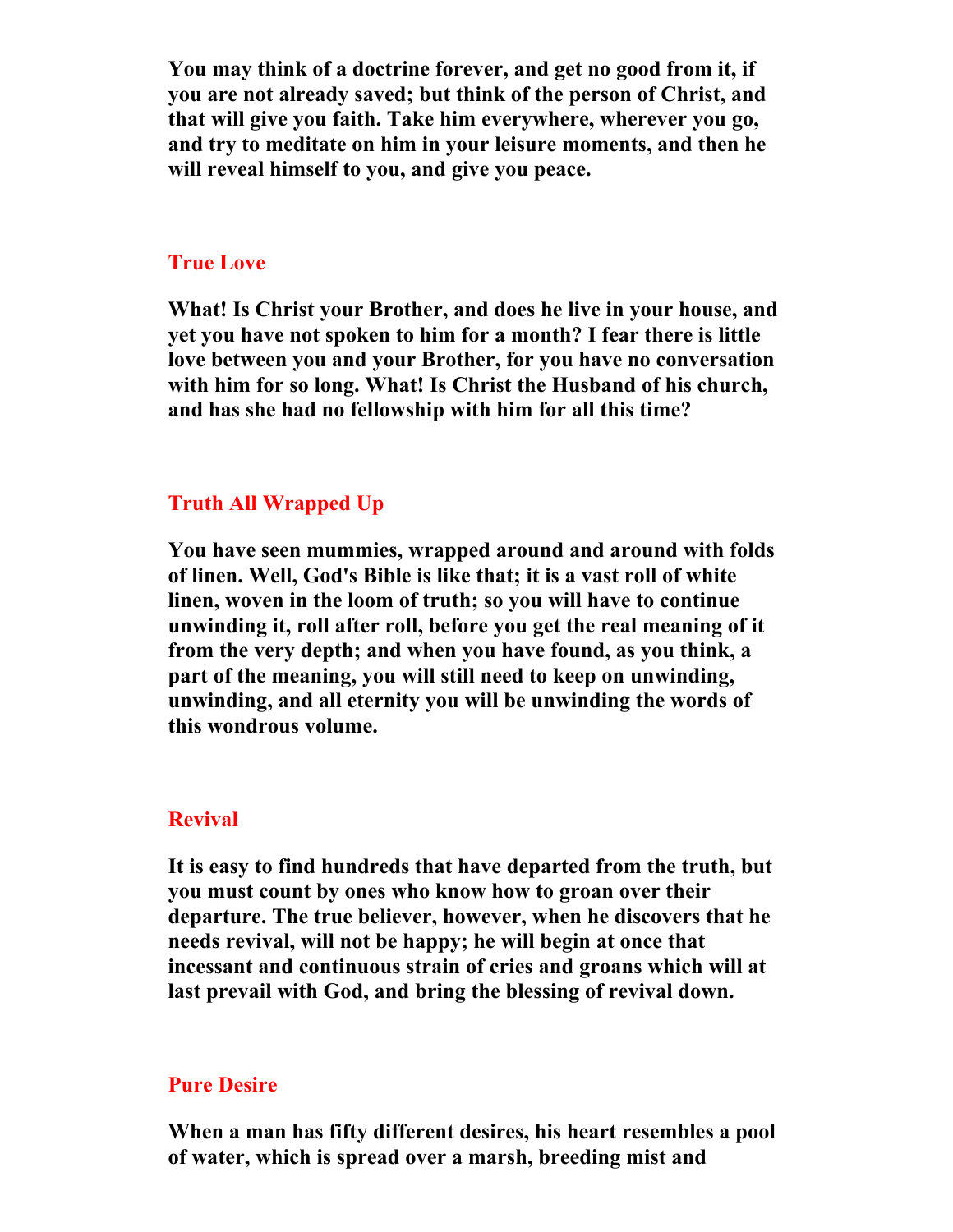**pestilence; but when all his desires are brought into one channel, his heart becomes like a river of pure water, running along and fertilizing the fields.** 

# **The Everlasting Praise of Christ**

**Even if it were possible that the innumerable company of the redeemed could perish, and their immortality were swallowed up in death, yet even then, daily Christ would be praised! If all of mankind would suddenly disappear, then look at the heavens! See the starry host; see the mighty throng of cherubs and seraphs? Let men be gone and they shall praise him; let the troops of the glorified cease their notes, and let no sweet melodies ever come from the lips of sainted men and women; yet the cherubs and seraphs of God would number at least twenty thousand, even many thousands of angels, who always chant his praise. There is an orchestra on high, the music of which shall never cease, even if mortals were extinct and all the human race swept from existence. Again, if all the angels were gone, still daily would he be praised; for, are there not worlds on worlds, and suns on suns, and systems on systems, that could forever sing his praise? Yes! The oceanthat house of storms-would howl out his glories; the winds would swell the notes of his praise with their ceaseless gales; the thunders would roll like drums in the march of the God of armies; the endless void of space would become vocal with song; and would burst forth into one universal chorus-Hallelujah! Hallelujah! Hallelujah! Still the Lord God omnipotent reigns! And if these ceased to exist; if creatures ceased to exist, he who always lives and reigns, in whom all the fullness of the Godhead bodily dwells, would still be praised; praised; praised in himself, and glorious in himself; for the Father would praise the Son, and the Spirit would praise him, and mutually blessing one another and rendering each other beatified, still "daily would he be praised,"** 

# **Secure Near Christ**

**This city of refuge had very large suburbs around it, extending out to one-half mile from the city walls, and was used for grazing the cattle of the priests, and approximately one-half of this area was used for fields and vineyards. Now, no sooner did the man**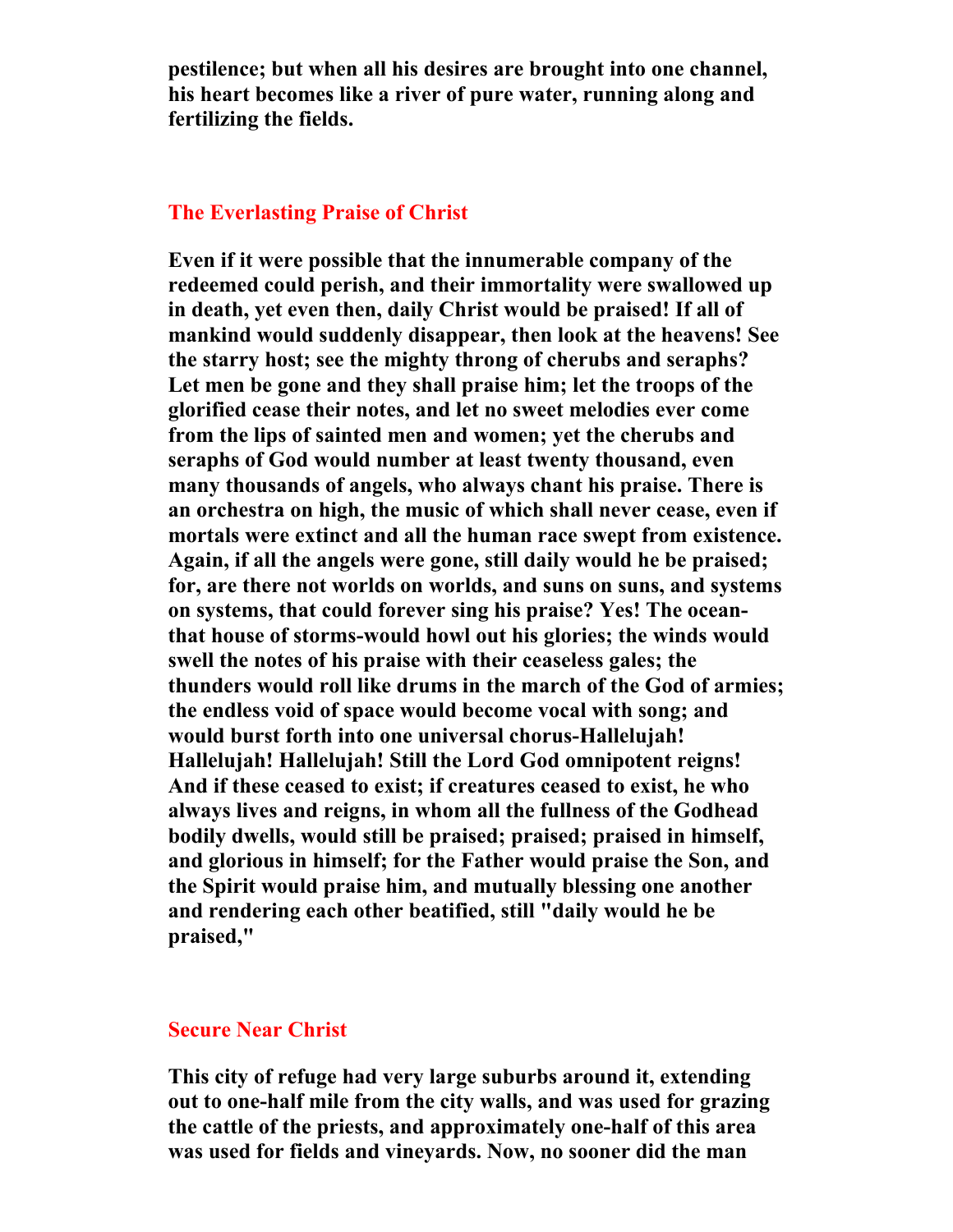**reach the outside of the city, the suburbs, than he was safe; it was not necessary for him to get within the walls, but the suburbs themselves were sufficient protection. Learn, therefore, that if you just touch the hem of Christ's garment, you shall be made whole; if you only lay hold of him with "faith as small as a mustard seed," with faith which is scarcely believing, but is truly believing, then you are safe. "A little genuine grace ensures the death of all our sins." Get within the borders; grab hold of the hem of Christ's garment, and you are secure.** 

# **Destroying Yourself**

**It is sad for you, that your pulse should beat a march to hell. Sad! That the clock, like the muffled drum, should be the music of the funeral march of your soul. Sad! Sad! That you should fold your arms in pleasure, when the knife is at your heart. Sad! Sad! For you, that you should sing, and make jokes, when the rope is around your neck, and trap door is loose beneath your feet! Sad! For you, that you should go your way, and live merrily and happily and yet be lost! You remind me of the silly moth that dances around the flame, singeing itself for a while, and then at last plunging to its death.** 

**Such are you! Young woman, with your butterfly clothing, you are leaping around the flame that shall destroy you! Young man, light and trivial in your conversation, gay in your life, you are dancing to hell; you are singing your way to damnation, and promenading the road to destruction. Sad! sad! that you should be making your own death clothes; that you should every day by your sins be building your own gallows; that by your transgressions you should be digging your own graves, and working hard to pile the wood for your own eternal burning. Oh! That you were wise, that you understood this, that you would consider your coming end. Oh! That you would flee from the wrath to come!** 

#### **Envy the Dead**

**The saints in Jesus, when their bodies sleep in peace, have perpetual fellowship with him—yes, better fellowship than we can enjoy. We have but the transitory glimpse of his face; they gaze upon it every moment. We see him "in a glass, darkly;" they behold him "face to face." We sip of the brook by the way; they**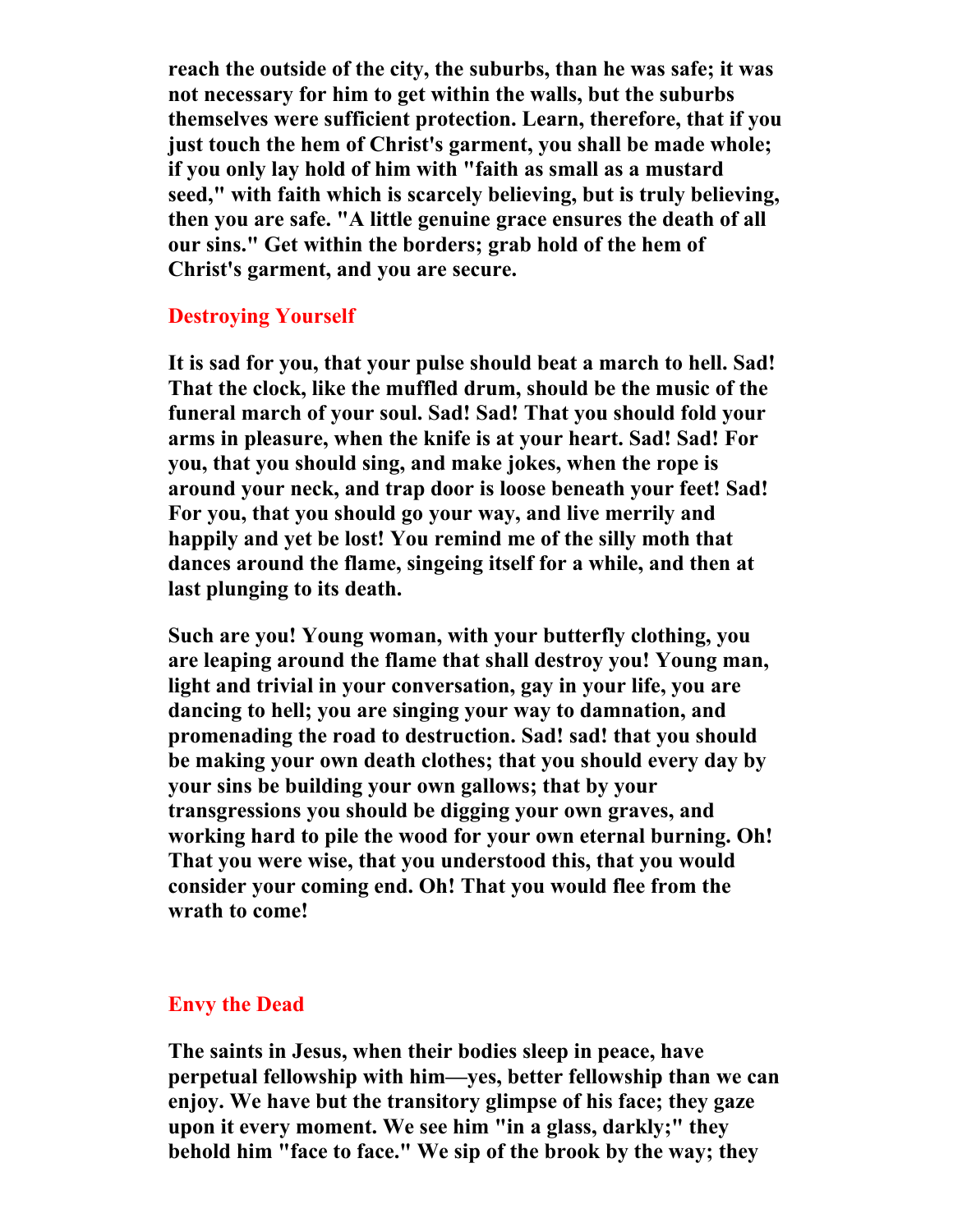**plunge into the very ocean of unbounded love. We look up sometimes, and see our Father smile; look whenever they may, his face is always full of smiles for them. We get some drops of comfort; but they get the honeycomb itself. They have their cup filled with new wine, running over with perennial, unmixed delights. They are full of peace, full of joy forever. They "sleep in Jesus." Such a description of death makes us wish to sleep too. O Lord, let us go to sleep with the departed! O happy hour! When a clod of the valley shall be our pillow! Though it is hard, we shall not be affected by it. Happy hour, when earth shall be our bed! Cold shall be the clay, but we shall not know it; we shall slumber and we shall rest. The worm shall hold a carnival within our bones, and corruption shall run all over our bodies; but we shall not feel it. Corruption can only feed on the corruptible; mortality can only prey upon the mortal. "We know 'tis common—all that live must die, passing through nature to eternity."** 

# **Sing of Incarnation**

**Salvation is God's highest glory. He is glorified in every dewdrop that twinkles in the morning sun, He is magnified in every flower that blossoms in the forest, although it is unseen, and wastes its sweetness in the forest air. God is glorified in every bird that sings out; in every lamb that skips through the meadow. Don't all the fish in the sea praise him. From the tiny minnow to the huge Leviathan, don't all the creatures that swim in the water bless and praise his name? Don't all created things extol him? Is there anything beneath the sky, except man, that does not glorify God? Don't the stars exalt him, when they write his name on the midnight blue of the heavens in their golden letters? Don't the lightnings adore him when they flash his brightness in arrows of light, piecing the midnight darkness? Don't thunders extol him when they roll like drums in the march of the God of armies? Don't all things exalt him, from the least even to the greatest? But sing, sing, O Universe, until you have exhausted yourself, you can't sing a song so sweet as the song of Incarnation. Though creation may be a majestic organ of praise, it cannot reach the compass of the golden song—Incarnation! There is more in that than in creation, more melody in Jesus in the manager, than there is in worlds on worlds rolling their grandeur a round the throne of the Most High.**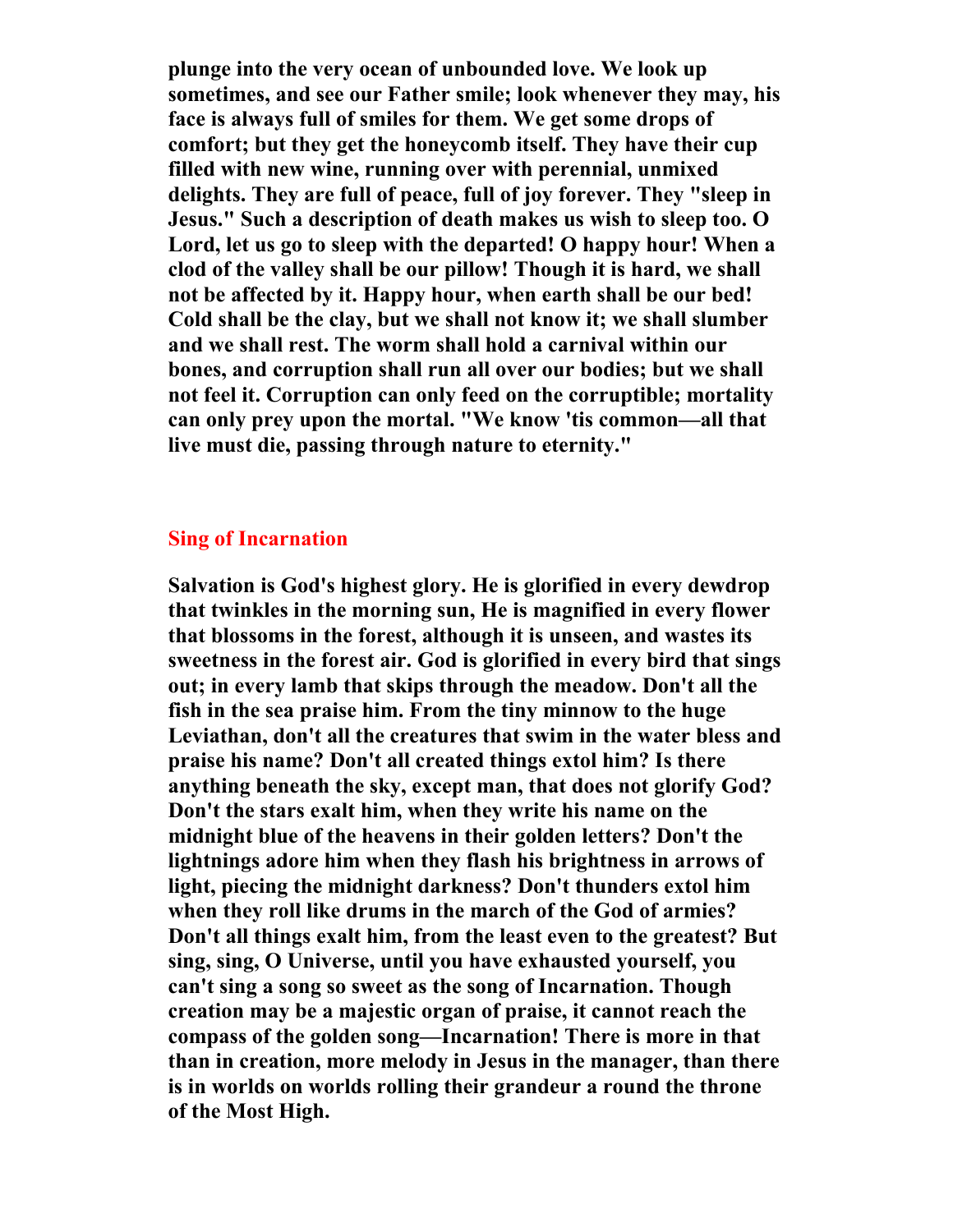#### **Unlikely Choices**

**God builds for himself a palace in heaven made of living stones— Where did he get them? Did he go to the quarries of Paris? Has he brought forth the richest and the purest marble from the quarries of perfection? No, you saints, look to "the hole of the pit where you were dug out of, and to the rock where you were cut from!" You were full of sin; far from being stones that were white with purity, you were black with defilement, seemingly utterly unfit to be stones in the spiritual temple, which should be the dwellingplace of the Most High. And yet he chose you to be trophies of his grace, and of his power to save. When Solomon built himself a palace, he built it of cedar; but when God built for himself a dwelling forever, he did not cut down the grand cedars, but he dwelt in a bush, and has preserved it as his memorial forever, "The God that dwells in the bush." Goldsmiths make exquisite forms from precious material; they fashion the bracelet and the ring from gold——God makes his precious things out of base material; and from the black pebbles of the defiling brooks he has taken up stones, which he has set in the golden ring of his immutable love, to make them gems to sparkle on his finger forever. He has not selected the best, but apparently the worst of men, to be the monuments of his grace; and when he wanted to have a choir in heaven that would with tongues harmonious sing his praises—a chorus that would forever chant hallelujahs louder than the noise of many waters, and like great thunders, he did not send Mercy down to seek earth's songsters, and select us from those who have the sweetest voices—He said, "Go, Mercy, and find the dumb, and touch their lips, and make them sing. The virgin tongues that never sang my praise before, that have been silent until now, shall break forth in rhapsodies sublime, and they shall lead the song; even angels shall but attend from behind, and catch the notes from the lips of those who once were dumb." "The tongue of the dumb shall sing" God's praises hereafter in heaven.** 

# **The Many**

**What a thousand thoughts rise around these two words! The million-peopled city, the populous town, the widespread country, this isle, kingdoms, empires, continents, the world, all seem to issue forth like armies from the hundred-gated Thebes, at the mention of that word, "The many." Here we see the toiling peasant and his lordly squire, the artisan and the princely**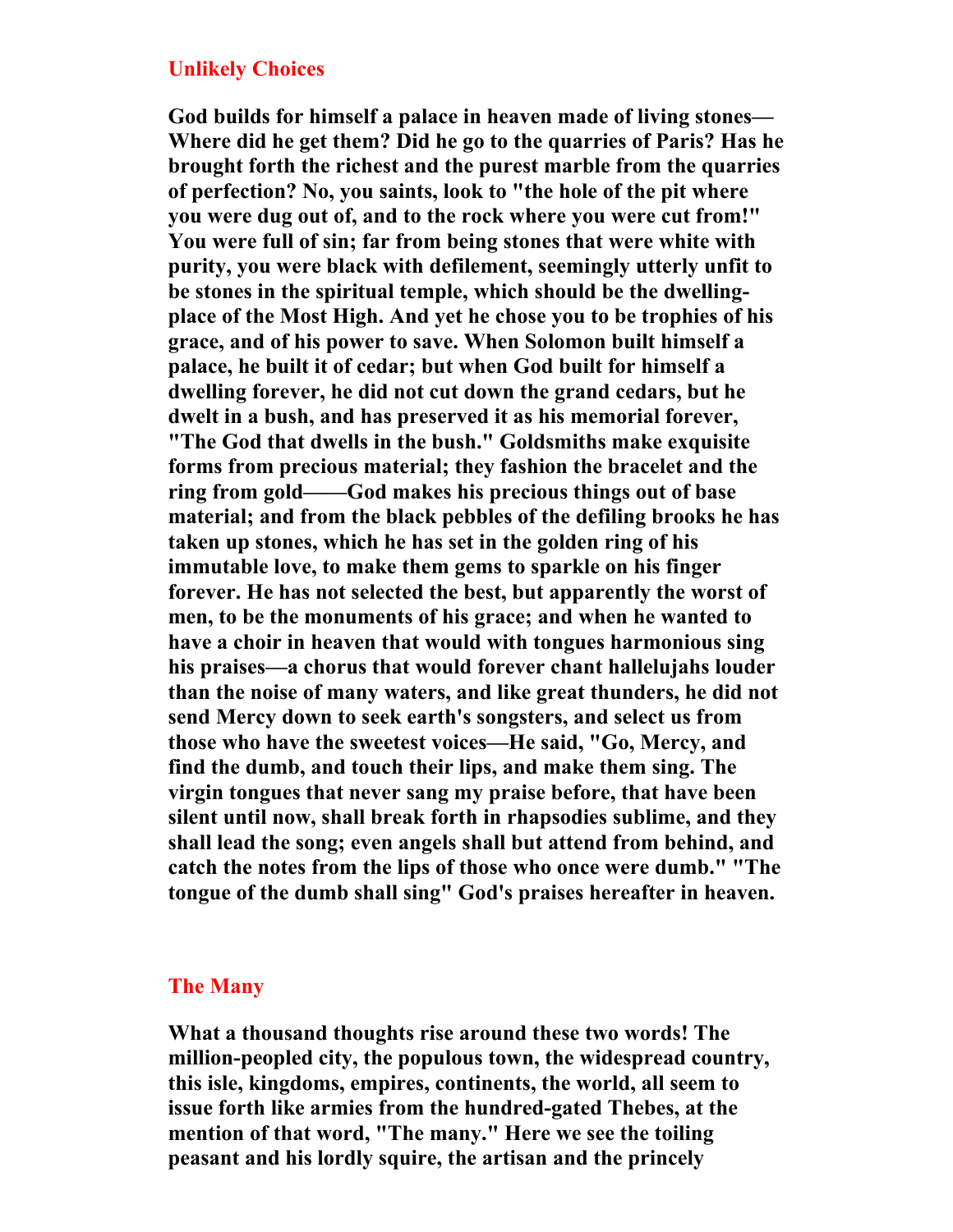**merchant, the courtier and the king, the young, the old, the learned and the unlearned, all gathered within the compass of a word.** 

#### **Hypocrite**

**O hypocrite, you think that you shall excel, because the minister has been duped, and gives you credit for a deep experience; because the deacons have been entrapped and think you to be eminently godly; because the church members receive you to their houses, and think you a dear child of God too! Poor soul! Perhaps you may go to your grave with the delusion in your brain that all is right with you; but remember, though like a sheep you are laid in your grave, Death will find you out. He will say to you, off with your mask, man! Away with all your robes! Up with that whitewashed sepulcher! Take off that green turf; let the worms be seen. Out with the body; let us see the reeking corruption! And what will you say when your abominably corrupt and filthy heart shall be opened before the sun, and men and angels hear your lies and hypocrisies laid bare before them? Will you play the hypocrite then? Soul, come and sing God's praises in the Day of Judgment with false lips! Tell him now, while a widow's house is in your throat, tell him that you love him! Come, now, you that devour the fatherless, you that rob, you that do uncleanness! Tell him now that you make your boast in the Lord! Tell him that you preach his word; tell him that you walk in his streets; tell him you make it known that you were one of the excellent of the earth! What! Man, is your babbling tongue silent for once? What is the matter with you? You were never slow to talk of your godliness. Speak out, and say "I took the sacramental cup; I was a professor." Oh how changed! The whitewashed sepulcher has become white in another sense; he is white with horror. See now; the talkative one has become dumb; the boaster is silent; the formalist's garb is torn to rags, the moth has devoured their beauty; their gold and their silver has become tarnished. Ah! it must be with every man who has thus lied to God and to his own conscience.** 

# **Mighty Champions**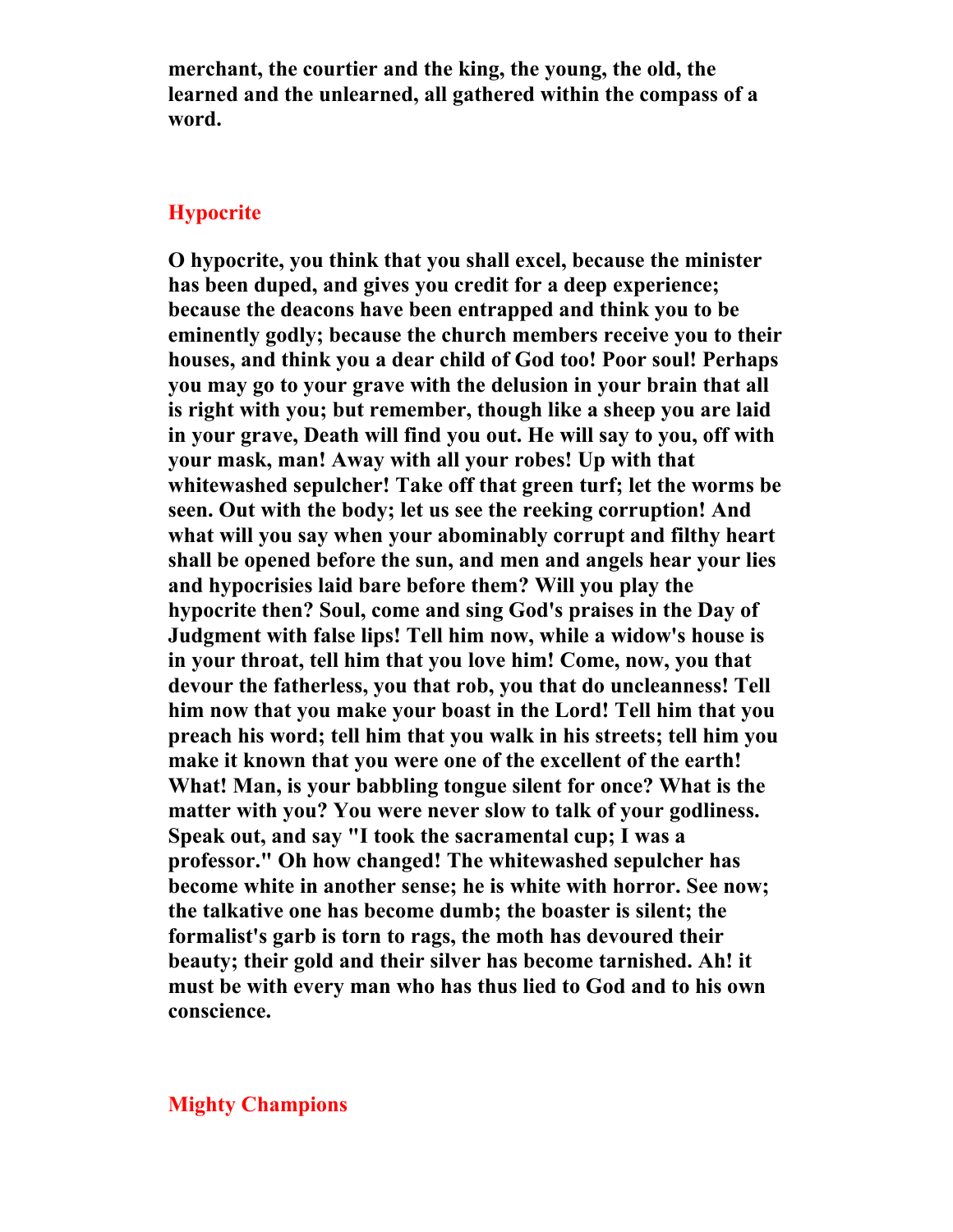**There never shall come a day when the church shall be without mighty champions for the truth, who fail to declare the whole counsel of God; but continually, to the latest period of time, men shall be raised up to preach free grace in all its sovereignty, in all its omnipotence, in all its perseverance, in all its immutability. Until the sun grows dim with age, and the comets cease their mighty revolutions—until all nature quakes and totters with old age, and, palsied with disease, dies away—the voice of the ministry must and shall be heard, "and daily shall He be praised." Men cannot put out the light of Christianity—the pulpit is still the critical narrow pass of Christendom, and if there were but two godly ministers they would stand in the pass and repulse a thousand—yes, ten thousand. All the hosts of mankind shall never vanquish the feeble band of Christ's follower's, while He sends forth his ministers. On this we rely as a sure word of prophecy— "You teachers shall no more be removed into a corner;" and we believe that by this ministry daily shall Christ be praised.** 

# **The Fight**

**Heaven is a place of complete victory and glorious triumph. This is the battlefield; there is the triumphal procession. This is the land of the sword and the spear; that is the land of the wreath and the crown. This is the land of the garment rolled in blood and the dust of the fight; that is the land of the trumpet's joyful sound that is the place of the white robe and of the shout of conquest. Oh, what a thrill of joy shall shoot through the hearts of all the blessed when their conquests shall be complete in heaven, when death itself, the last of foes, shall be slain—when Satan shall be dragged captive at the chariot wheels of Christ—when He shall have overthrown sin and trampled corruption as the mire of the streets—when the great shout of universal victory shall rise from the hearts of all the redeemed!** 

#### **The Pursuit**

**The eagle is a bird noted for its swiftness—I remember reading an account of an eagle attacking a fish-hawk, which had obtained some booty from the deep, and was bearing it aloft. The hawk dropped the fish, which fell towards the water; but before the fish had reached the ocean, the eagle had flown more swiftly than the**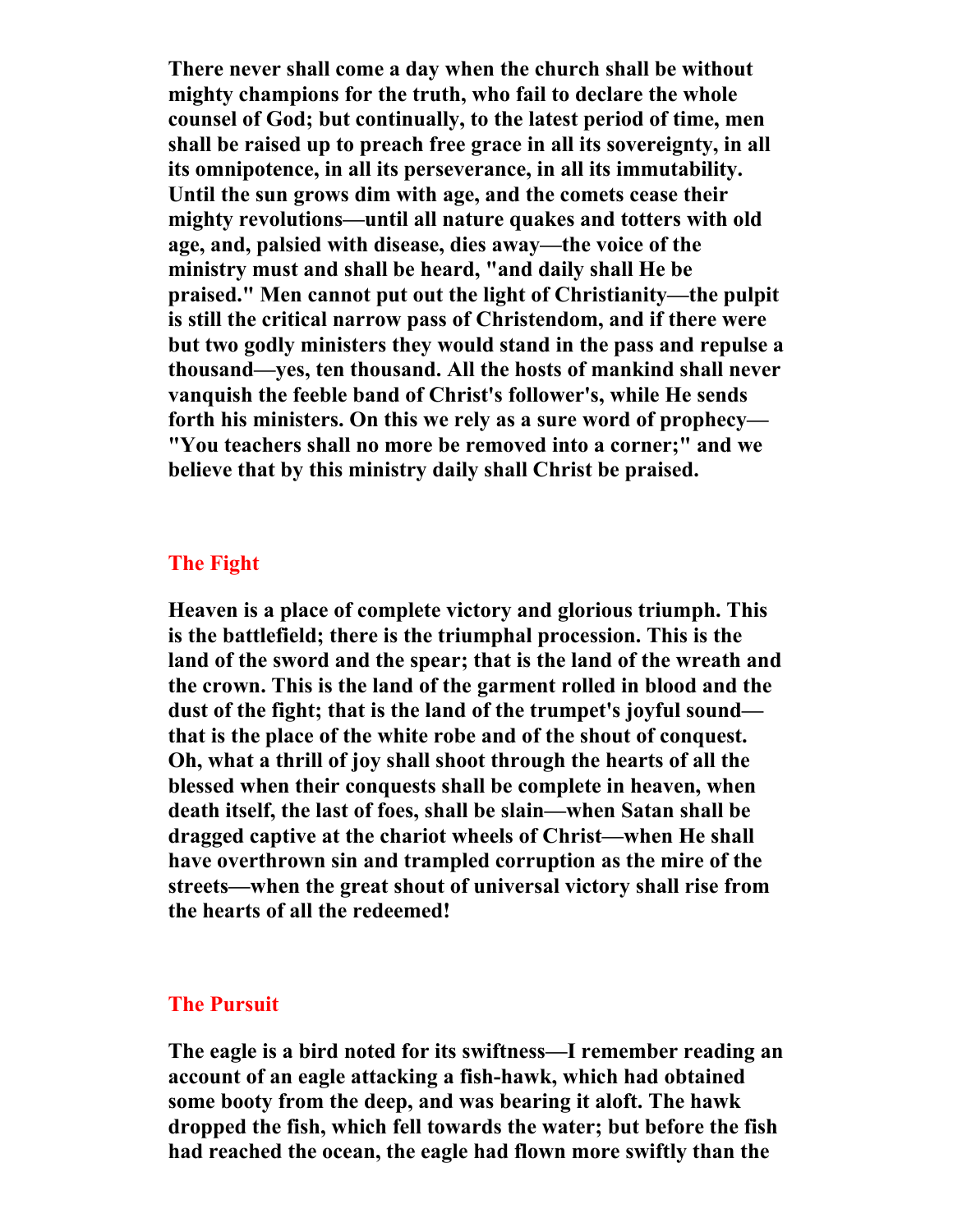**fish could fall, and catching it in its beak, it flew away with it. The swiftness of the eagle is almost incalculable; you see it, and it is gone; you see a dark speck in the sky yonder; it is in an eagle soaring; let the fowler imagine that in time he shall overtake it on some mountain's craggy peak, it shall be gone long before he reaches it. Such is our life. It is like an eagle hurrying to its prey; not merely an eagle flying in its ordinary course, but an eagle hurrying to its prey. Life appears to be hurrying to its prey—the prey is the body; life is ever fleeing from insatiate death; but death is too swift to be outrun, and as an eagle overtakes his prey, so shall death.** 

#### **Snares**

**There is not a place beneath which a believer walks that is free from snares. Behind every tree there is the Indian with his barbed arrow; behind every bush there is the lion seeking to devour; under every piece of grass there lies the adder. They are everywhere.** 

# **Presumption**

**You saw only yesterday a strong man in your neighborhood brought to the grave by sudden death; it is only a month ago that you heard the bell toll for one whom once you knew and loved, who procrastinated and procrastinated until he perished in procrastination. You have had strange things happen in your very street, and the voice of God has been spoken loudly through the lip of Death to you. Yes, and you have had warnings too in your own body, you have been sick with fever, you have been brought to the jaws of the grave, and have looked down into the bottomless vault of destruction. It is not long ago since you were given up all said they might prepare a coffin for you, for your breath could not long be in your body. Then you turned your face to the wall and prayed; you vowed that if God would spare you, you would live a godly life, that you would repent of your sins; but to your own confusion you are just what you were. Ah! let me tell you, your guilt is more grievous than that of any other man, for you have sinned presumptuously, in the very highest sense in which you could have done so. You have sinned against reproofs, but what is worse still, you have sinned against your own solemn oaths**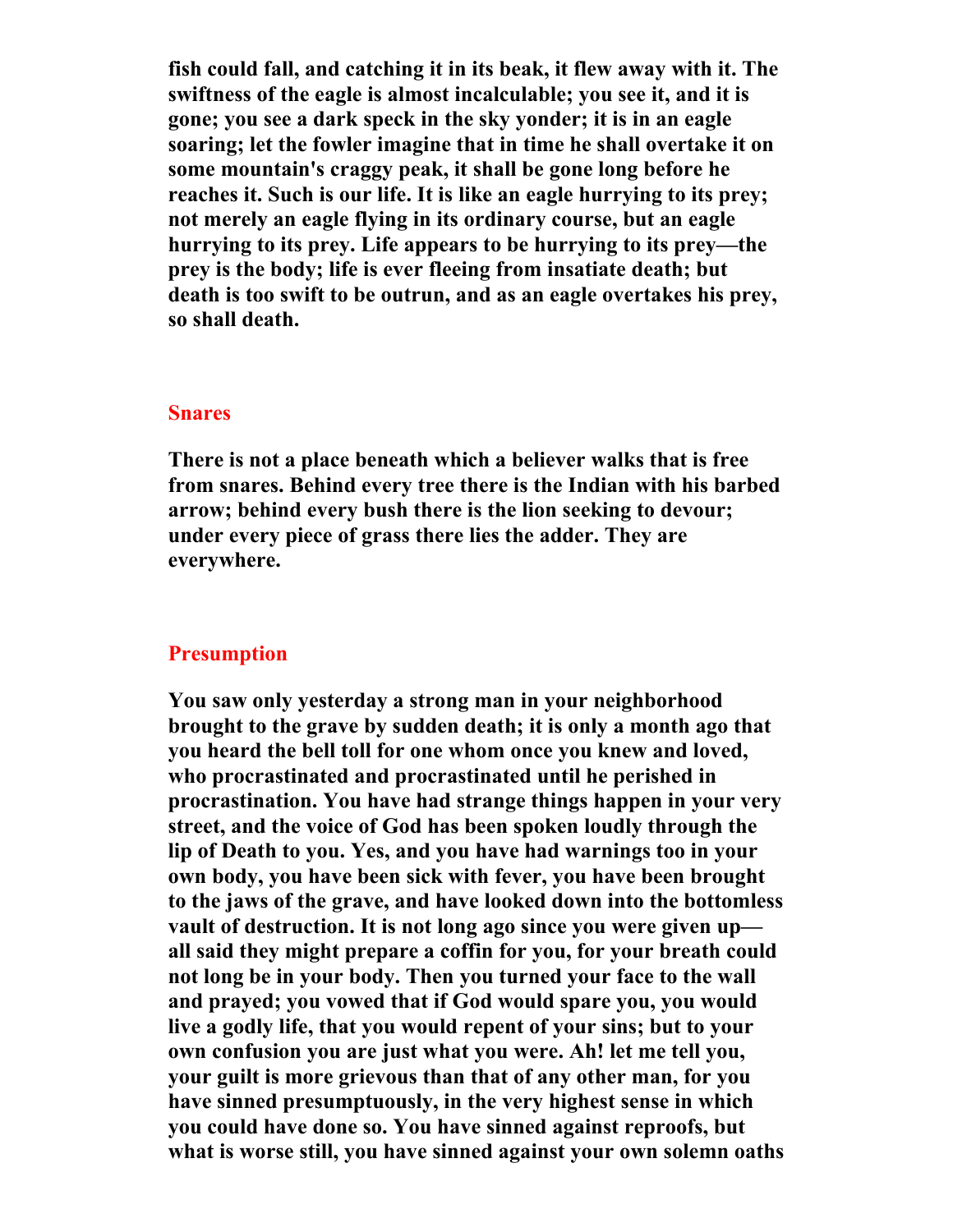**and covenants, and against the promises that you made to God. He who plays with fire must be condemned as careless; but he who has been burned out once, and afterwards plays with the destroying element, is worse than careless; and he who has himself been scorched in the flame, and has had his locks all hot and crisp with the burning, if he again should rush headlong into fire, I say he is worse than careless, he is worse than presumptuous, he is mad. But I have some such here. They have had warnings so terrible that they might have known better; they have gone into lusts which have brought their bodies into sickness, and perhaps this day they have crept up to this house, and they dare not tell to their neighbor who stands by their side what is the loathsomeness that even now breeds upon their body. And yet they will go back to the same lusts; the fool will go again to the stocks, the sheep will lick the knife that is to slay him. You will go in your lust and in your sins, despite warnings, despite advice, until you perish in your guilt. How worse than children are grownup men! The child who goes for a merry slide upon a pond, if he be told that the ice will not bear him, turns back in fear, or if he daringly creeps upon it, how soon he leaves it, if he hears but a crack upon the slender covering of the water! But you men have conscience, which tells you that your sins are vile, and that they will be your ruin, you hear the crack of sin, as its thin sheet of pleasure gives way beneath your feet; yes, and some of you have seen your comrades sink in the flood, and lost; and yet you go sliding on, worse than childish, worse than mad are you, thus presumptuously to play with your own everlasting state. O my God, how terrible is the presumption of some! How fearful is presumption of any! Oh ! that we might be enabled to cry, "Keep back your servant also from presumptuous sins."** 

#### **Eternal Love**

**Oh! you kind and affectionate hearts, who are not rich in wealth, but who are rich in love—and that is the world's best wealth—put this golden coin among your silver ones, and it will sanctify them. Get Christ's love shed abroad in your hearts, and your mother's love, your daughter's love, your husband's love, your wife's love, will become more sweet than ever. The love of Christ does not cast out the love of relatives, but it sanctifies our loves, and makes them sweeter by far. Remember the love of men and women is very sweet; but all must pass away; and what will you do, if you have no wealth but the wealth that fades, and no love but the love**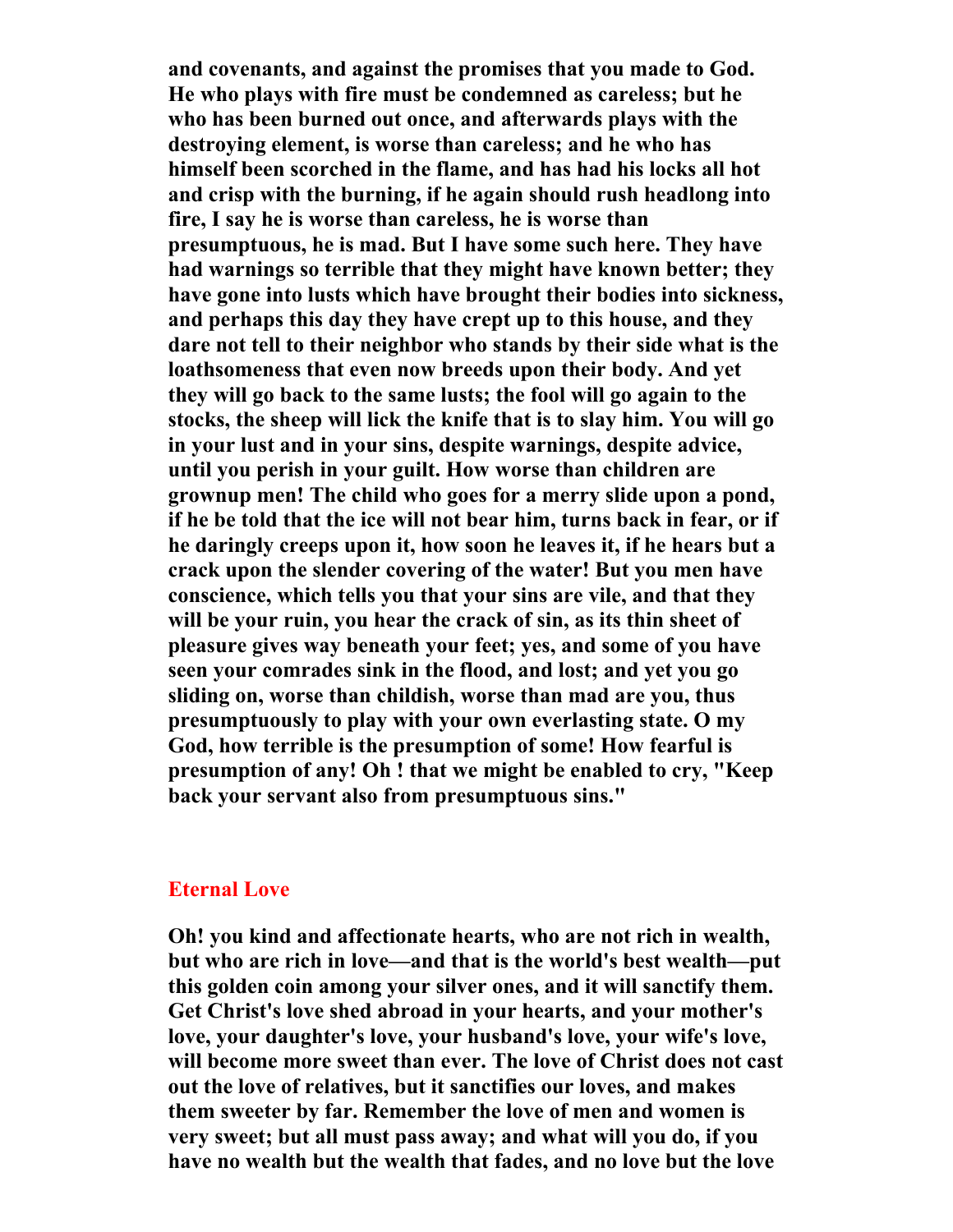**which dies, when death shall come? Oh! To have the love of Christ! You can take that across the river of death with you; you can wear it as your bracelet in heaven, and set it up as a seal upon your hand; for his love is "strong as death and mightier than the grave."** 

# **Love God!**

**Behold, him whom you cannot behold! Lift up your eyes to the seventh heaven; see where, in dreadful majesty, the brightness of his gown makes the angels veil their faces, lest the light, too strong for even them, should strike them with eternal blindness. See him, who stretched the heavens like a tent to dwell in, and then weaves into their tapestry, with golden needle, stars that glitter in the darkness. Mark him who spread the earth, and created man upon it. And hear you what he is. He is all-sufficient, eternal, self existent, unchangeable, omnipotent, omniscient! Will you not reverence him? He is good, he is loving, he is kind, he is gracious! See the bounties of his providence; behold the plenitude of his grace! Will you not love Jehovah, because he is Jehovah?** 

# **True Love**

**It seems too costly for him who is the Prince of Life and Glory to let his fair limbs be tortured in agony; that the hands which carried mercies should be pierced with accursed nails; that the temples that were always clothed with love should have cruel thorns driven through them. It appears too much. Oh! Weep, Christian, and let our sorrow rise. Is not the price all but too great, that your beloved should for you resign himself?** 

#### **Wisdom**

**It is marvelous that the men who most of all speak against faith are remarkable for gullibility. One of the greatest unbelievers in the world, who has called himself a free-thinker from his birth, is to be found now tottering into his tomb, believing the wildest absurdity that a child might make up. Not caring to have God in their hearts, forsaking the living fountain, they have hewn out to**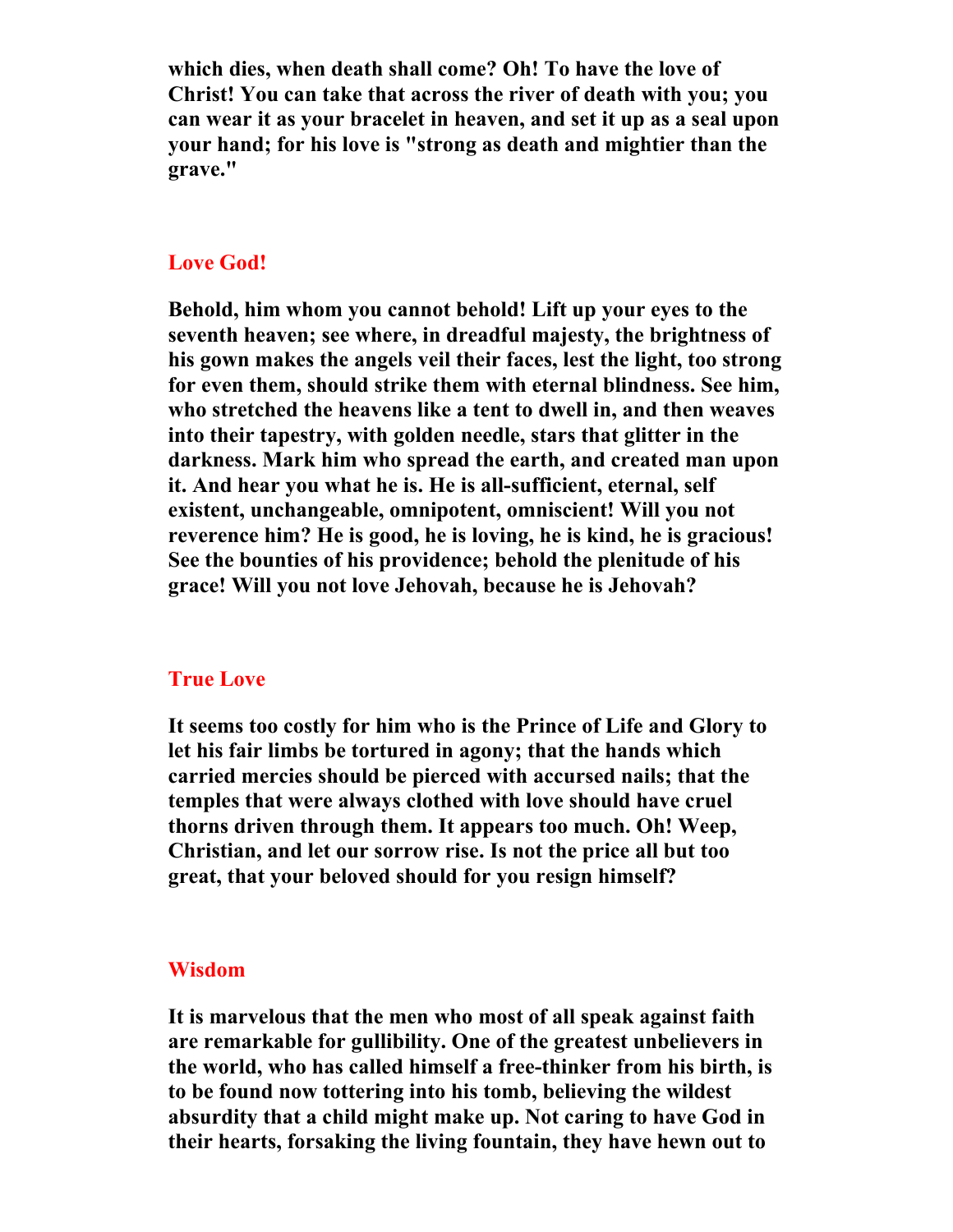**themselves cisterns which are broken, and hold no water. Oh! That we may each of us be more wise, that we may not forsake the good old path, nor leave the way that God has prepared for us. What wonder we should travel among thorns and briars, and tear our own flesh, or worse than that, fall among dark mountains, and be lost among the chasms, if we despise the guidance of an unerring Father.** 

# **Our Cunning Enemy**

**A cunning enemy we have to deal with; he knows our weak points; he has been dealing with men for these last six thousand years; he knows all about them. He is possessed of a gigantic intellect—though he be a fallen spirit; and he is easily able to discover where our sore places are, and there it is he immediately attacks us. If we are like Achilles, and cannot be wounded anywhere but in our heel, then at the heel he will send his dart, and nowhere else.**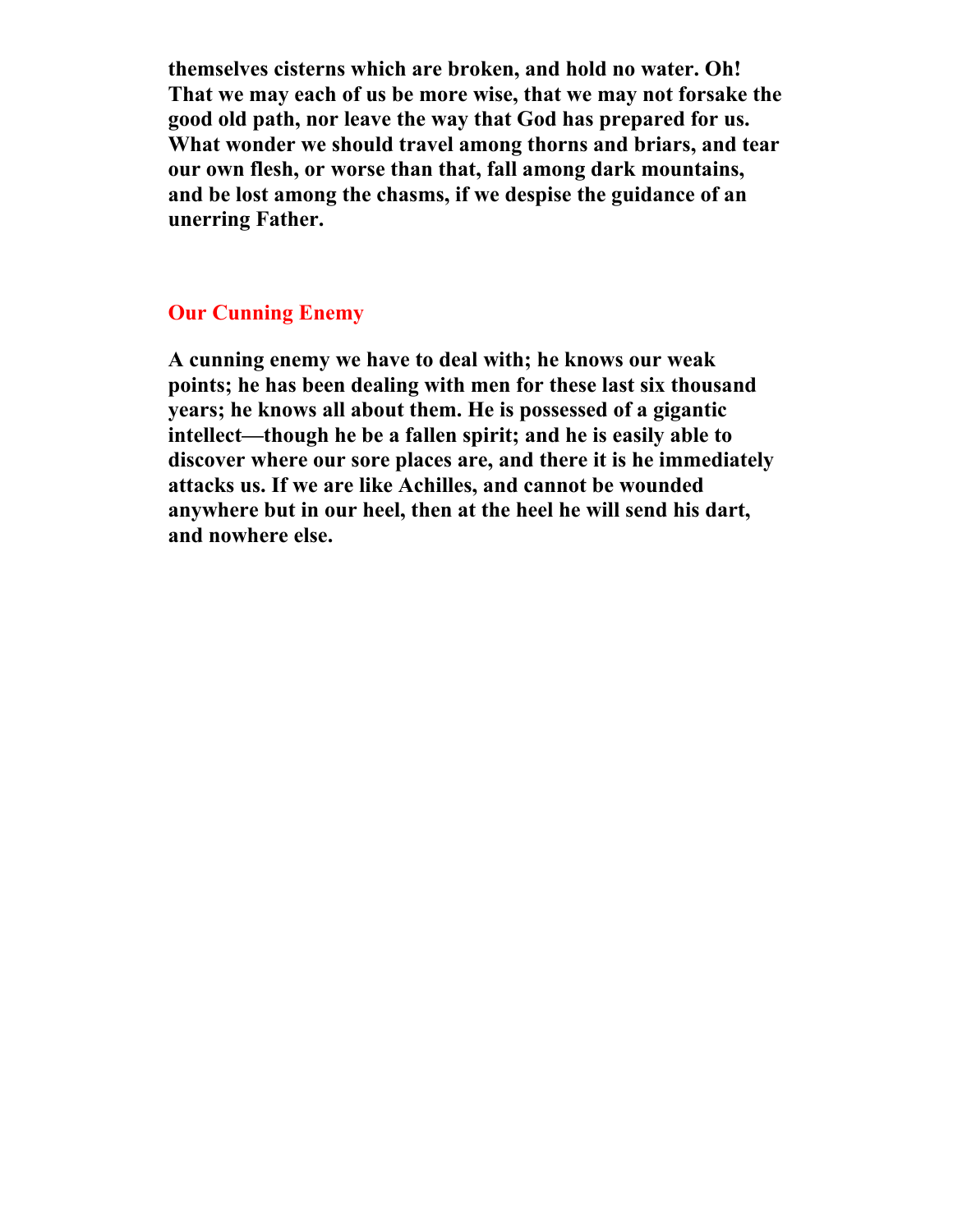# **QUOTES BY**

# **CHARLES H. SPURGEON**

**Volume Three** 

# **The Song of Death**

**There are some that are like what is fabled of the swan. The ancients said the swan never sang in his life-time, but always sang just when he died. Now, there are many of God's desponding children, who seem to go all their life under a cloud; but they get a swan's song before they die. The river of their life comes running down, perhaps black and miry with troubles, and when it begins to touch the white foam of the sea there comes a little glistening in its waters. So, beloved, though we may have been very much discouraged because of the burden of the way, when we get to the end we shall have sweet songs. Are you afraid of dying? Oh! Never be afraid of that; be afraid of living. Living is the only thing which can do an mischief; dying never can hurt a Christian. Afraid of the grave? It is like the has of Esther, in which she lay for a time, to purify herself with spices, that she might be fit for her Lord. The grave fits the body for heaven. There it lies—and corruption, earth, and worms, only refine and purify our flesh. Do not be afraid of dying; it does not take any time at all. All that death is, is emancipation, deliverance, heaven's bliss to a child of God. Never fear it; it will be a singing time. You are afraid of dying, you say, because of the pains of death. No, they are pains of life-of life struggling to continue. Death has no pain; death itself is only one gentle sigh—the chain is broken, and the spirit is set free. The best moment of a Christian's life is his last one because it is the one that is nearest heaven; and then it is that he begins to strike the keynote of the song which he shall sing for all eternity.**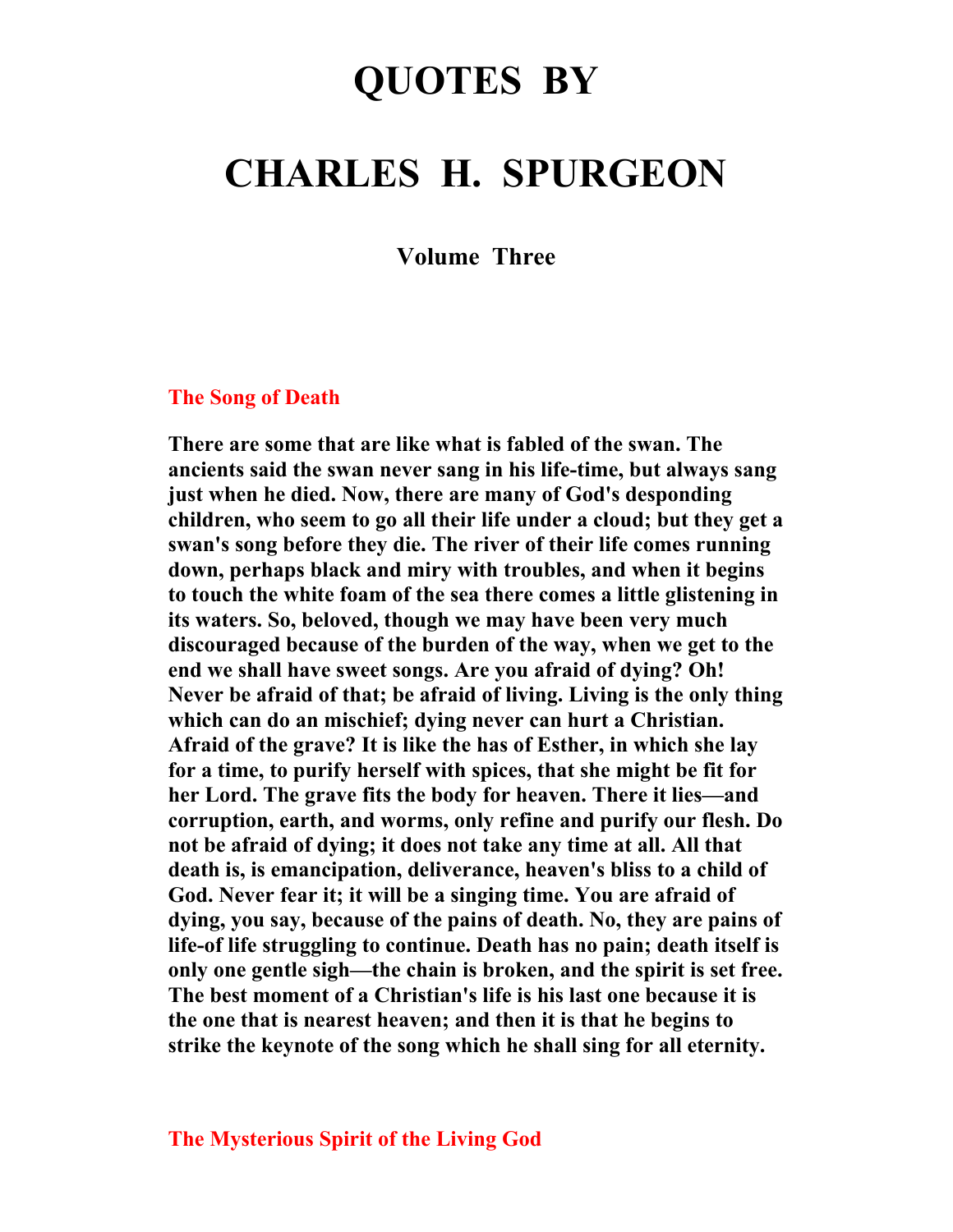**It may be, that during a sermon two men are listening to the same truth; one of them hears as attentively as the other and remembers as much of it; the other is melted to tears or moved with solemn thoughts; but the one though equally attentive, sees nothing in the sermon, except, maybe, certain important truths well set forth; as for the other, his heart is broken within him and his soul is melted. Ask me how is it that the same truth has an effect upon the one, and not upon his fellow—I reply, because the mysterious Spirit of the Living God goes with the truth to one heart and not to the other. The one only feels the force of truth, and that may be strong enough to make him tremble, like Felix; but the other feels the Spirit going with the truth, and that renews the man, regenerates him, and causes him to pass into that condition, that gracious condition which is called the state of salvation. This change takes place instantaneously. It is as miraculous a change as any miracle of which we read in Scripture. It is supremely supernatural. It may be mimicked, but no imitation of it can be true and real. Men may pretend to be regenerated without the Spirit, but regenerated they cannot be. It is change so marvelous that the highest attempts of man can never reach it. We may reason as long as we please, but we cannot reason ourselves into regeneration; we may meditate until our hairs are gray with study; but we cannot meditate ourselves into the new birth. That is worked in us by the sovereign will of God alone.** 

#### **No man can serve two masters.**

**Mark Anthony yoked two lions to his chariot; but there are two lions no man has ever yoked together—the lion of the tribe of Judah, and the lion of the pit. These can never go together. Two opinions you may hold in politics, perhaps, but then you will be despised by everyone, unless you are of one opinion or the other, and act as an independent man. But two opinions in the matter of soul-religion you cannot hold. If God be God, serve him, and do it thoroughly; but if this world is God, serve it, and make no profession of religion. If you are a worldling, and think the things of the world are the best, serve them; devote yourself to them, do not be kept back by conscience; ignore your conscience, and run into sin. But remember, if the Lord is your God, you cannot have Baal too; you must have one thing or the other. "No man can serve two masters." If God is served, he will be a master; and if the devil be served, he will not be long before he will be a master;**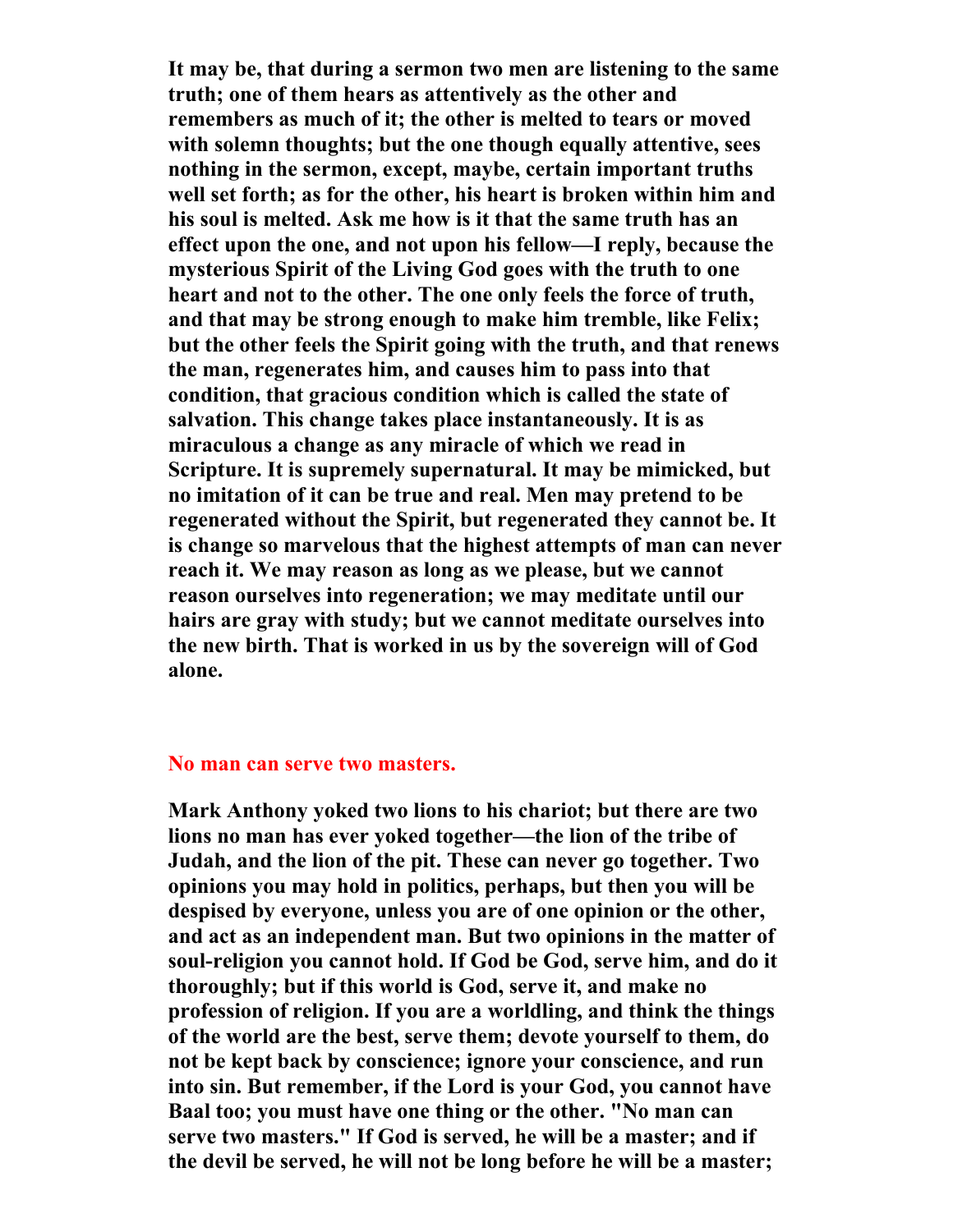**and "you cannot serve two masters." Oh! Be wise, and do not think that the two can be mingled together.** 

#### **If God is God**

**If God is really worthy of our worship, and you really think so, I demand that you either follow him, or else deny that he is God at all. Now, professor of Christianity, if you say that Christ's gospel is the gospel, if you believe in the divinity of the gospel, and put your trust in Christ, I demand that you follow the gospel, not merely because it will be to your advantage, but because the gospel is divine. If you make a profession of being a child of God, if you are a believer, and think and believe religion is the best, the service of God the most desirable, then I do not come to plead with you because of any advantage you would get by being holy; it is on this ground that I put it, that the Lord is God; and if he is God, it is your business to serve him. If his gospel is true, and you believe it to be true, it is your duty to carry it out. If you say, Christ is not the Son of God, carry out your Jewish or your infidel convictions, and see whether it will end well. If you do not believe Christ to be the Son of God, if you are a Muslim, be consistent, carry out your Muslim convictions, and see whether it will end well. But, take heed, take heed! If however, you say God is God, and Christ is the Savior, and the gospel is true; I demand of you, only on this account, that you carry it out.** 

#### **Not Far from Home**

**O Children of God! Death has lost its sting, because the devil's power over it is destroyed. Then cease being afraid of dying. You know what death is—look him in the face, and tell him you are not afraid of him. Ask grace from God, that by an intimate knowledge and a firm belief of the master's death, you may be strengthened for that dreaded hour. And mark me, if you so live you may be able to think of death with pleasure, and to welcome it when it comes with intense delight. It is sweet to die—to lie upon the bosom of Christ, and have one's soul kissed out of one's body by the lips of divine affection. And you that have lost friends, or that may be bereaved, do not sorrow as those that are without hope; for remember the power of the devil is taken away. What a sweet thought the death of Christ brings us concerning those who**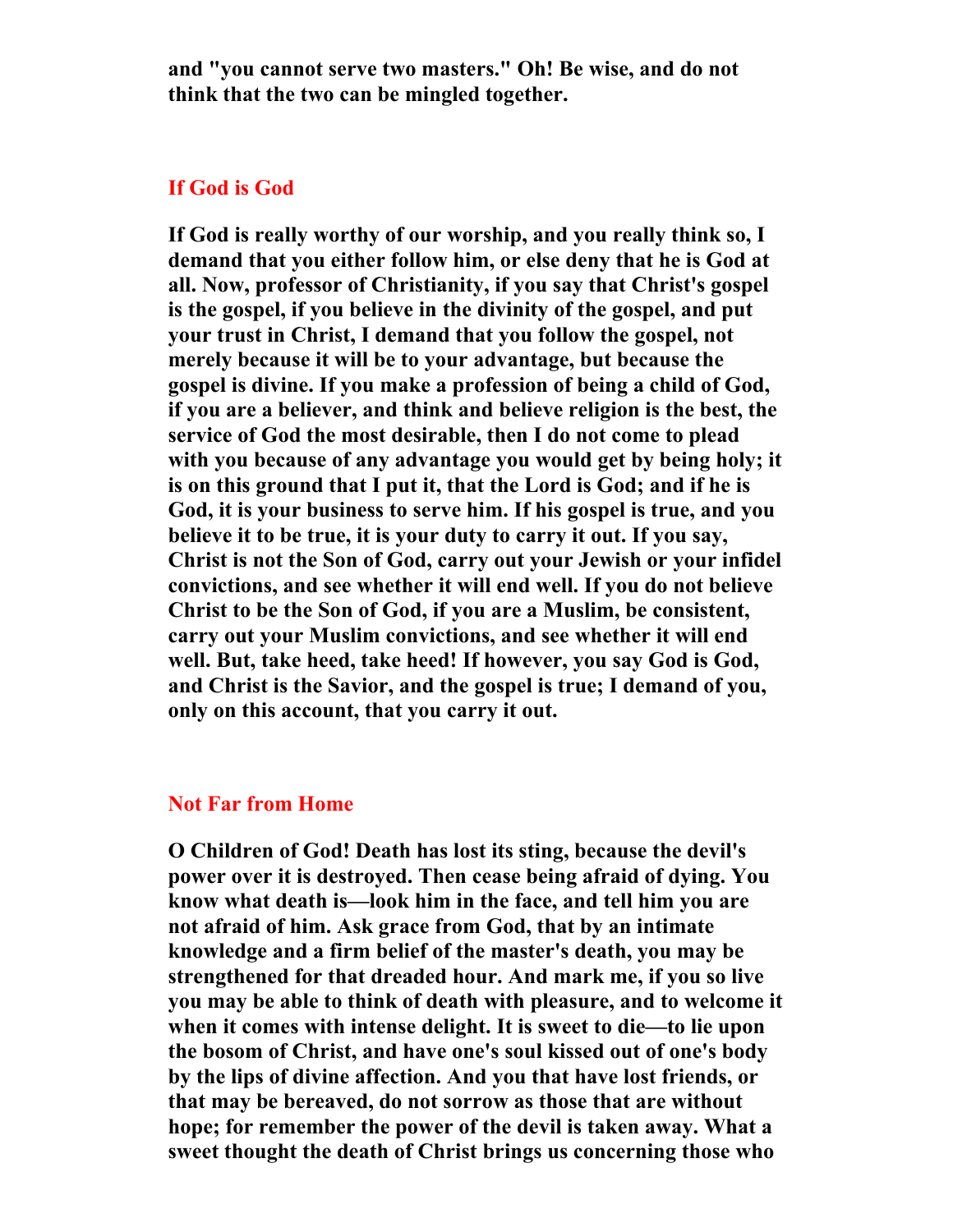**are departed! They are gone, my brethren; but do you know how far they have gone? The distance between the glorified spirits in heaven and the militant saints on earth seems great; but it is not so. We are not far from home.** 

**"One gentle sigh the spirit breaks, We scarce can say 'tis gone, Before the ransomed spirit takes Its station near the throne."** 

**We measure distance by time. We are apt to say that a certain place is so many hours from us. If it is a hundred miles away and there is no railroad we think it a long way; if there is a railway, we think we can be there in no time. But how near must we say heaven is? For it is just one sigh and we get there. Why, my brethren, our departed friends are only in the upper room, as it were, of the same house; they have not gone far off; they are upstairs, and we are down below.** 

## **Be careful of your pleasures**

**It is said that where the most beautiful cacti grow, there the venomous serpents are to be found at the root of every plant. And it is so with sin. Your fairest pleasures will harbor your grossest sins. Take care; take care of your pleasures. Cleopatra's asp was introduced in a basket of flowers; so are our sins often brought to us in the flowers of our pleasures.** 

## **Love your Creator**

**God, the Almighty, though he might use instruments, was nevertheless the sole creator of man. Though he is pleased to bring us into the world by the agency of our pregenitors, yet is he as much our Creator as he was the Creator of Adam, when he formed him out of clay and made him. Look at this marvelous body of your—see how God put the bones together, so as to be of the greatest service and use to you. See how he has arranged your nerves and blood-vessels—mark the marvelous machinery which he has employed to keep you in life! O thing of an hour! Will you not love him that made you? It is impossible that you can think of**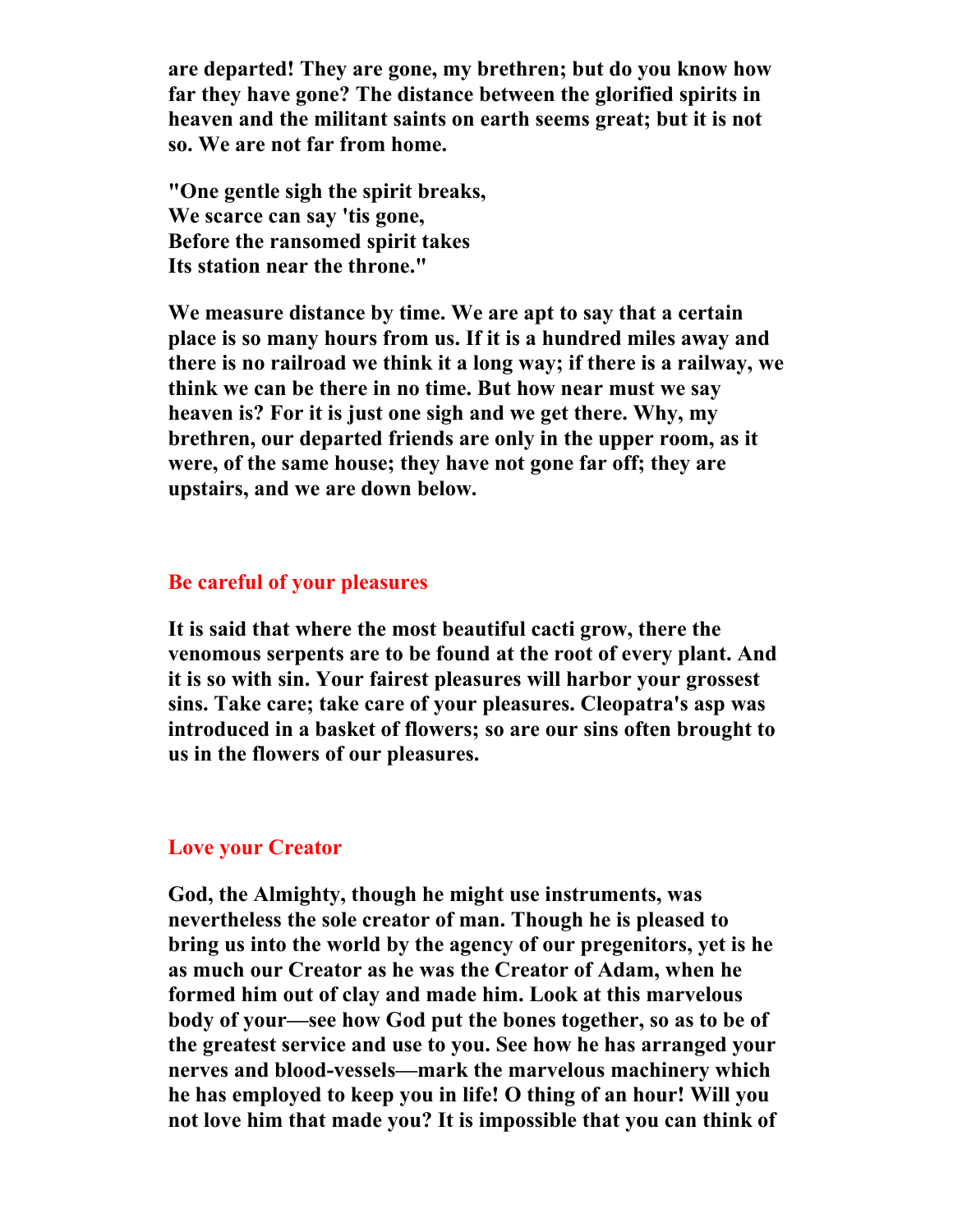**him who formed you in his hand, and molded you by his will, and yet you will not love him who has fashioned you?** 

### **Think again of the end**

**You may think you can live fine without Christ, but you cannot afford to die without him. You can stand very securely at present, but death will shake your confidence. Your tree may be fair now, but when the wind comes, if it has no roots in the Rock of Ages, down it must come. You may think your worldly pleasures good, but they will then turn bitter as wormwood in your taste; worse than gall shall be the sweetest of your drinks, when you shall come to the bottom of your poisoned bowl.** 

# **The Blood-stained Page**

**No inferior hand has sketched even so much as the most minute parts of providence. It was all, from its Alpha to its Omega, from its divine preface to its solemn conclusion, marked out, designed, sketched and planned by the mind of the all-wise, all-knowing God. Therefore, not even Christ's death was exempt from it. He who wings an angel and guides a sparrow, he that protects the hairs of our head from falling prematurely to the ground, was not likely, when he took notice of such little things, to omit in his solemn decrees the greatest wonder of earth's miracles, the death of Christ. No! the blood-stained page of that book, the page which makes both past and future glorious with golden words, that blood-stained page, I say, was as much written by Jehovah as any other.** 

## **Like the Swift Ships**

**You may easily conceive how swiftly the mariner flies from a threatening storm, or seeks the port where he will find his home. You have sometimes seen how the ship cuts through the billows, leaving a white furrow behind her, and causing the sea to boil around her. Such is life, says Job, "like the swift ships," when the sails are filled by the wind, and the vessel dashes on, dividing a passage through the crowded water. Swift are the ships, but**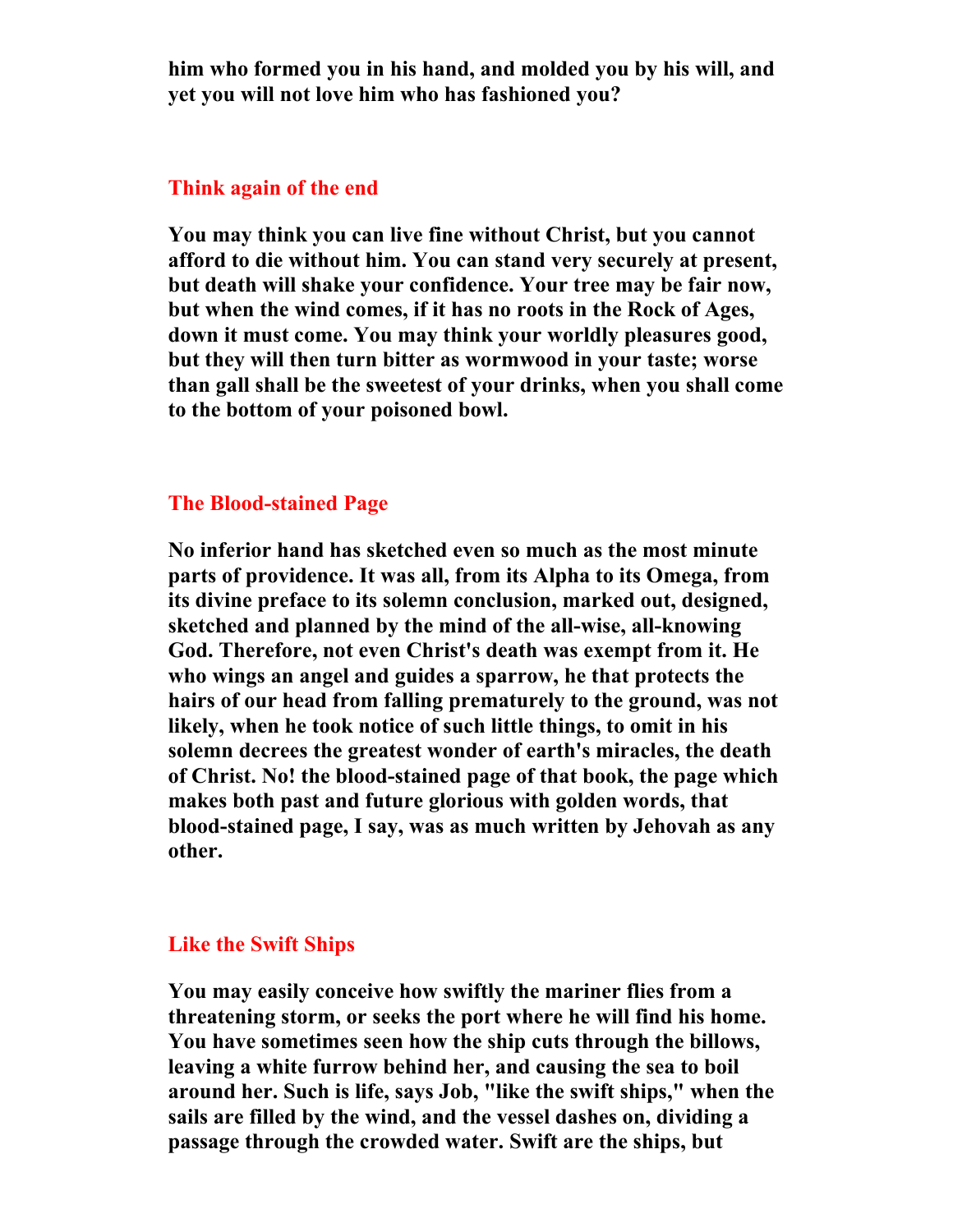**swifter far is life. The wind of time bears me along. I cannot stop its motion; I may direct it with the rudder of God's Holy Spirit; I may, it is true, take in some small sails of sin, which might hurry my days on faster than otherwise they would go; but nevertheless, like a swift ship, my life must speed on its way until it reaches its haven. Where is that haven to be? Shall it be found in the land of bitterness and barrenness, that dreary region of the lost? Or shall it be that sweet haven of eternal peace, where not a troubling wave can ruffle the quiet glory of my spirit? Wherever the haven is to be, that truth is the same, we are "like the swift ships."** 

# **Focus on Christ**

**There is one great event, which every day attracts more admiration than do the sun, and moon, and stars, when they march in their courses. That event is, the death of our Lord Jesus Christ. To it the eyes of all the saints who lived before the Christian era were always directed; and backwards, through the thousand years of history, the eye of modern saints are looking. Upon Christ, the angels in heaven perpetually gaze. "Which things the angels desire to look into," said the apostle. Upon Christ, the myriad eyes of the redeemed are perpetually fixed; and thousands of pilgrims, through this world of tears, have no higher object for their faith, and no better desire for their vision, than to see Christ as he is in heaven, and in communion to behold his person. Beloved, we shall have many with us, while we turn our face to the Mount of Calvary. We shall not be solitary spectators of the fearful tragedy or our Savior's death—we shall but dart our eyes to that place which is the focus of heaven's joy and delight, the cross of our Lord and Savior Jesus Christ.** 

#### **Means of Grace**

**Happy is the nation which is blessed with the means of grace. No man was ever saved by the means of grace apart from the Holy Spirit. You may hear the sermons of the man whom God delights to honor; you may select from all your divines the writings of the man whom God did bless with a double portion of his Holy Spirit; you may attend every meeting for prayer; you may turn over the pages of his blessed book; but in all this, there is no life for the soul apart from the breath of the Divine Spirit. Use these means,**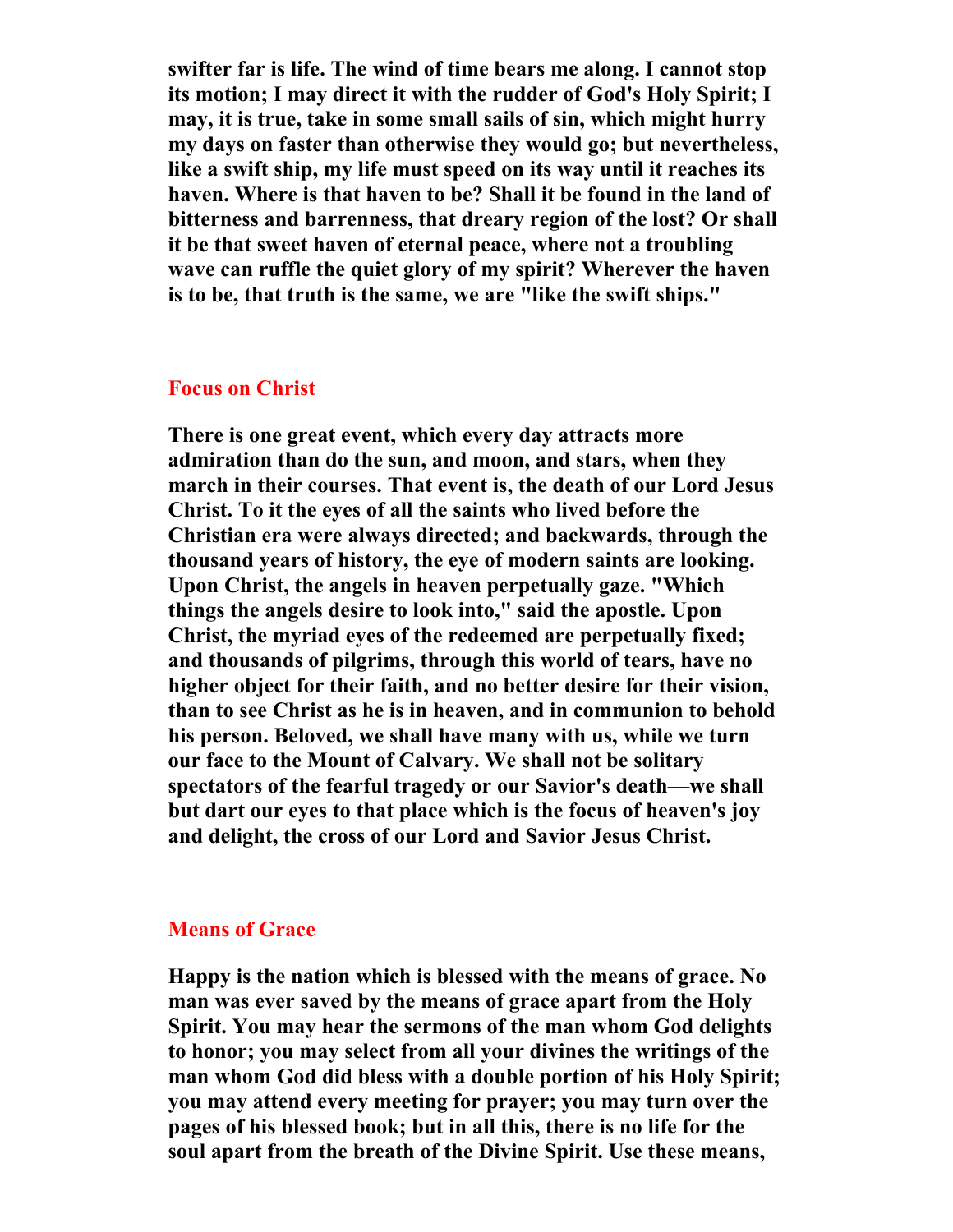**we exhort you to use them, and use them diligently; but remember that in none of these means is there anything that can benefit you unless God the Holy Spirit shall own and crown them. These are like the conduit pipes of the market place; when the fountain-head flows with the water then they are full, and we do derive a blessing from them; but if the stream is held back, if the fountain head does cease to give forth its current, then these are wells without water, clouds without rain; and you may go to ordinances as an Arab turns to his skin bottle when it is dry, and with your parched lips you may suck the wind and drink the whirlwind, but receive neither comfort, nor blessing, nor instruction, from the means of grace.** 

# **The Little Things**

**If little things have done great things, let us try to do great things also. You do not know, you atoms, but that your destiny is sublime. Try and make it so by faith; and the least of you may be mighty through the strength of God. Oh for grace to trust God, and there is no telling what you can do. Worms, you are nothing, but you have eaten princes; worms, you are nothing, but you have devoured the roots of cedars, and laid them level with the earth; worms, you are nothing, but you have piled rocks in the deep, deep sea, and wrecked mighty navies; worms, you have eaten through the keel of the proudest ship that ever sailed the ocean. If you have done this yourselves, what can't we do? Your strength lies in your mouths; our strength lies in ours too. We will use our mouths in prayer, and in constant adoration, and we shall conquer yet, for God is with us, and victory is sure.** 

# **Sin of Presumption**

**It would be presumption for any man to climb to the top of the spire of a church, and stand upon his head. "Well, but he might come down safe it he were skilled in it." Yes, but it is presumptuous. I would no more think of paying any money to watch a man ascend in a balloon, than I would to watch a poor wretch cut his own throat. I would no more think of standing and gazing at any man who puts his life in a position of peril, than I would of paying a man to blow his brains out. I think such things, if not murders, are murderous. There is suicide in men's risking**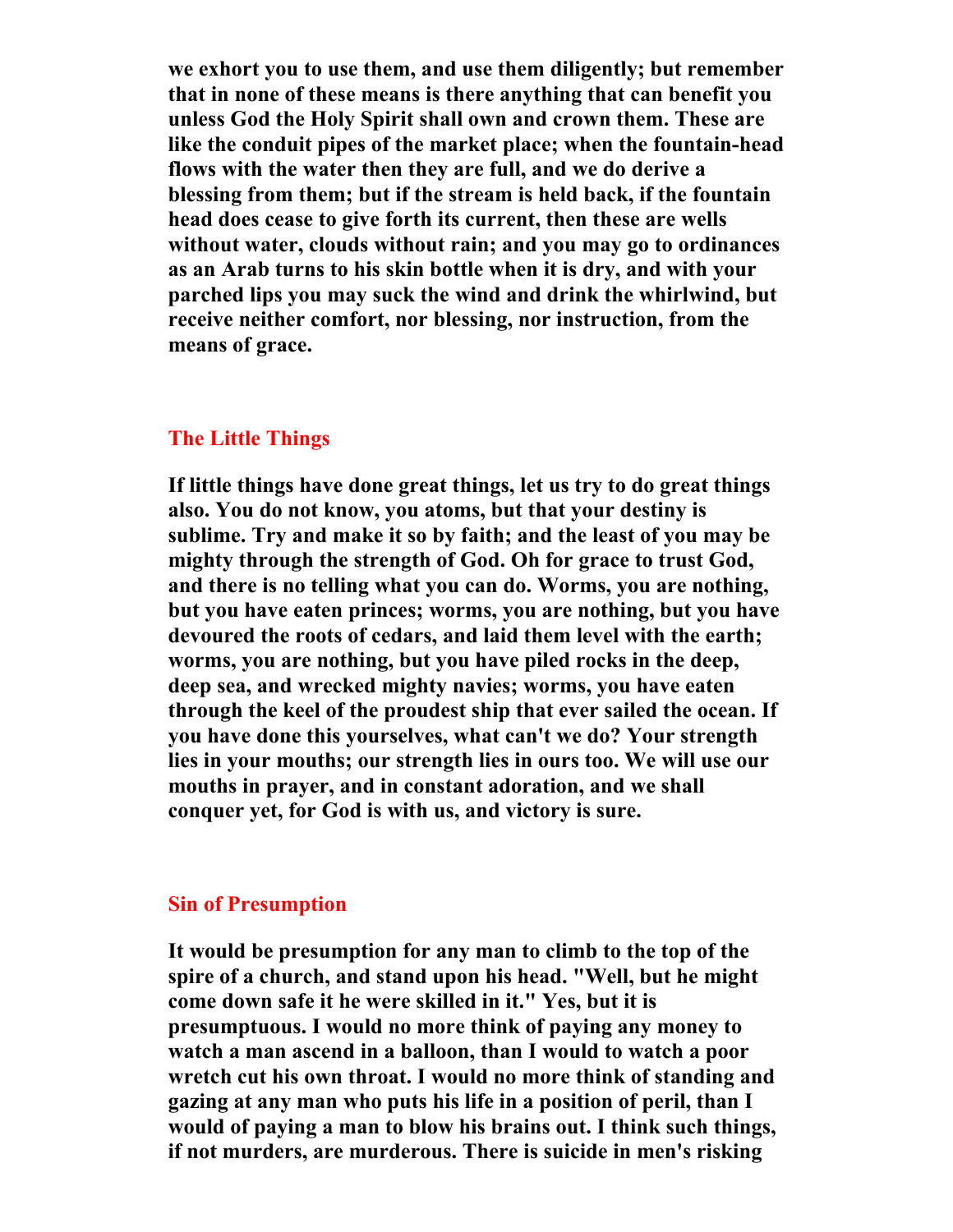**themselves in that way; and if there is suicide in the risk of the body, how much more in the case of a man who puts his own soul in jeopardy just because he thinks he has strength of mind enough to prevent its being ruined and destroyed. Sir, your sin is a sin of presumption; it is a great and grievous one; it is one of the master pieces of iniquity.** 

## **A Penny's Worth of Righteousness**

**While you have a rag of your own you shall never have Christ; while you have a penny's worth of your own righteousness, you shall never have him; but when you are nothing, Christ is yours; when you have nothing of yourself to trust in, Jesus Christ in the gospel is your complete Savior; he bids me tell you he came to seek and to save people just like you.** 

## **The Grace of Election!**

**There is no difference, by nature, between the elect and others those who are now glorified in heaven, and who walk the golden streets, dressed in robes of purity, were by nature as unholy and defiled, and as far from original righteousness, as those who, by their own rejection of Christ, and by their love of sin, have brought themselves into the pit of eternal torment, as a punishment for their iniquities. The only reason why there is a difference between those who are in heaven and those who are in hell, rests with divine grace, and with divine grace alone. Those in heaven must inevitably have been cast away, had not everlasting mercy stretched out its hand and redeemed them. They were by nature not one bit superior to others. They would as certainly have rejected Christ, and have trodden under foot the blood of Jesus, as did those who were cast away, if grace—free grace—had not prevented them from committing this sin. The reason why they are Christians is not because they naturally willed to be one, nor because they did by nature desire to know Christ, or to be found of him; but they are now saints simply because God made them so. He gave them the desire to be saved; he put into them the will to seek after him; he helped them in their seekings, and afterward brought them to feel that peace which is the fruit of justification. But by nature they were just the same as others; and if there is any difference, we are obliged to say that the difference**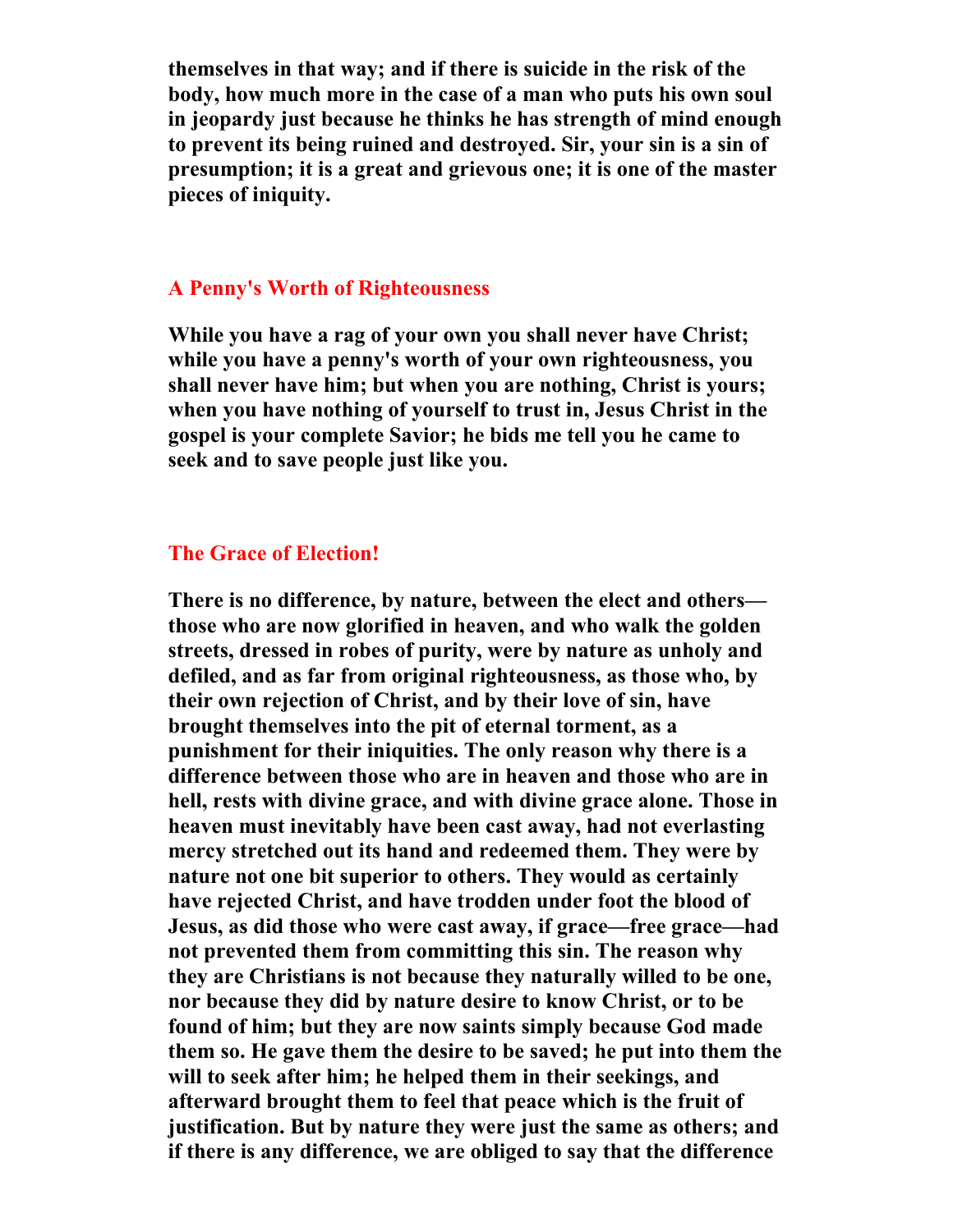**does not lie in their favor. In very many cases, we who now "rejoice in hope of the glory of God" were the very worst of men! There are multitudes that now bless God for their redemption who once cursed him; who implored, as frequently as they dare to do, with oaths and swearing, that the curse of God might rest upon their fellow men and upon themselves. Many of the Lord's anointed were once the very castaways of Satan, the sweepings of society, the refuse of the earth, those whom no man cares for, who were called outcasts, but whom God has now called desired ones, seeing he has loved them.** 

# **Trust God**

**Doubt the Eternal, distrust the Omnipotent? O traitorous fear! Do you think that the arm which created the heavens, and sustains the earth, shall ever be weak? Shall the brow which eternal ages have rolled over without scathing it, will eventually be furrowed by old age? What! Shall the Eternal fail you? God is too wise to error, too good to be unkind; stop doubting him, and begin to trust him, for in so doing, you will put a crown on his head, but in doubting him you trample his crown beneath your feet.** 

# **Ringing the Bell in Heaven!**

**Keep prayer going; don't neglect your prayer meetings. Christmas Evans gives us a good idea about prayer. He says, "Prayer is the rope in the belfry; we pull it, and it rings the bell up in heaven." And so it is. Be sure that you keep that bell going. Pull it well. Come up to prayer meetings. Keep on pulling it; and though the bell is up so high that you cannot hear it ring, depend upon it, it can be heard in the tower of heaven, and is ringing before the throne of God, who will give you answers of peace according to your faith. May your faith be large and plentiful, and so will your answers be!** 

**Never say Never**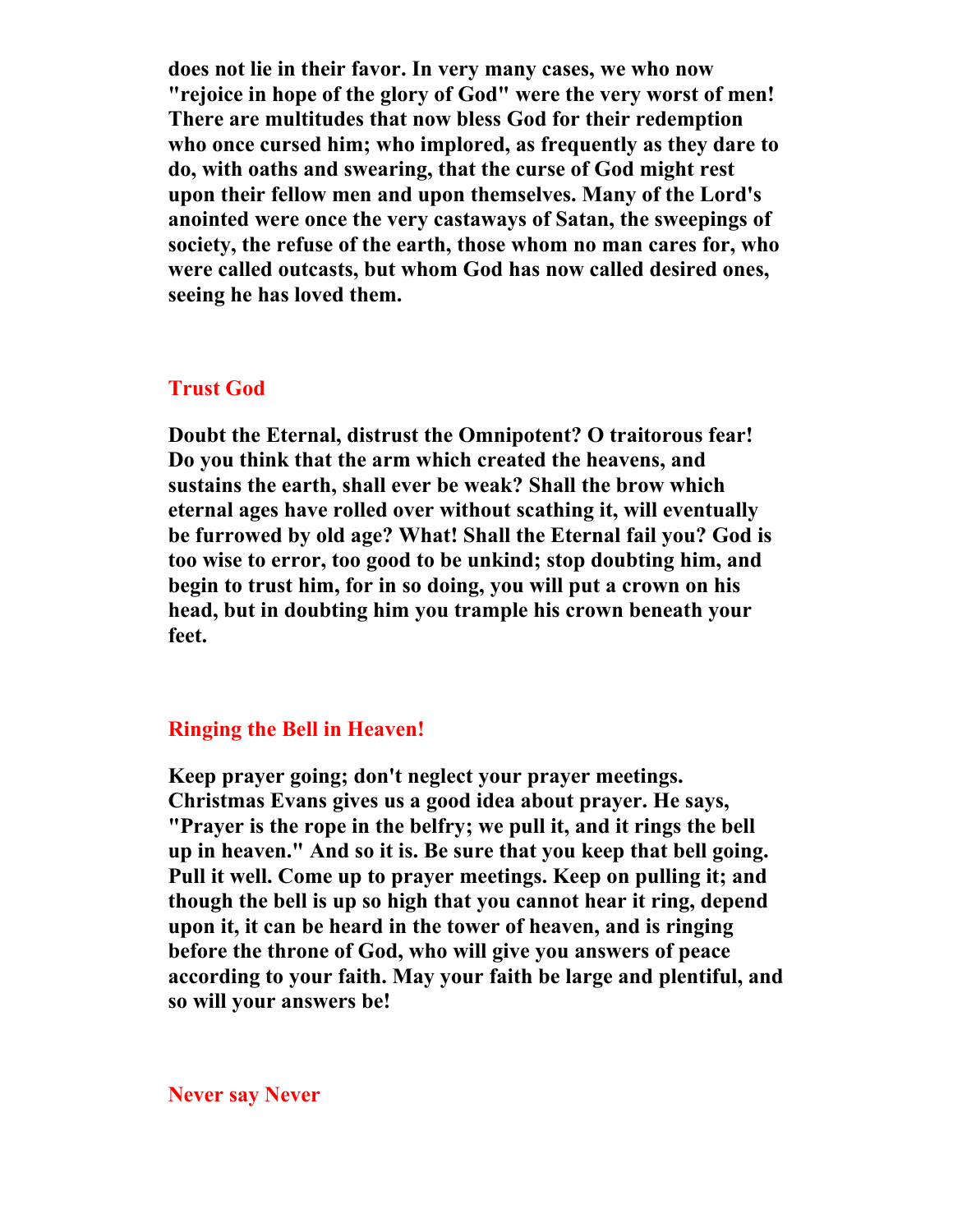**There is enough tinder in the heart of the best men in the world to light a fire that shall burn to the lowest hell, unless God should quench the sparks as they fall. There is enough corruption, depravity, and wickedness in the heart of the most holy man that is now alive to damn his soul to all eternity, if free and sovereign grace does not prevent it. O Christian! You have need to pray this prayer. But I think I hear you saying, "Is your servant a dog that I should do this thing? So said Hazeal, when the prophet told him that he would slay his master; but he went home, and took a wet cloth and spread it over his master's face and choked him, and did the next day the sin which he abhorred before. Do not think it is enough to abhor sin; you may yet fall into it. Do not say, "I never can be drunken, for I have such an abhorrence of drunkenness;" you may fall where you are most secure. Do not say, "I can never blaspheme God, for I have never done so in my life;" take care, you may yet swear most profanely. Job might have said, "I will never curse the day of my birth;" but he lived to do it. He was a patient man; he might have said, "I will never murmur; though he slay me yet will I trust in him;" and yet he lived to wish that the day were darkness wherein he was brought forth. Do not boast then, O Christian! By faith you stands. "Let him that thinks he stands take heed lest he fall."** 

## **Tiresome Prayer**

**We never read that Joshua's hand was weary with wielding the sword, but Moses' hand was weary with holding the rod. The more spiritual the duty, the more apt we are to tire of it. We could stand and preach all day; but we could not pray all day. We could go forth to see the sick all day, but we could not be in our closets all day one- half so easily. To spend a night with God in prayer would be far more difficult than to spend a night with man in preaching. Oh! Take care, Church of Christ, that you do not cease your prayers!** 

#### **Our Works**

**You cannot get to heaven by your works. You might as well seek to reach the stars on a treadmill, as to go to heaven by works; for**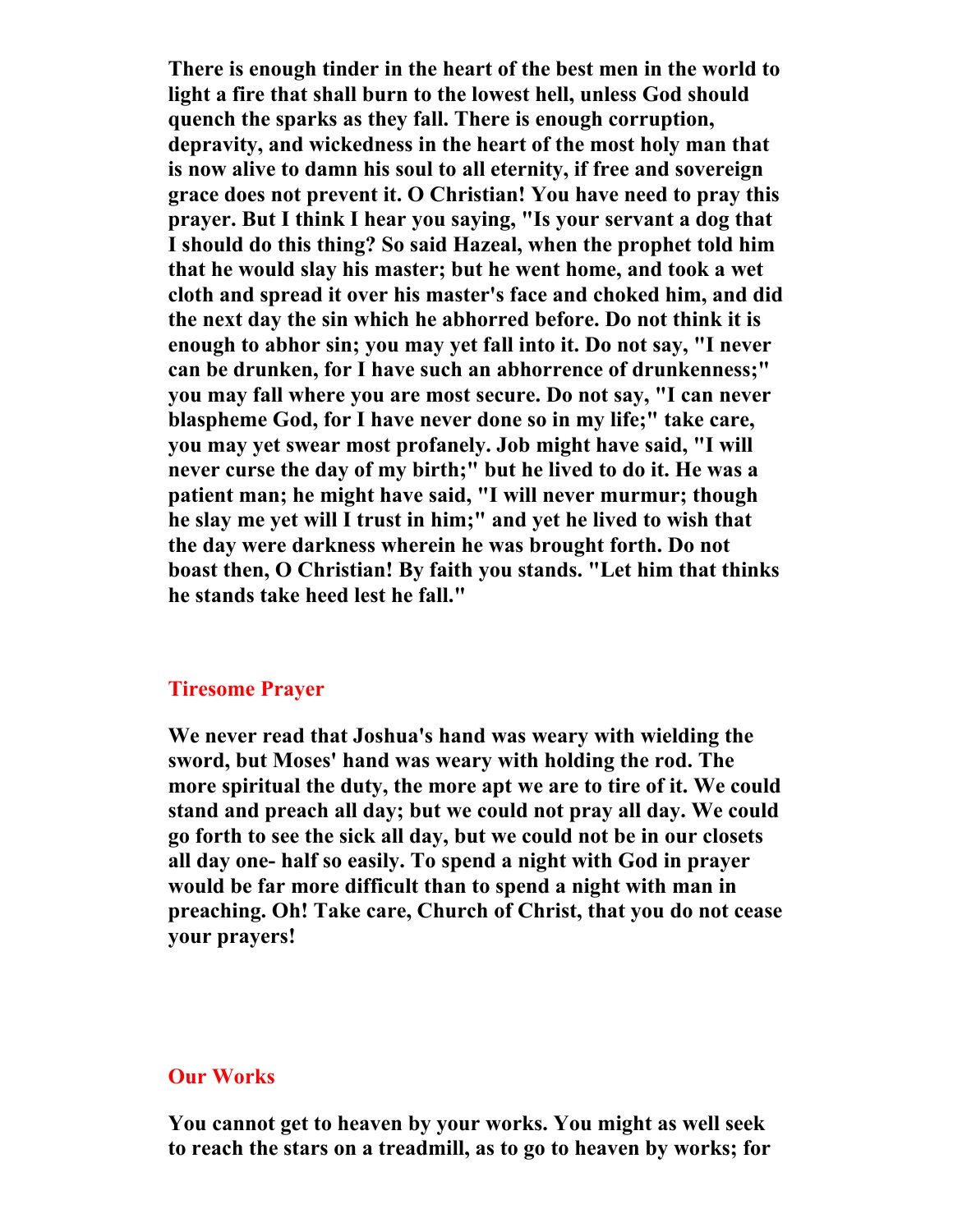**as you take one step, you will always be where you were before. If you cannot be perfect, God will not save you by works.** 

## **God's Sovereignty**

**The worm is not to complain, because God did not make it an angel, and the fish that swims the sea must not complain because it has no wings to fly into the highest heavens. God had a right to make his creatures just as He pleased, and though men and women may dispute His right, He will hold and keep it intact against all comers. He protects His right and makes proud men and women acknowledge it, in all His gifts He continually reminds us of His sovereignty.** 

# **The God of the Present**

**Don't you know that God is an eternal self-existent Being; that to say He loves now, is, in fact, to say He always did love, since with God there is no past, and can be no future. What we call past, present, and future, He wraps up in one eternal now. And if you say He loves you now, you say He loved you yesterday; He loved you in eternity past; and He will love you forever; for now with God is past, present, and future.** 

# **Man's Strength**

**Those who go off to fight, boasting that they can do it, will return with their banners trailed in the dust and with their armor stained with defeat; for God will not go with the man or woman who goes in their own strength.** 

# **Think of God**

**Let your mind think on the great doctrines of the Godhead consider the existence of God from before the creation of the world; See Him who is, and was, and is to come, the Almighty; let your soul comprehend as much as it can of the Infinite and Eternal God, and I am sure, if you have minds at all, they will**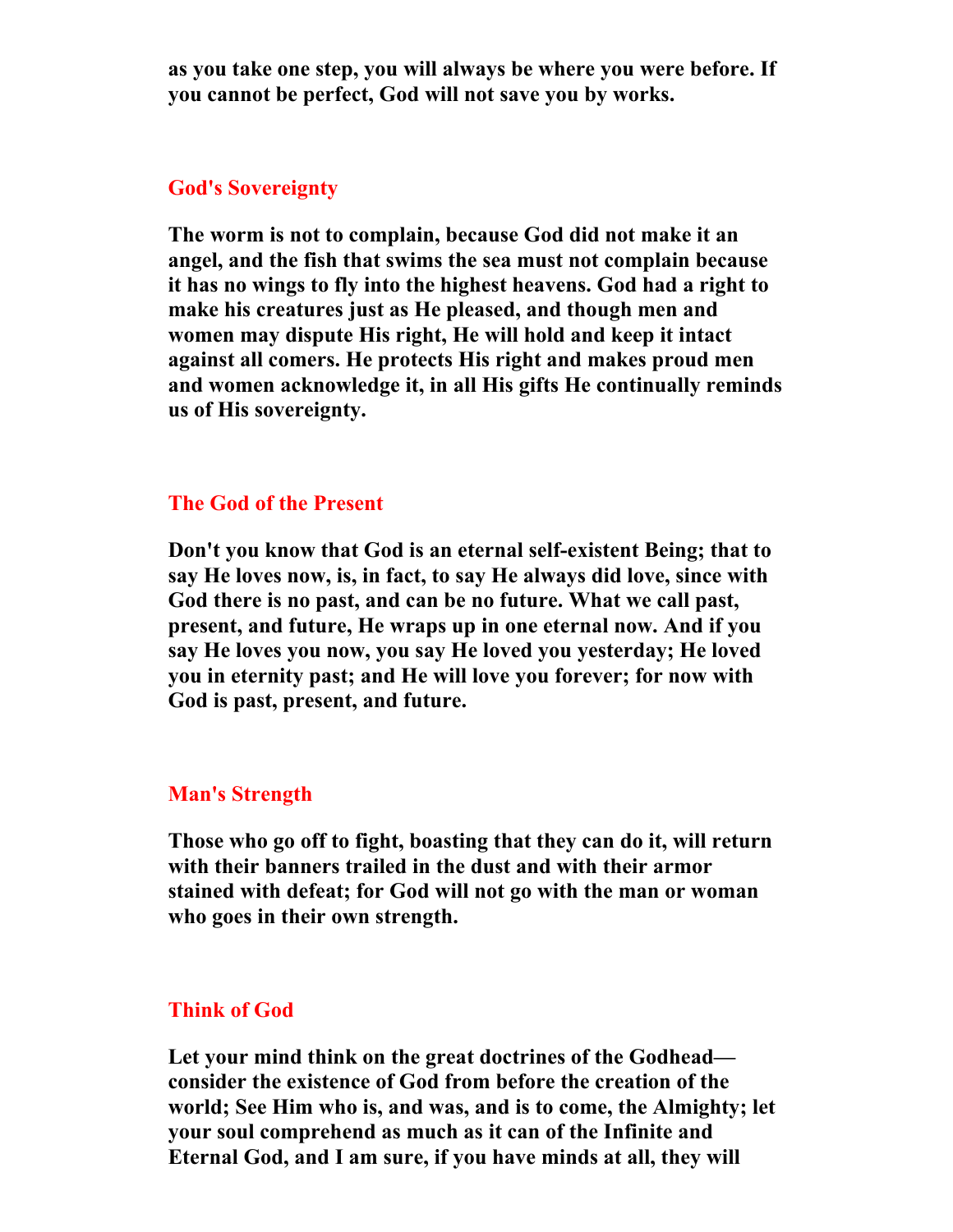**shrink with awe. The lofty archangel himself bows before his Master's throne; and we will cast ourselves into the dust when we feel what lowly nothings, what insignificant specks we are when compared with our completely magnificent Creator.** 

## **God's Gifts**

**Faith is the gift of God. Does my earthly, natural father love me because he fed me, and because he clothed me? No, he clothed and fed me because he loved me, for his love was prior to his gift. His gifts did not cause him to love me, because he loved me before he gave them. And if any man or woman says, "God loves me because I can do this or that for him," they talk nonsense.** 

#### **Peace and Joy**

**Peace is the flowing of the brook, but joy is the rushing of the waterfall when the brook is filled and bursts its banks, and gushes down upon the rocks.** 

## **The Lasting Works of Man**

**Many men and women have said of their works, "They will last forever;" but how disappointed they have been! In the age following the flood, they made the bricks and built the Tower of Babel, and they thought, "This will last forever." But God confused their language; they never finished it. By His sovereignty he scattered the men and women and left the tower as a monument to their folly. Pharaoh and the Egyptian monarchs built their pyramids, and they said, "They will stand forever," and yes it is true that they still stand today; but the time is approaching when age will devour even these great monuments. So it is with all the proudest works of man, whether they have been his temples or his kingdoms, he has written "everlasting" on them; but God has ordained their end, and they have passed away. The most stable things have vanished like shadows and bubbles of the moment, quickly destroyed at God's command. Where is Babylon? Where are the cities of Persia? Where are the high places of Edom? Where are the temples of the heroes of**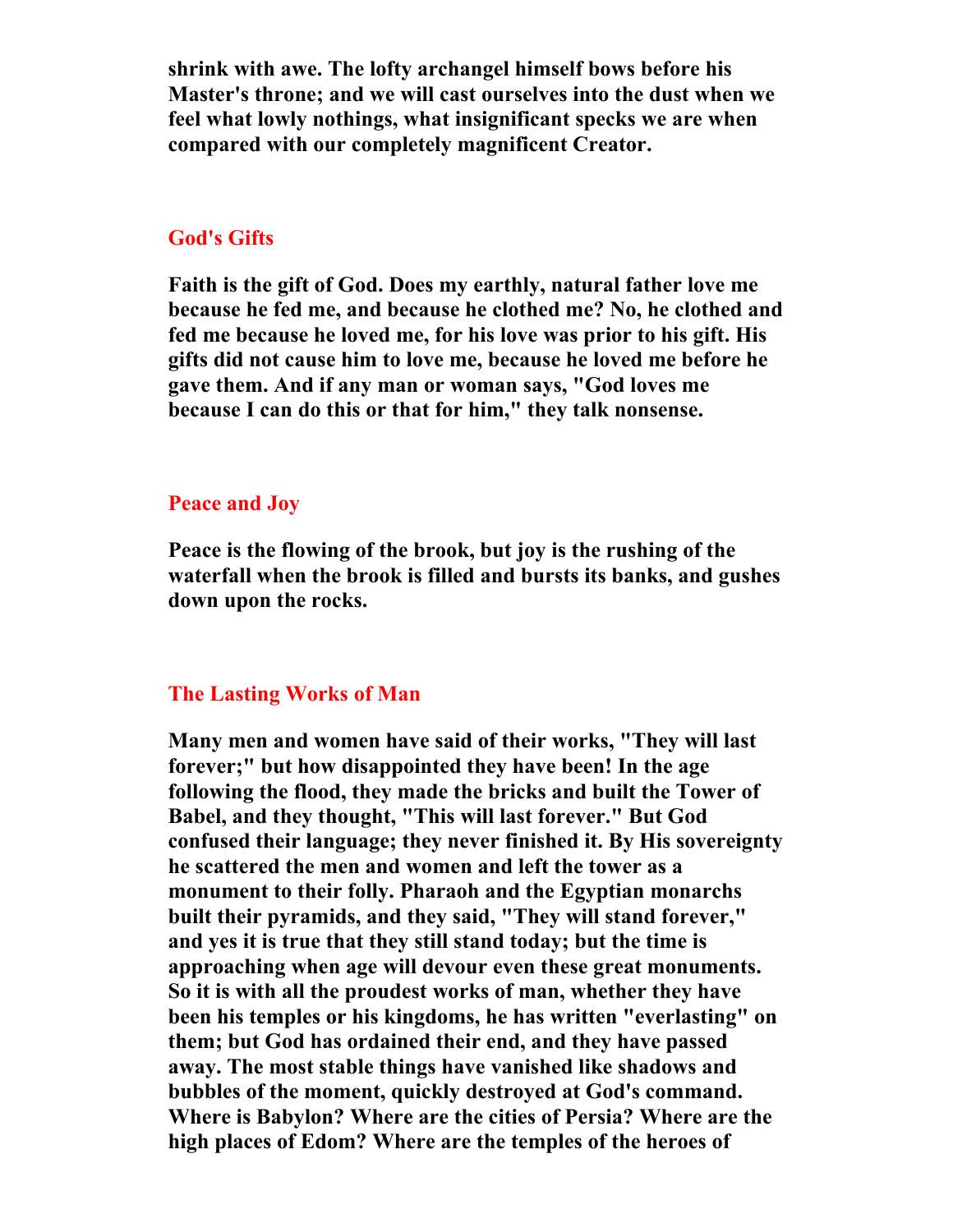**Greece? Where are the vast armies of the Roman Emperors? Have they not all passed away? And though in their pride they said, "This kingdom is an everlasting one; this queen of the seven hills (Rome) will be called the eternal city," its pride is dimmed; and she who sat alone, and said, "I will not be a widow, but instead a queen forever," she has fallen, has fallen, and in a little while she will sink like a millstone in the flood, her name being a curse and a byword, and her site the habitation of wild animals.** 

**Man calls his works eternal—God calls them transitory; man conceives that they are built of rock—God says, "They are built of sand, or worse than that—they are built of air." Man says he erects them for eternity—God blows on them for a second, and where are they? Like the fragments of a vision, they are passed and gone forever.** 

# **God's Spirit and Man's Spirit**

**God's Holy Spirit and man's sin cannot live together peacefully; they may both be in the same heart, but they cannot both reign there, nor can they both be quiet there; for "the sinful nature desires what is contrary to the Spirit, and the Spirit what is contrary to the sinful nature;" they cannot rest, instead there will be a perpetual warring in the soul, so that the Christian will have to cry out, "What a wretched man I am! Who will rescue me from this body of death?" But in due time—the Spirit will drive out all sin, and will present us blameless before the throne of his Majesty with great joy.** 

## **Heresy**

**The boasted power of man's reason has not changed in the last one hundred and fifty years! It has piled up one thing, and then on another day it has laughed at its own handiwork, demolished its own castle, and constructed another one, and the next day a third. It has a thousand dresses. Once it came out dressed like a fool with its bells, heralded by Voltaire; then it came out a bragging bully, like Tom Paine; then it changed its course, and assumed another shape, until finally, we have it in the base, perverted secularism of the present day, which looks only at the earth, keeps its nose on the ground, and like the animal, thinks**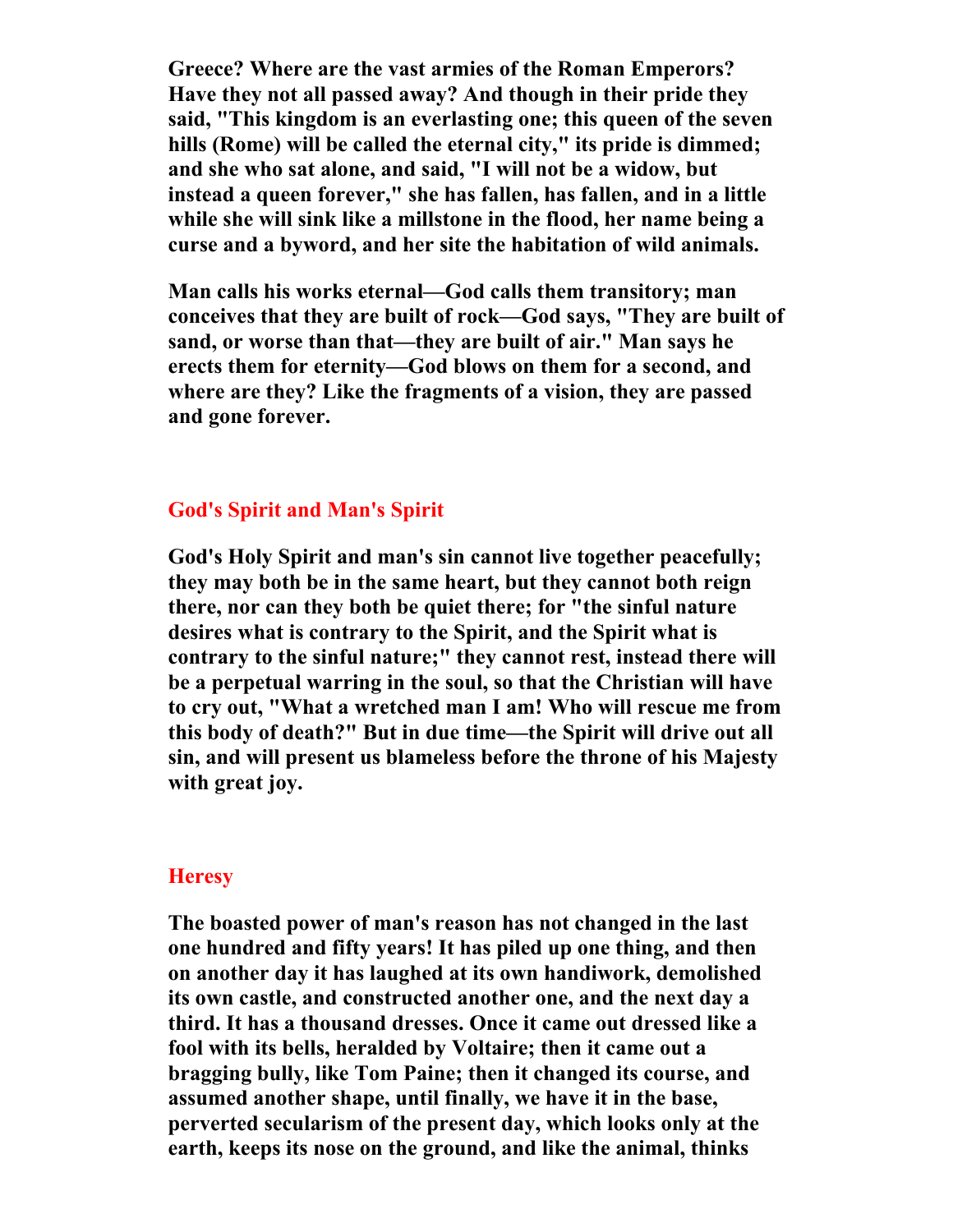**this world is enough; or looks for another world by seeking this one. Why, before one hair on his head will turn gray, the last secularist will have passed away; before many of us are fifty years of age, a new heresy will come. They will have altered their name, assumed a fresh shape, put on a new form of evil, but still their nature will be the same; opposing Christ, and endeavoring to blaspheme His truths. On all their systems of religion, or nonreligion—for that is a system too—it may be written "Transient; fading as the flower, fleeting as the meteor, frail and unreal as a vapor." But of Christ's religion, it will be said, "His name will endure forever."** 

#### **Worldly Flavors**

**You know, when we have been taking some kind of medicine, and our mouth has been impregnated with a strong flavor, whatever we eat acquires that taste. You have got your mouth out of taste by taking in some of the world's delicacies; you have some of the powder of the pastries of Sodom hanging on your lips that spoils the glorious flavor of your meditation on Jesus. In fact, it prevents you from meditating on Christ at all. It is only a hearing of the meditation with your ear; not a receiving of it with your hearts.** 

## **Warning of Judgment**

**Warn the boater before he enters the current, and then, if he is swept down the rapids, he destroys himself. Warn the man before he drinks the cup of poison, tell him it is deadly—and then, if he drinks it, his death lies at his own door. And so, let us warn you before you depart this life; let us preach to you while your bones are still full of marrow, and the sinews of your joints are still fastened.** 

## **The Man Without the Spirit**

**Friend, you don't have the Holy Spirit. You are nothing better whatever you are, or whatever you may be—than the fall of Adam left you. That is to say, you are a fallen creature, having only capacities to live here in sin and to live forever in torment; but**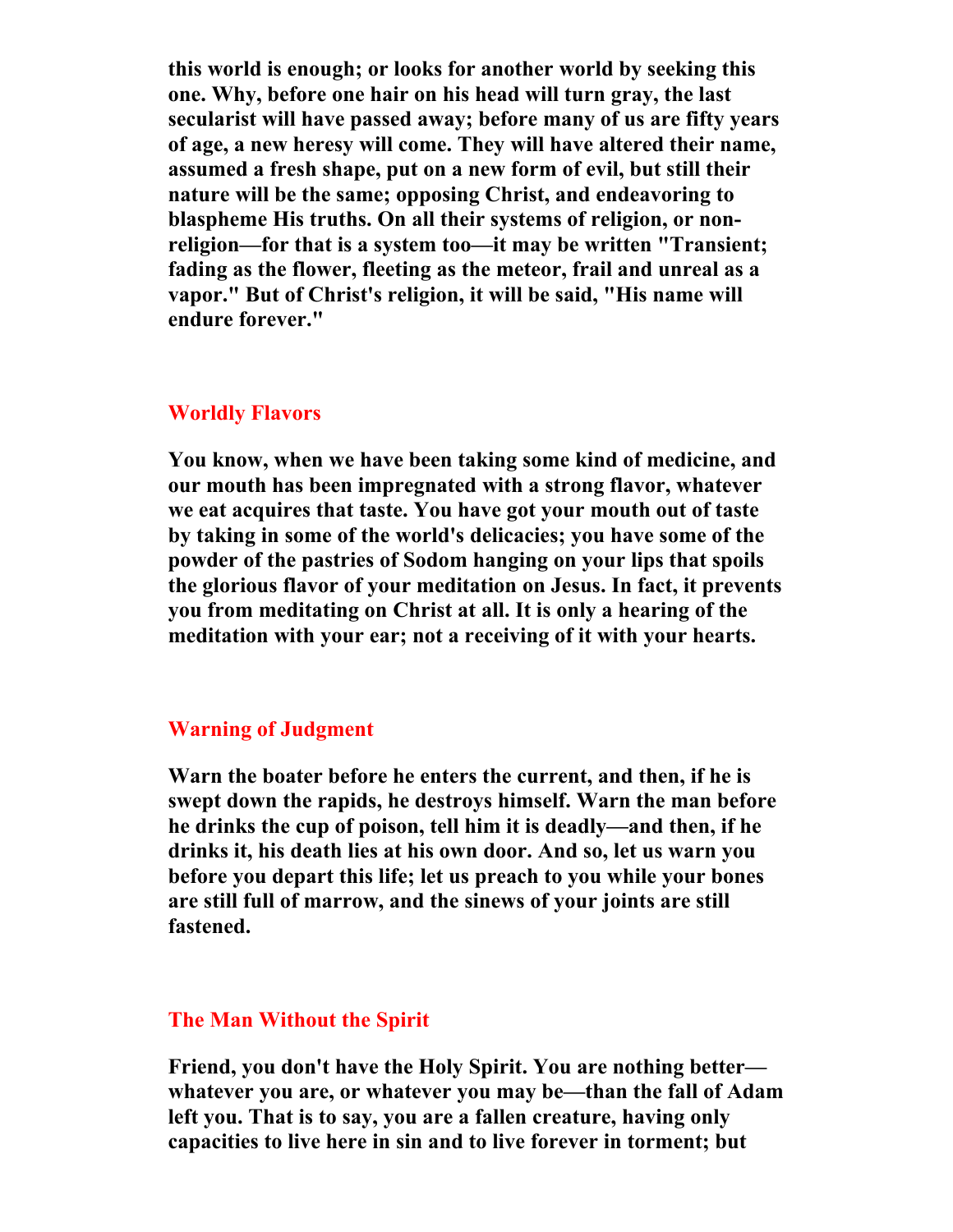**you don't have the capacity to live in heaven at all, for you do not have the Holy Spirit; and therefore you are unable to know or enjoy spiritual things. And mark this, a man may be in this state, and be a carnal man, and yet he may have all the virtues that could grace a Christian; but with all these, if he doesn't have the Holy Spirit, he has not advanced an inch further than where Adam's fall left him—that is, condemned and under the curse. Yes, and he may practice religion with all his might—he may share in the Lord's Supper and be baptized, and may be the most devout person in church; but if he does not have the Holy Spirit he has not moved a solitary inch from where he was, for he is still "a slave to sin," a lost soul. Further, he may pick up religious phrases until he talks very fast about religion; he may read biographies until he seems to be a deeply taught child of God; he may be able to write an article on the deep experience of a believer; but if this experience is not his own, if he has not received it by the Holy Spirit of the living God, he is still nothing more than a carnal man, and heaven is to him a place to which there is no entrance.** 

**Further, he might go so far as to become a minister of the gospel, and a successful minister too, and God may bless the word that he preaches to the salvation of sinners, but unless he has received the Holy Spirit, even if he is as eloquent as Apollos, and as earnest as Paul, he is nothing more than a mere man, without a capacity for spiritual things.** 

**No, to top it all, he might even have the power of working miracles, as Judas had—he might even be received into the Church as a believer, as was Simon Magus, and after all that, though he had cast out devils, though he had healed the sick, though he had worked miracles, he might have the gates of heaven shut in his face, if he had not received the Holy Spirit. For this is the most important thing, without which all others are in vain the receiving of the Holy Spirit of the living God.** 

## **Alone with Christ**

**Some persons say they cannot bear to spend one hour in quiet solitude; they have nothing to do, nothing to think about. Surely no Christian will ever talk like that, for if I can but give him one word to think of—Christ—let him dwell on that forever; let me give him the word Jesus, and only let him try to think it over, and**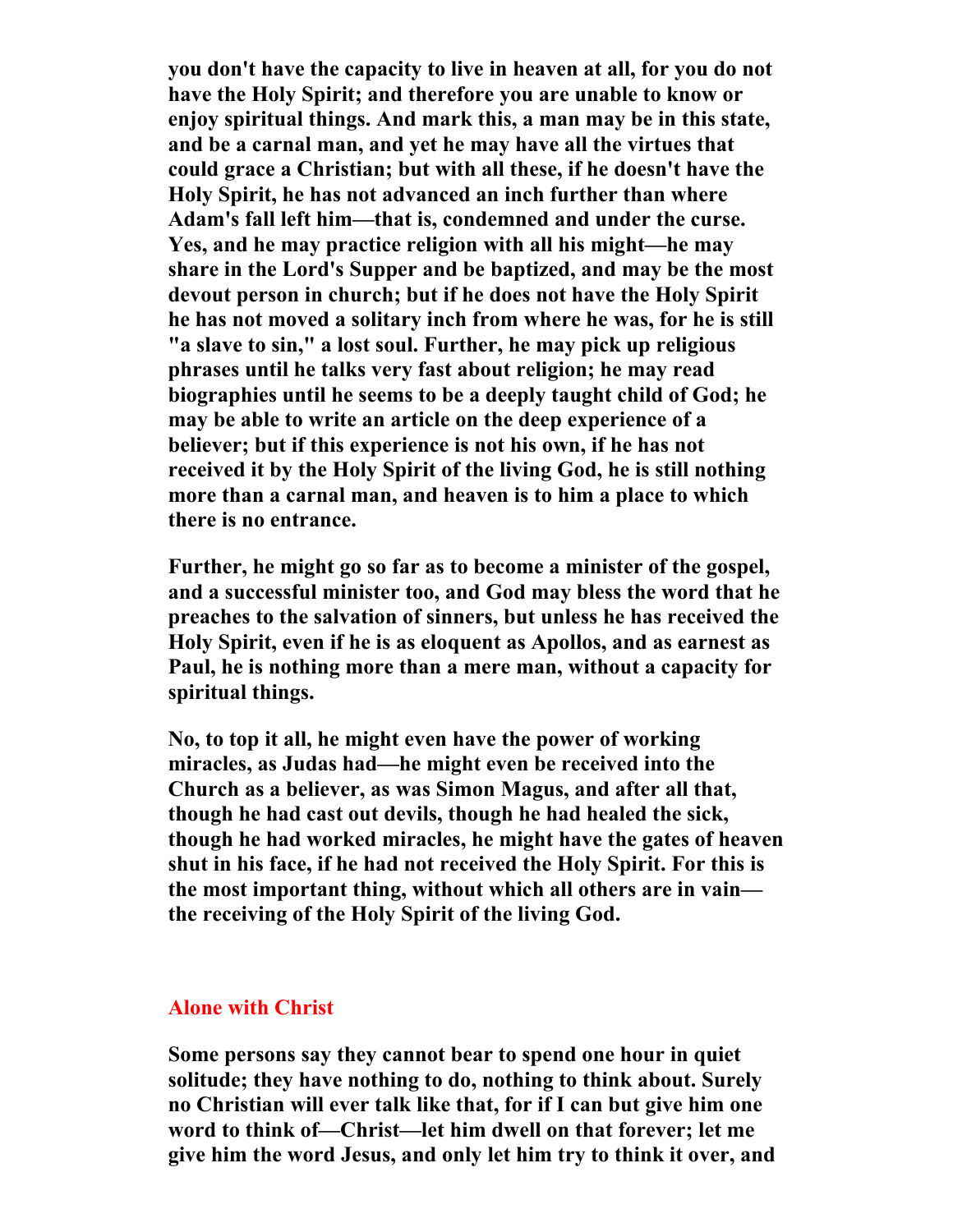**he will find that an hour is not enough, and that eternity is not half enough time to utter our glorious Savior's praise.** 

#### **Showers of Blessings**

**When God sends rain upon the church, He "sends showers of blessings." There are some ministers who think, that if there is a shower on their church, God will send a shower of work. Yes, but if He does, He will send a shower of comfort. Others think that God will send a shower of gospel truth. Yes, but if He sends that, He will send a shower of gospel holiness. For all God's blessings go together. They are like the sweet sister graces that danced hand in hand. God sends showers of blessings. If He gives comforting grace, He will also give converting grace; if He makes the trumpet of judgment blow for the bankrupt sinner, He will also make it sound a shout of joy for the sinner that is pardoned and forgiven. He will send "showers of blessings"** 

### **The Outpouring of the Spirit**

**The hour is coming, and has now come, when the Holy Spirit will be poured out again in such a wonderful manner, that many will go here and there to increase knowledge—the knowledge of the Lord will cover the earth as the waters cover the surface of the great deep; when His kingdom will come, and His will, will be done on earth, even as it is in heaven. We are not going to be dragging on forever like Pharaoh, without wheels on his chariot. My heart exults, and my eyes flash with the thought that very likely I will live to see the outpouring of the Spirit; when "the sons and the daughters of God again will prophesy, and the young men will see visions, and the old men will dream dreams." Perhaps there will be no miraculous gifts for they will not be required; but yet there will be such a miraculous amount of holiness, such an extraordinary fervor of prayer, such a real communion with God, and so much vital religion, and such a spread of the doctrines of the cross, that every one will see that truly the Holy Spirit is poured out like water, and the rains are descending from above. For that let us pray; let us continually work for it, and seek it of God.**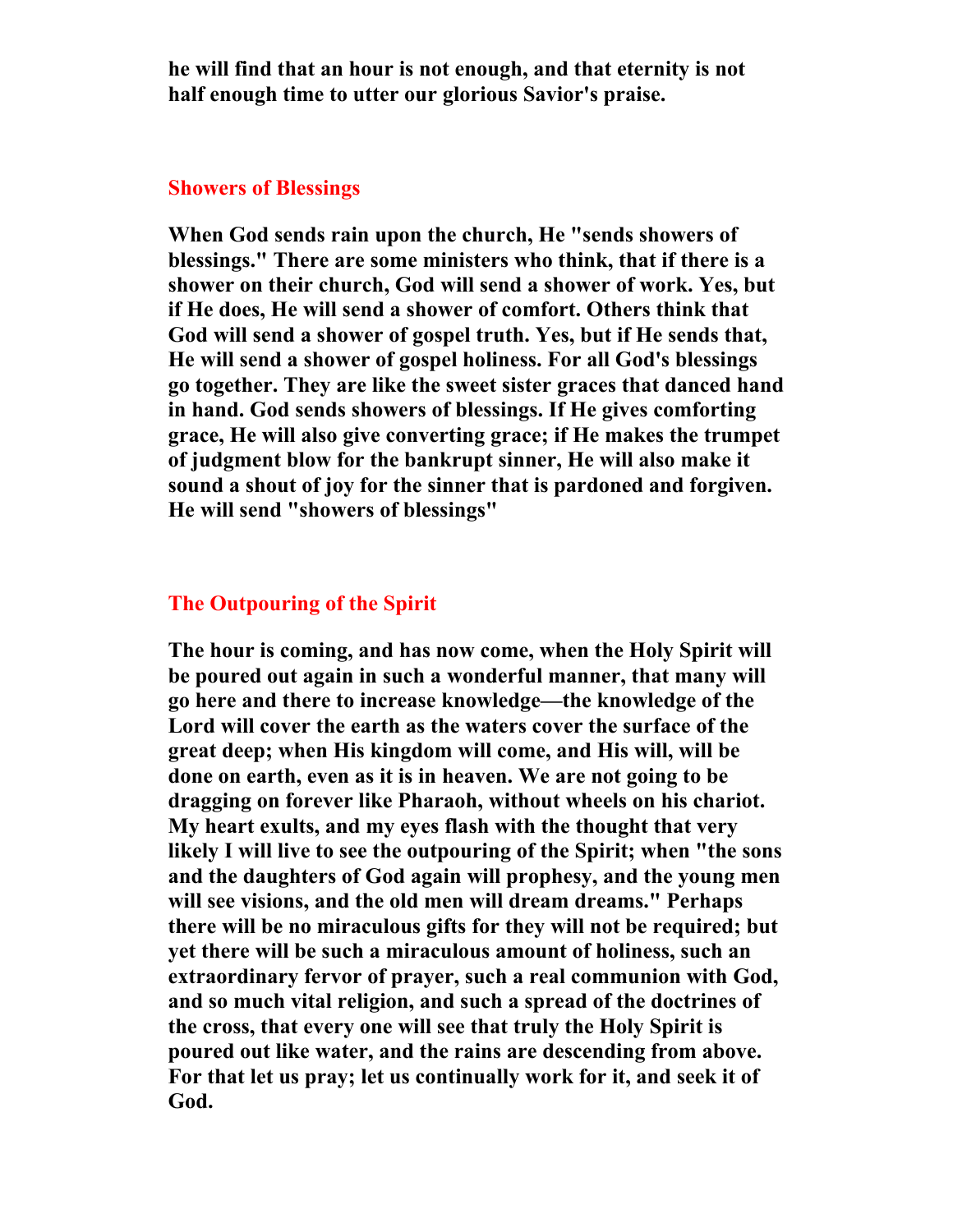# **QUOTES BY**

# **CHARLES H. SPURGEON**

**Volume Four** 

# **Controlling Evil Thoughts**

**My thoughts will sometimes fly up to God with such a power that eagles' wings cannot match it. It sometimes has such might that it can almost see the King in His beauty, and the land which is very far off. With regard to myself, my thoughts will sometimes; take me over the gates of iron, across that infinite unknown, to the very gates of pearl, and discovers the glorified Blessed One. But, if it is powerful one way, it is also powerful in another way—for my thoughts have taken me down to the vilest gutters and sewers of the earth. It has given me imaginations so dreadful, that, while I could not avoid them, yet I was thoroughly horrified at them. These thoughts will come; and when I feel in the holiest condition, the most devoted to God, and the most earnest in prayer, it often happens that that is the very time when the plague breaks out the worst. But I rejoice and think of one thing, that I can cry out when these thoughts come upon me. I know it is said in the Book of Leviticus, when someone committed an immoral act of evil against a virgin, if the maiden cried out for someone to help her, then her life was to be spared. So it is with the Christian. If he cries out when evil thoughts come, there is hope. Can you chain your thoughts? No! but the power of the Holy Spirit can. Yes, He will do it! and He does it even on the earth.** 

## **The Call of Salvation**

**Once I was tied to the wild horse of my lust, tied hand and foot, incapable of resistance, and was galloping on with hell's wolves behind me, howling for my body and my soul, as their just and lawful prey. Then there came a mighty hand which stopped that**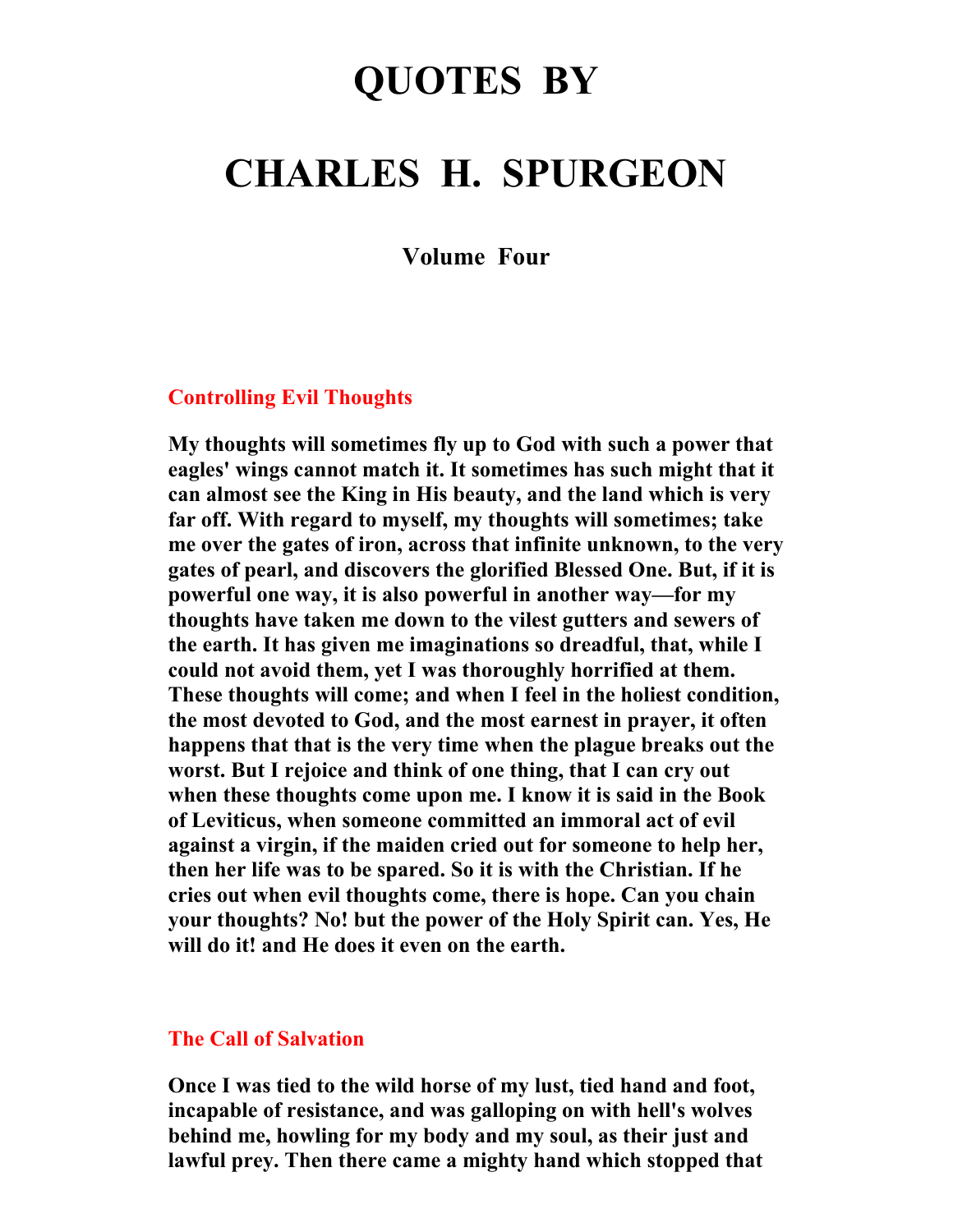**wild horse, cut my ropes, set me down, and gave me freedom. Is there power? Yes, there is power; and he who has felt it, must acknowledge it. There was a time when I lived in the strong old castle of my sins, and rested on my works. Then there came a trumpeter to the door, and begged me to open it. I, in anger, chased him from the porch, and said he would never enter. Then there came a glorious and loving person; His hands were marked with scars, where nails were driven, and His feet had nail prints too; He lifted up His cross, using it as a hammer; at the first blow the gate of my prejudice shook; at the second it trembled more, at the third down it fell, and in He came; and He said, "Get up, and stand on your feet, for I have loved you with an everlasting love."** 

## **Holy Like God**

**My sanctification will be finished just before I die; but not until that moment will I ever claim perfection in myself. But at that moment when I depart, my spirit will have its last baptism in the Holy Spirit's fire. It will be put in the crucible for its last testing in the furnace; and then, free from all imperfections, and fine, like a wedge of pure gold, it will be presented at the feet of God without the least degree of impurity. O glorious hour! O blessed moment! I think I would still long to die if there were no heaven, if I could only have that last purification, and come up from Jordan's stream pure white from the washing. Oh, to be washed white, clean, pure, perfect! There will not be one angel more pure than I will be—yes, not God himself more holy! And I will be able to say, in a double sense, "Great and Holy God, I am clean, through Jesus' blood I am clean, through the Spirit's work I am clean too!"** 

## **God's Army Comes Alive**

**If this earth could have its coat torn away for a little while, if the green sod could be cut from it, and we could look about six feet deep into the earth, what a world it would seem! What would we see? Bones, carcasses, rottenness, worms, corruption. And you would say, "Can these dry bones live? Can they stand up?" Yes! "in a moment! in the twinkling of an eye, at the last trumpet sound, the dead will be raised." He speaks; they are alive! See them scattered! Bones came together, bone to bone! See them**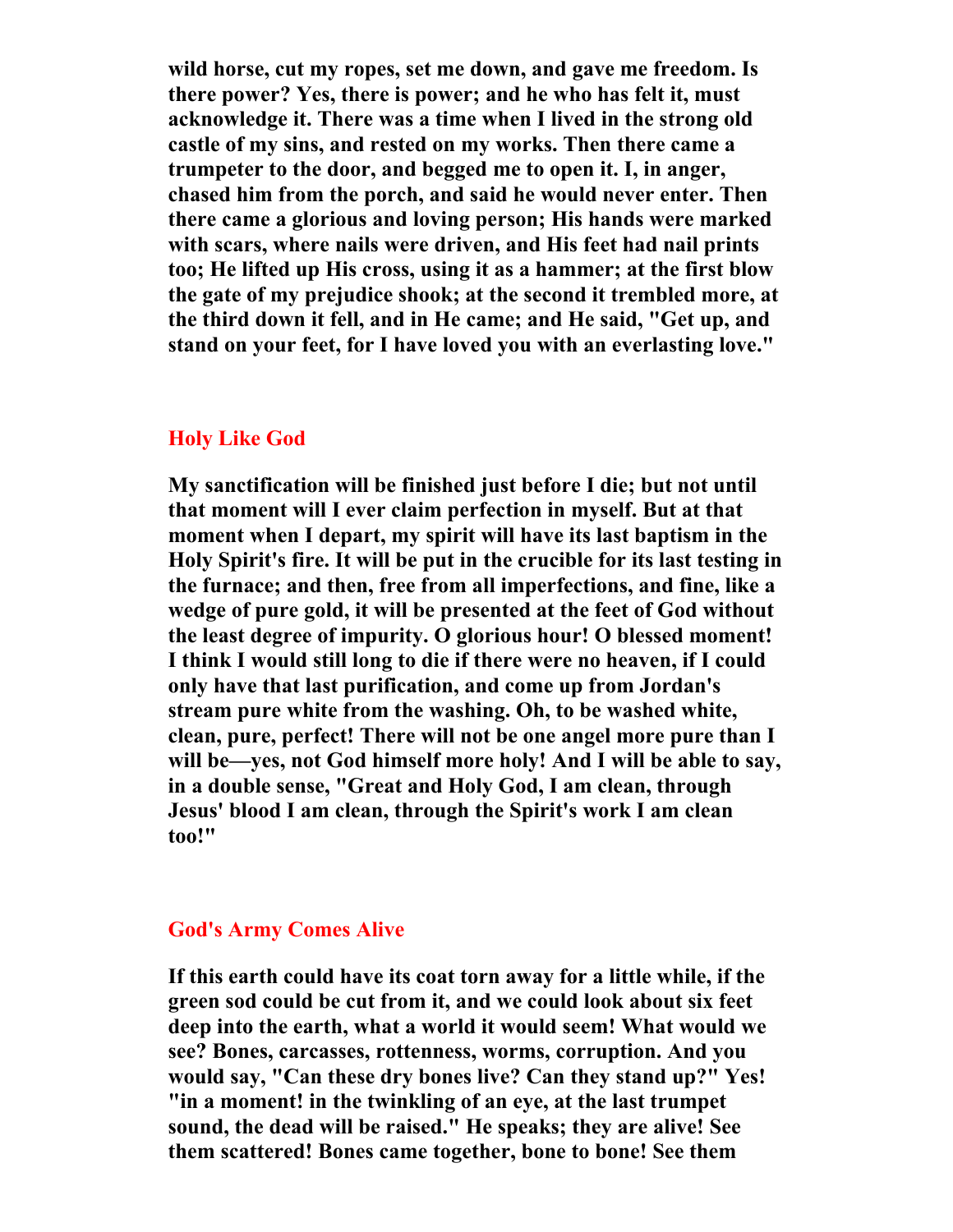**naked; flesh comes upon them! See them lifeless; "Come from the four winds, O breath, and breathe upon these slain!" When the wind of the Holy Spirit comes, they live; and they stand upon their feet as a very great army.** 

## **The Same Yesterday and Today**

**Theology has nothing new in it except that which is false. The preaching of Paul must be the preaching of the minister today. There is no improvement here. We may advance in our knowledge of it; but it stands the same because it is perfect, and perfection cannot be any better.** 

### **The Resurrection of Christ**

**The resurrection of Christ was effected by the power of the Holy Spirit! and here we have a vivid illustration of His omnipotence. If you could you have stepped, as the angels did, into the grave of Jesus, and seen His sleeping body, you would have found it cold as any other corpse. Lift up the hand; it falls by the side. Look at the eye; it is glazed. And there is the gaping wound in His side which must have annihilated His life. See His hands—the blood no longer drips from them. They are cold and motionless.** 

**Can that body live? Can it rise up? Yes; and it is an illustration of the power of the Holy Spirit. For when the power of the Holy Spirit came on Him, as it was when it fell upon the dry bones of the valley, "He arose in the majesty of His divinity, and, bright and shining, astonished the Roman soldiers guarding the tomb so that they ran away; yes, He arose never to die again, but to live forever, King of kings and Prince of the kings of the earth."** 

### **The God of the Christians**

**God is love in its highest degree. He is love rendered more than love. Love is not God, but God is love; He is full of grace, He is the abundant source of mercy—He delights in mercy. As high as the heavens are above the earth, so high are His thoughts of love above our thoughts of despair; and His ways of grace above our ways of fear. This God, in whom these three great attributes**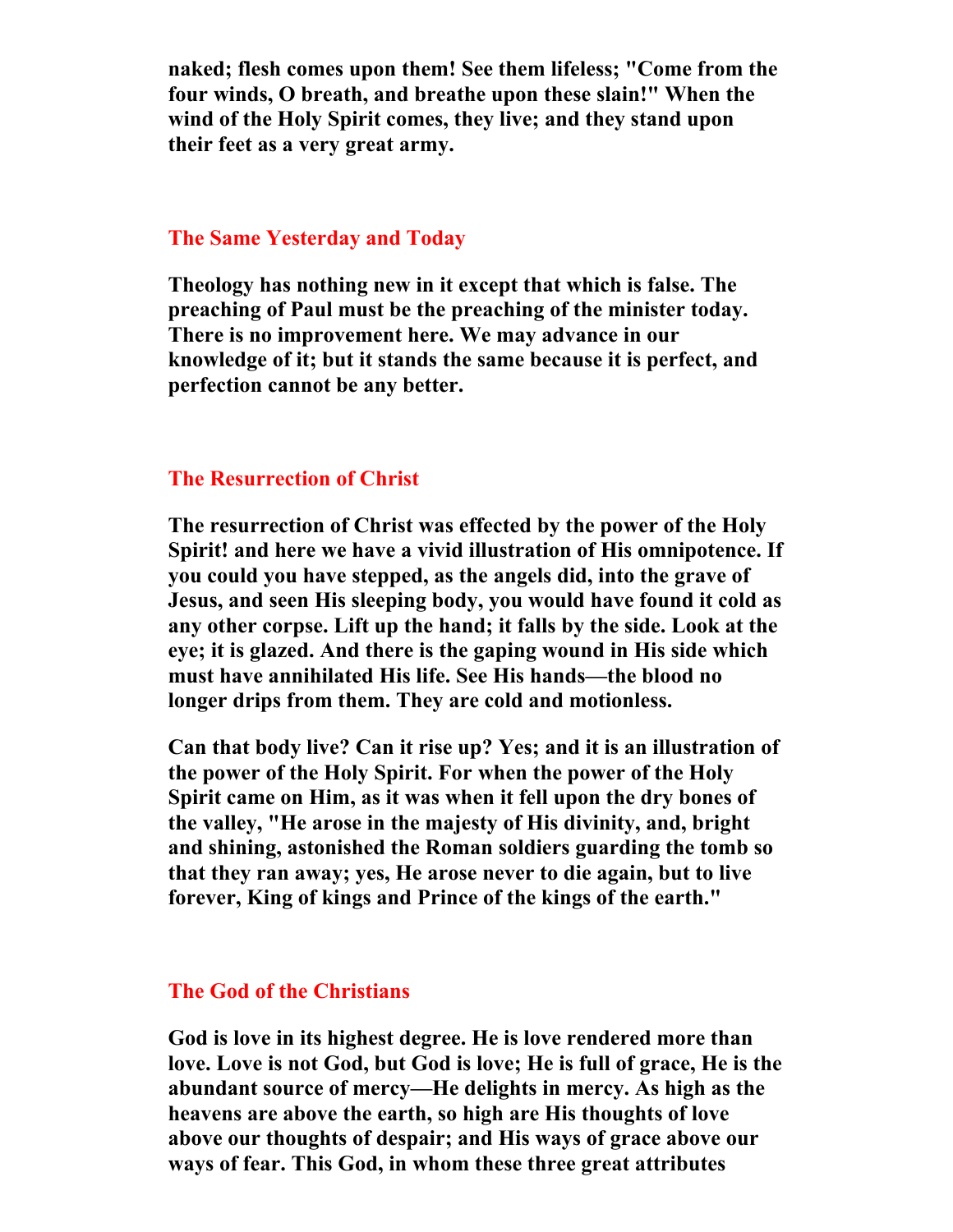**harmonize—unlimited sovereignty, inflexible justice, and incomprehensible grace—these three make up the main attributes of the one God of heaven and earth whom the Christians worship.** 

## **Meditate on Christ**

**I urge you to meditate on Christ, as a piece of scented substance that was perfumed in heaven. It does not matter what you have in your house; this will make it like the fragrance of Paradise—will make it smell like those breezes that once blew through the garden of Eden, carrying the odor of flowers. Oh! there is nothing that can so comfort your spirits, and relieve all your distresses and troubles, as the feeling that now you can meditate on the person of Jesus Christ.** 

# **Communicating with Jesus**

**I think that if you had a free pass to heaven's palace, you would use it often; if you could go there and hold communion with some person whom you dearly loved, you would often be found there. But here is your Jesus, the king of heaven, and He gives you that which can open the gates of heaven and let you in to personally meet with Him, and yet you live without meditating on His work, meditating on His person, meditating on His offices, and meditating on His glory.** 

## **What We Do With Our Lives**

**Just as the tiny pieces of dirt and rock make up the mountains and the mountains together make up the mountain range, so the trivial actions of our lives make up the whole life and each of these must be pulled apart separately. You had an hour to spare the other day—what did you do with it? You had an opportunity to speak—how did you use it? You had a pen—you could use that what did you write? Each opportunity and moment of our lives will be revealed, and there will be demanded an account for each one.**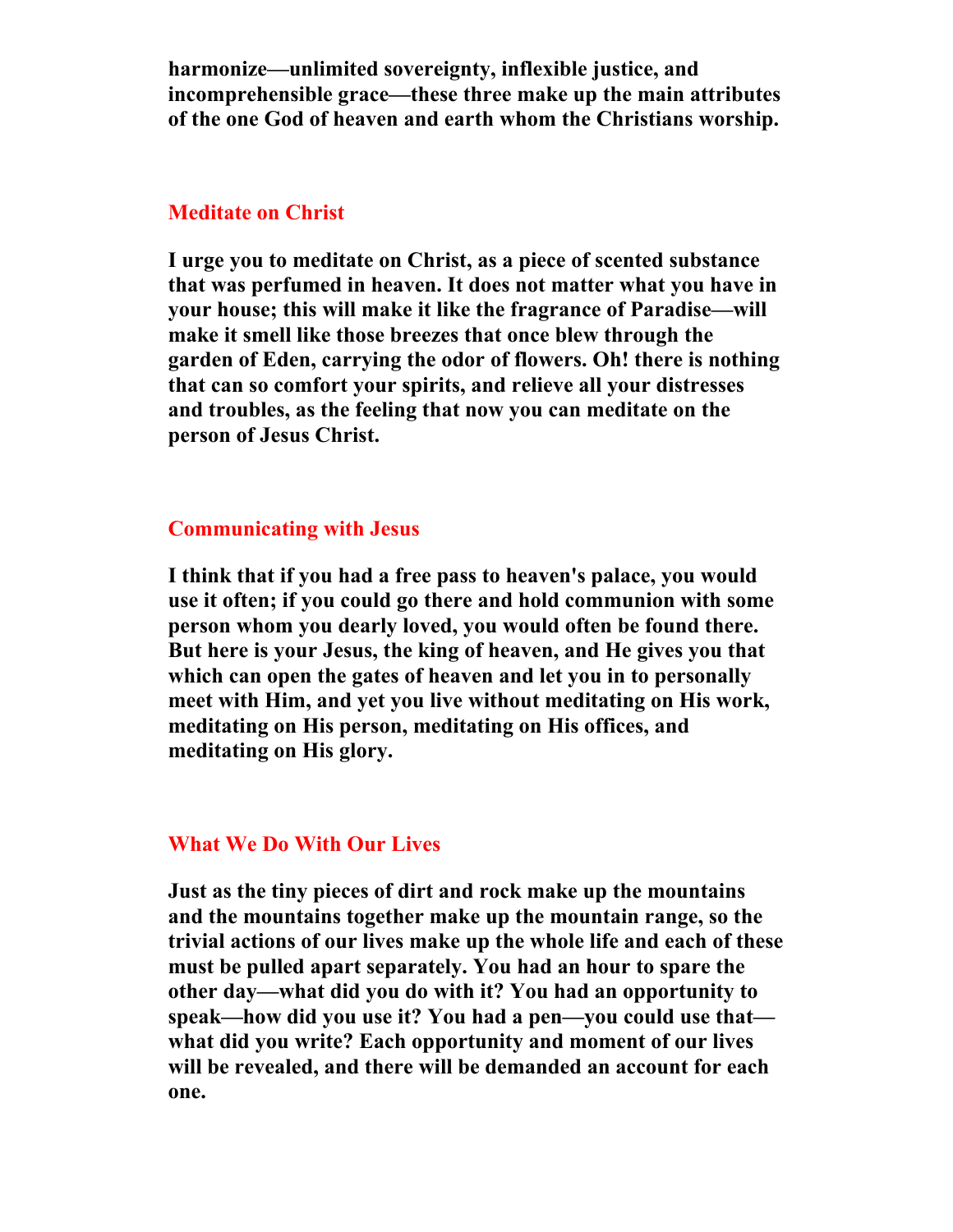# **Wandering Sheep**

**It is good to be the sheep of God's pasture, even if we have been wandering sheep. The straying sheep has an owner, and however far it may stray from the fold, it never ceases to belong to that owner. I believe that God will yet bring back into the fold every one of His own sheep, and they all will be saved. It is good to be aware of our wanderings, for if we feel ourselves to be lost, we will certainly be saved; if we feel ourselves to have wandered, we will certainly be brought back.** 

# **Worthless Virtue**

**Virtues in unsaved men and women are nothing but whitewashed sins. The best accomplishment of an unchanged character is worthless in God's sight. It lacks the stamp of grace on it; and that which does not have the stamp of grace on it is a counterfeit coin.** 

## **Jesus Our Sweet Counselor**

**Good old Simeon called Jesus the consolation of Israel; and so He was. Before His actual appearance, His name was the morning star; celebrating the passage of darkness, and predicting the rising of the sun. To Him they looked with the same hope which cheers the night watchman, when from the lonely castle-top he sees the fairest of the stars, and welcome it as the usher of the morning.** 

**When Jesus was on the earth, He must have been the consolation of all those who were privileged to be His companions. We can imagine how quickly the disciples would run to Christ to tell Him of their griefs, and how sweetly, with that matchless inflection of His voice, Jesus would speak to them, and command their fears to be gone. Like children, they would have considered Him as their Father; and to Him every need, every groan, every sorrow, every agony, would at once be carried to Him; and He, like a wise physician, had a ointment for every wound; He had mixed a cup of hope for their every care; and He willingly dispensed some mighty remedy to alleviate all the fever of their troubles. Oh! it must have been sweet to have lived with Christ. Surely, sorrows were then nothing but joys in masks, because they gave an**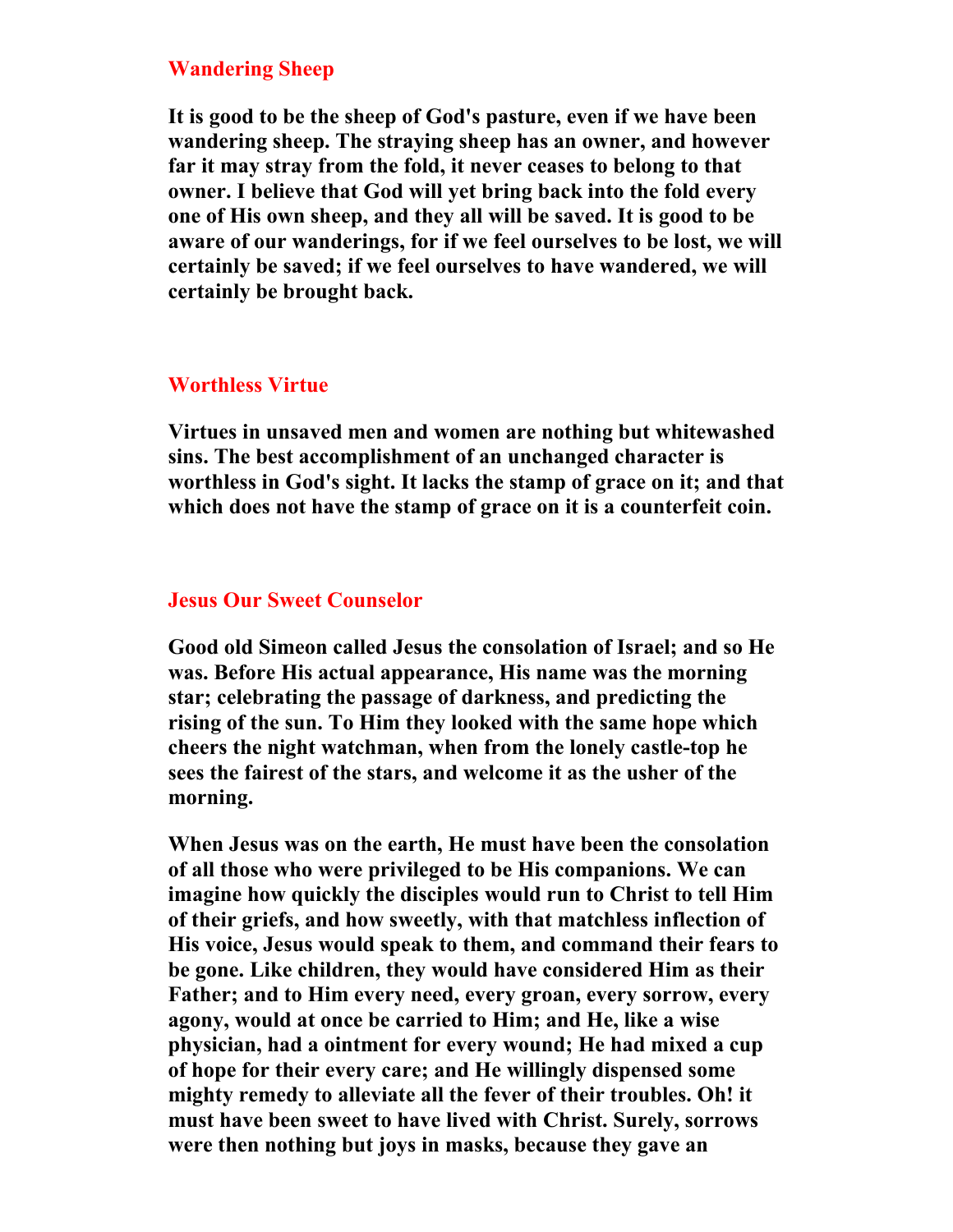**opportunity to go to Jesus to have them removed. Oh! if God had been willing, some of us may wish, that we could have lain our weary heads on the chest of Jesus, and that our birth had been in that happy era, when we might have heard His kind voice, and seen His kind look, when He said, "Let the weary ones come to Me."** 

**It was right for Jesus to slumber in the dust awhile, that He might perfume the cavity of the grave to make it—"No longer a repository for the bones and bodies of the dead—the relics of lost innocence." It was good for Jesus to have a resurrection, that we, who will one day be the dead in Christ, might rise first, and in glorious bodies stand upon earth. And it was good for Jesus that He ascended up to heaven, that He might lead captivity captive; that He might chain the demons of hell; that He might tie them to His chariot-wheels, and drag them up high heaven's hill, to make them feel a second overthrow from His right arm, when He will throw them from the pinnacles of heaven down to the deeper depths beneath. "It is for your good that I am going away," said Jesus, "Unless I go away, the Counselor will not come to you." Jesus must go. Weep, you disciples—Jesus must go. Mourn, you poor ones, who are to be left without a Counselor. But hear how kindly Jesus speaks—"I will not leave you as orphans; I will ask the Father, and He will give you another Counselor to be with you forever."** 

**Jesus would not leave those few poor sheep alone in the wilderness; He would not desert His children, and leave them fatherless. Although He had a mighty mission which filled His heart and hand; even though He had so much to perform, that we might have thought that even His gigantic intellect would be overburdened; although He had so much to suffer, that we might suppose His whole soul would be concentrated on the thought of the sufferings to be endured. Yet it was not so; before Jesus left, He gave soothing words of comfort; like the good Samaritan, He poured in oil and wine, and we see what He promised—"I will send you another Counselor—one who will be just what I have been, yes, even more; who will console you in your sorrows, remove your doubts, comfort you in your afflictions, and stand as My vicar on earth, to do that which I would have done had I stayed with you.**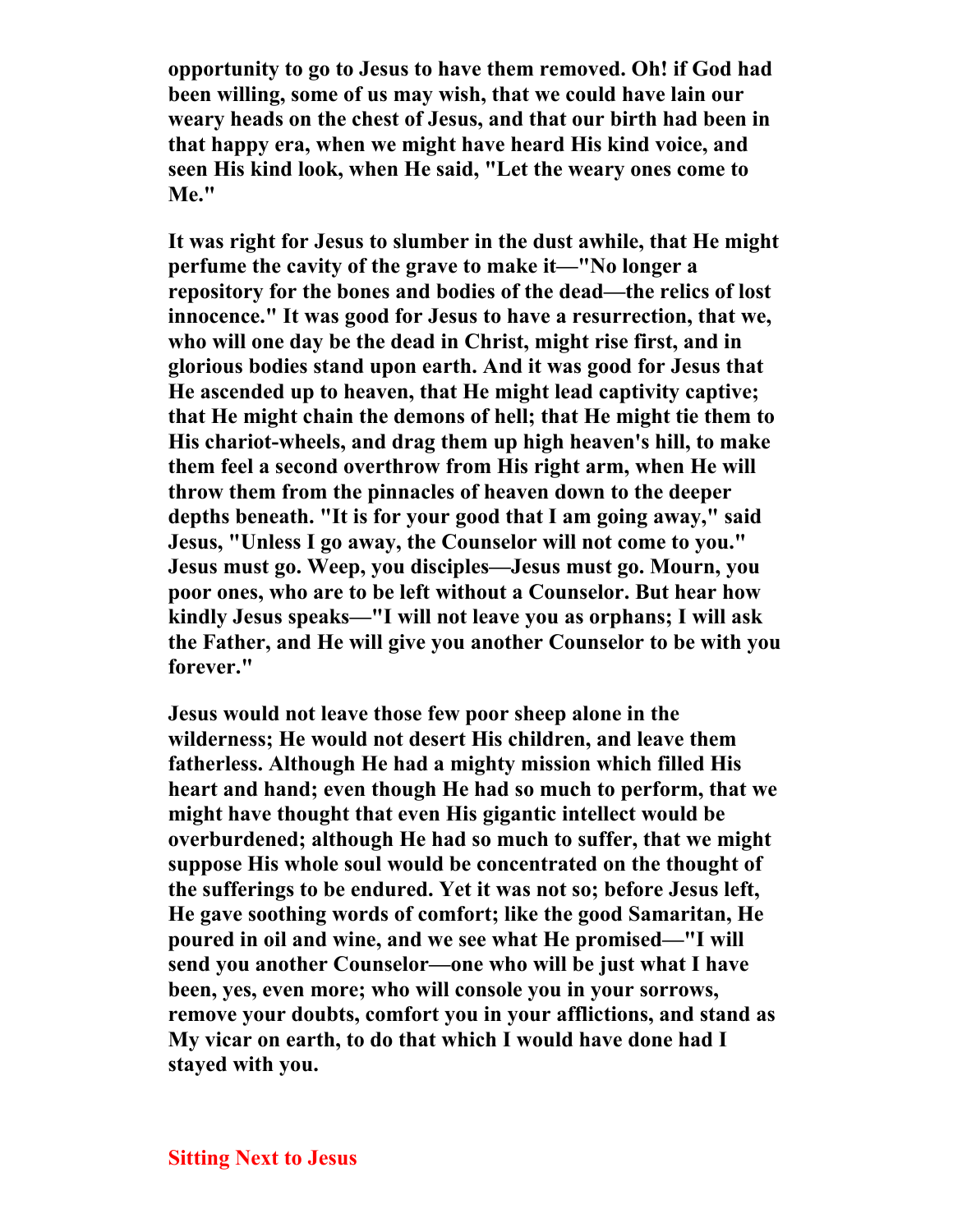**Let your face always wear a smile; let your eyes sparkle with gladness; live near your Master; live in the suburbs of the celestial city, and when your time comes, you will be given better wings than angels ever wore, and out-soar the cherubim, and climb up where your Jesus sits—and sit at His right hand, even as He has overcome and has sat down at His Father's right hand.** 

# **A Heart Pounding for Christ**

**Many good old gospel blades has been made blunt against the hard heart. Many pieces of the true steel that God has put into the hands of His servants has had their edges dulled by being used against the sinner's heart. We cannot reach the soul, but the Holy Spirit can. We read in the Song of Solomon, "My lover thrust His hand through the latch-opening; my heart began to pound for Him" (Song of Solomon 5:4). Jesus can give a sense of bloodbought forgiveness that will dissolve a heart of stone.** 

#### **Peace in the Midst of Trouble**

**The very fact that you have troubles is a proof of His faithfulness; for you have received one half of His gift, and you will receive the other half. You know that Christ's last will and testament has two portions in it. "In this world you will have trouble:" and you have received that. The next clause is, "So that in Me you may have peace." You have that too. "But take heart! I have overcome the world." That is yours also.** 

# **Christ is Everything**

**There will be little else we will want in heaven besides Jesus Christ. He will be our bread, our food, our beauty, and our glorious garment. The atmosphere of heaven will be Christ; everything in heaven will be Christ-like—yes, Christ is the heaven of His people.** 

#### **Warning to the Scorner**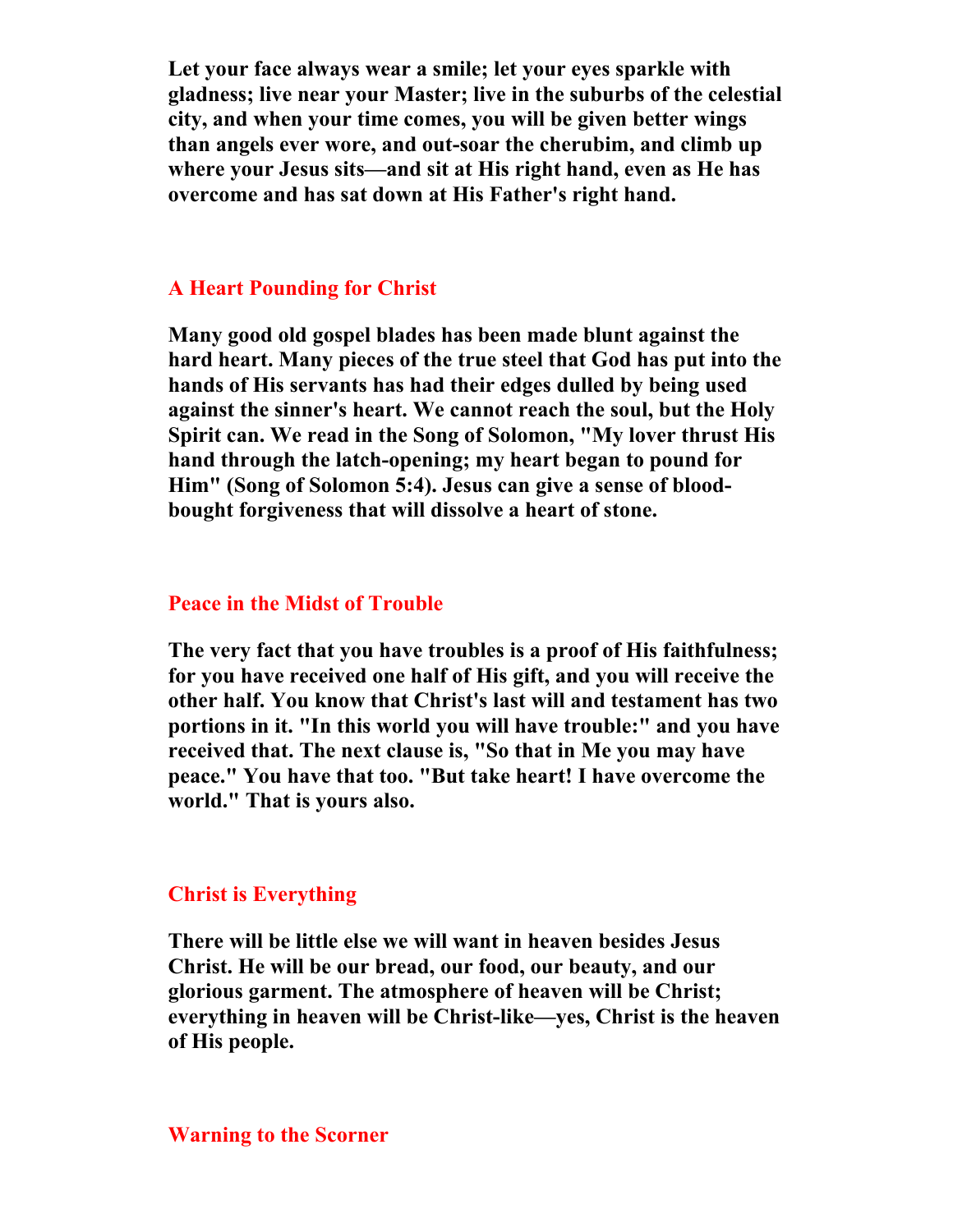**Be assured, O Scorner, that your laughs cannot alter truth, your ridicule cannot avert your inevitable doom. Though in your foolishness you would make an alliance with death, and sign a covenant with hell—yet swift justice will overtake you, and strong vengeance will strike you down. In vain do you jeer and mock, for eternal truths are greater than your twisted lies, nor can your sly sayings alter a single word of divine truth in the Word of God. Oh! why do you quarrel with your best friend, and mistreat you only refuge? However, hope still remains, even for the scorner. Hope in a Savior's veins. Hope in the Father's mercy. Hope in the Holy Spirit's supreme power.** 

# **The Provision of God**

**It is true that you do not have a fiery chariot to take you to heaven; but the angels will carry you to Jesus' waiting arms, and that is just as good. It is true, no ravens bring you food; it is also true that you get your food somehow or other. It is quite certain that no rock gushes out with water; but you always have water to drink. It is true your child has not been raised from the dead; but you must remember that David had a child that was not raised any more than yours. You have the same consolation as he had— "I will go to him; he will not return to me."** 

## **Looking the Wrong Direction**

**Men in the days of Whitfield looked back to the days of Bunyan; men in the days of Bunyan wept for the days of Wycliffe, and Calvin, and Luther; and men in their day then wept for the days of Augustine and Chrysostom. Men in those days wept for the Apostles; and doubtless men in the days of the Apostles wept for the days of Jesus Christ; and no doubt some in the days of Jesus Christ were so blind as to wish to return to the days of the prophets, and thought more of the days of Elijah than they did of the most glorious day of Christ. Some men look more to the past than the present. Rest assured that Jesus Christ is the same today as He was yesterday, and He will be the same forever.**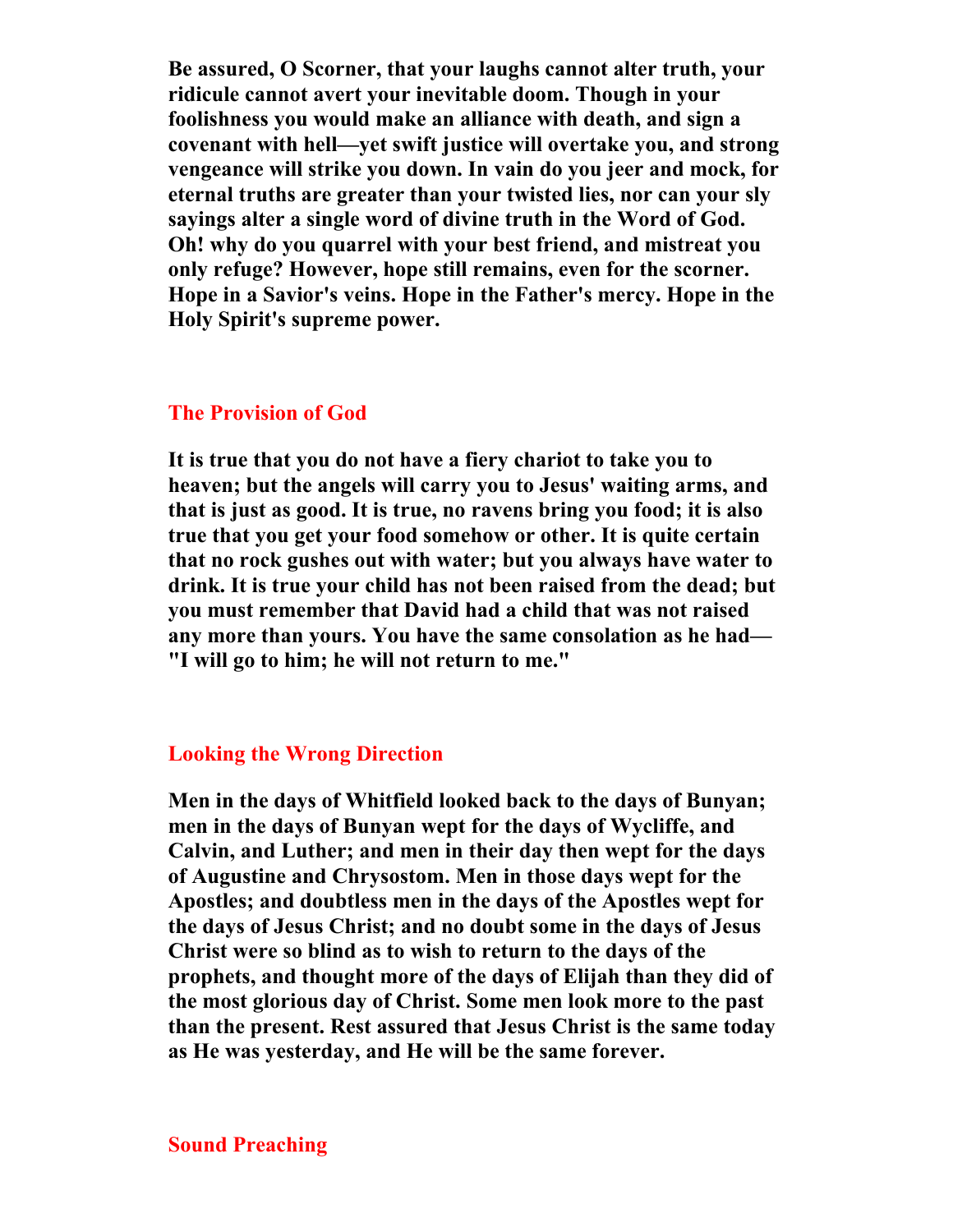**The old truth that Calvin preached, that Chrysostom preached, that Paul preached, is the truth I must preach today, or else I would be a liar to my conscience and my God. I cannot shape the truth. I know of no such thing as shaving off the rough edges of a doctrine. John Knox's gospel is my gospel. That which thundered through Scotland must thunder through England again. The great majority of our ministers are sound enough in the faith, but not sound enough in the way they preach it.** 

# **Our Precious Holy Spirit**

**The Holy Spirit champions our cause with Jesus Christ, with groans that words cannot express. O my soul! You are ready to burst within me. O my heart! You are swollen with grief. The hot tide of my emotion would quickly overflow the channels of my veins. I long to speak, but the very desire chains my tongue. I wish to pray, but the fervency of my feeling curbs my language. There is a groaning within that cannot be uttered. Do you know who can utter that groaning? Who can understand it, and who can put it into heavenly language, and utter it in a celestial language, and utter it in a celestial tongue, so that Christ can hear it? O yes; it is God the Holy Spirit; He defends our cause with Christ, and then Christ defends it with His Father. He is the advocate who makes intercession for us, with groans that words cannot express.** 

# **The Life Giver**

**You may take a corpse, you may dress it in all the garments of eternal decency; you may wash it with the water of morality; yes, you may adorn it with the crown of profession, you may put on its forehead a tiara of beauty, you may paint its cheeks, until you make it almost lifelike. But remember, unless the Spirit is there, the worm will feed on the painted cheek, and corruption will soon seize the body. It is the Holy Spirit that is the one who gives life.** 

### **The Holy Spirit's Love for Us**

**Oh! there is a voice in love; it speaks a language which is its own; it has a dialect and an accent which no one can mimic; wisdom**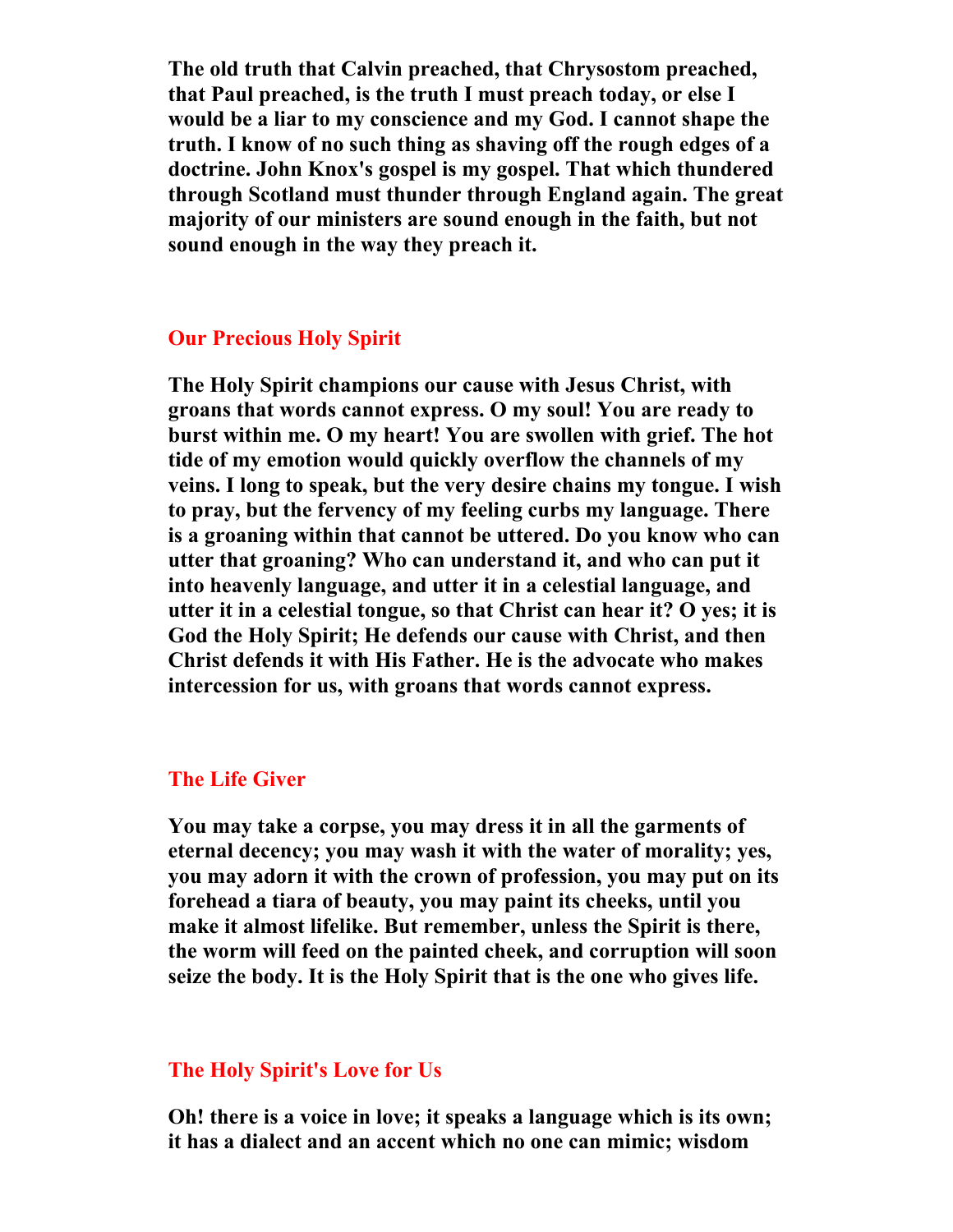**cannot imitate it; oratory cannot attain to it; it is love alone which can reach the mourning heart; love is the only handkerchief which can wipe away the mourner's tears. And isn't the Holy Spirit a loving comforter? Do you know, O saint, how much the Holy Spirit loves you? Can you measure the love of the Holy Spirit? Do you know how great the affection of His soul is towards you? Go measure heaven with your ruler; go weigh the mountains with your scales; go take the ocean's water, and count each drop; go count the sand on the sea's wide shore; and when you have accomplished all this, you still can't tell how much He loves you. He has loved you extensively, He has loved you abundantly, He has loved you forever, and He still will love you always; surely He is the person to comfort you, because He loves.** 

# **The Power of the Holy Spirit**

**Spiritual farmer! Sharpen your plow with the Holy Spirit. Spiritual sower! Dip your seed in the Holy Spirit, so it will germinate; and ask the Holy Spirit to give you grace to scatter it, that it may fall into the right furrows. Spiritual Warrior! Sharpen your sword with the Holy Spirit, and ask the Holy Spirit, whose word is indeed a sword, to strengthen your arm to wield it.** 

# **The Wicked in Old Age**

**The young may die; the old must! To sleep in youth is to sleep in a siege; to sleep in old age is to slumber during the attack. What! Will you that are so near the Maker's court still put Him off with the question "Go your way?" What! Procrastinate now, when the knife is at your throat—when the worm is at the heart of the tree, and the branches have begun to wither—when the molars in your mouth fail even now, because they are few, and your eyes that look out of the windows are darkened? The dried up and yellow leaf has come on you, and you are still not ready for your doom!** 

### **The Closed Canon of Scripture**

**The canon of revelation is closed; there is no more to be added; God does not give a fresh revelation, but He rivets the old one.**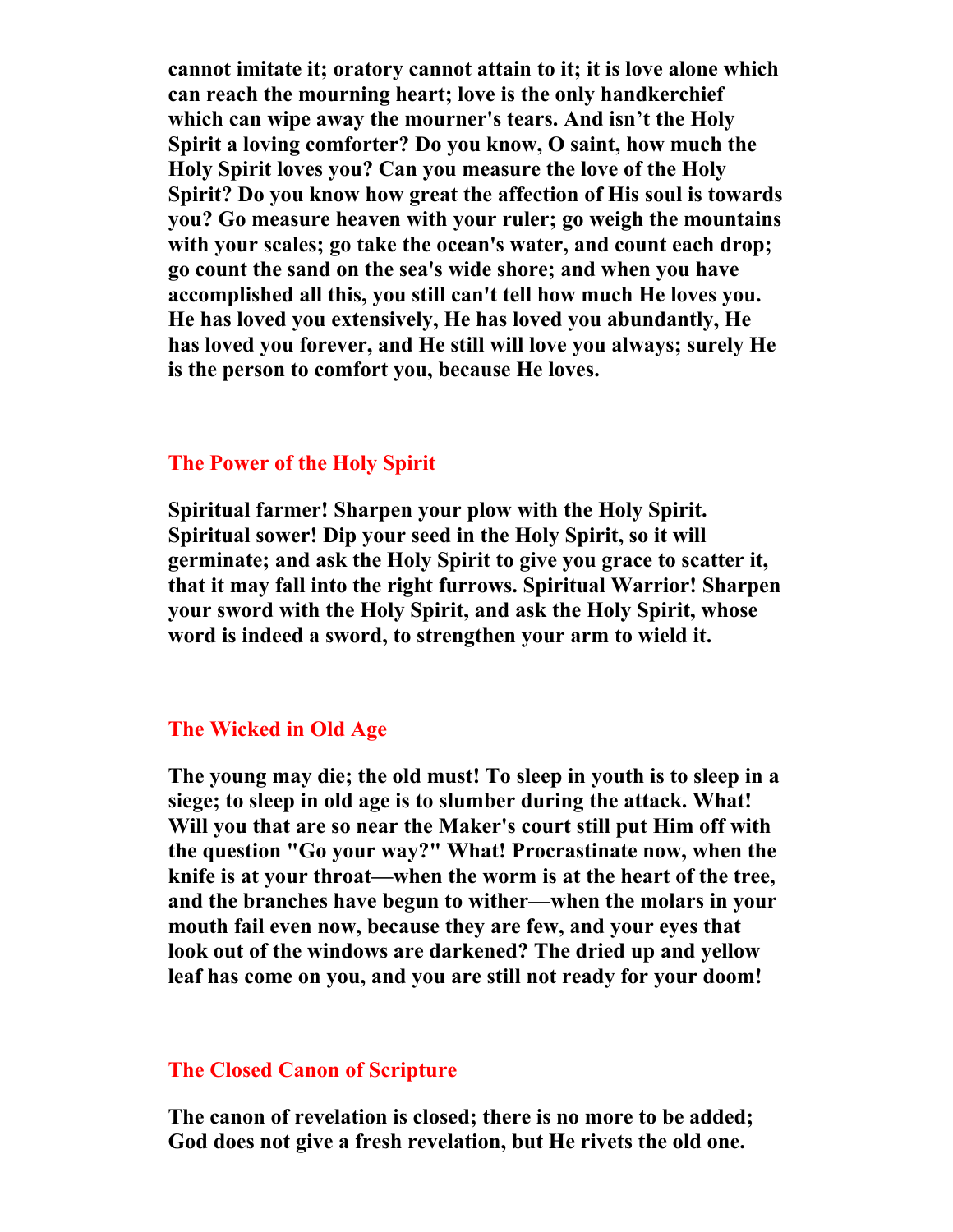**When it has been forgotten, and laid in the dusty closet of our memory, He grabs it out and cleans the picture, but does not paint a new one. There are no new doctrines, but the old ones are often revived. It is not, I say, by any new revelation that the Holy Spirit comforts. He does so by telling us old things over and over again; He brings a bright light to manifest the treasures hidden in Scripture; He unlocks the vaults in which the truth has long lain, and He points to secret rooms filled with untold riches; but He coins no more, for enough is done.** 

**Believer! There is enough in the Bible for you to live on forever. If you should outnumber the years of Methuselah, there would be no need for a fresh revelation; if you should live until Christ returns, there would be no necessity for the addition of one single word; if you should go down as deep as Jonah, or even descend as David said he did, into the depths of hell, still there would be enough in the Bible to comfort you without one extra sentence.** 

# **The Foolish Gospel Conquers Worldly Wisdom**

**Worldly wisdom has had its time, and enough time; it has done its all, and that was not enough; it has made the world worse than it was before it stepped on to it, and "now," God says, "foolishness will overcome worldly wisdom; now ignorance, as you call it, will sweep away science; now (God says), humble, childlike faith will smash into dust all the colossal systems your hands have piled up."** 

**He calls His warriors. Christ puts His trumpet to His mouth and up come the warriors, dressed in fisherman's garb, with the dialect of the lake of Galilee—poor humble fishermen. Here are the warriors, O worldly wisdom, that are to confound you; these are the heroes who will overcome your proud philosophers; these men are to plant their standard on your ruined walls, and call them to fall forever; these men and their successors are to exalt a gospel in the world which you may laugh at as absurd, which you may sneer at as folly, but which will be exalted above the hills, and will be glorious even to the highest heavens.** 

# **Security**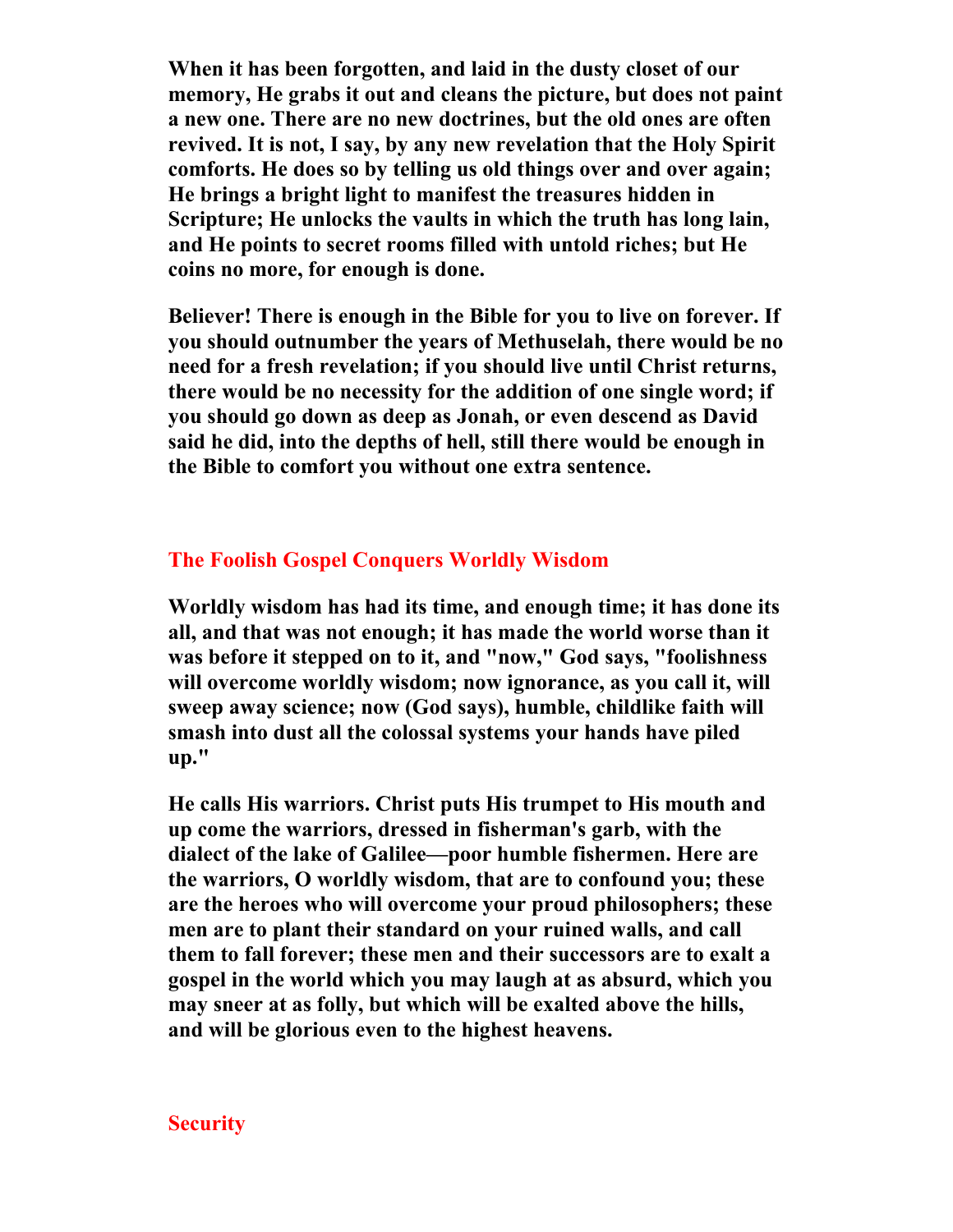**There are moments when the eyes glisten with joy—and we can say, "we are persuaded, confident, and certain." I don't wish to distress any one who is under doubt. Often gloomy doubts will prevail; there are seasons when you fear that you have not been called, when you doubt your interest in Christ. Oh! What a mercy it is that it is not your hold on Christ that saves you, but His hold on you! What a sweet fact that it is not how you grasp His hand, but His grasp of yours, that saves you.** 

### **Thoughts of God**

**The book of nature is an expression of the thoughts of God. We have God's terrible thoughts in the thunder and lightning; God's loving thoughts in the sunshine and the balmy breeze; God's plentiful, prudent, careful thoughts in the waving harvest and in the ripening meadow. We have God's brilliant thoughts in the wondrous scenes which are beheld from mountaintop and valley; and we have God's most sweet and pleasant thoughts of beauty in the little flowers that blossom at our feet.** 

## **Indifference**

**I remember standing on a seashore once, on a narrow neck of land, thoughtless that the tide might come up. The tide kept continually washing up on either side, and, wrapped in thoughts, I still stood there, until finally I had the greatest difficulty in getting to shore. You and I stand each day on a narrow neck, and there is one wave coming up there; see, how near it is to your foot; and look! another follows at every tick of the clock; "our hearts, like muffled drums, are beating funeral marches to the tomb."** 

# **Dying Grace**

**A martyr is going to the stake; the men with their axes are around him; the crowds are mocking, but he is marching steadily on. See, they tie him, with a chain around his waist, to the stake; they heap sticks and twigs all around him; the flame is lighted; listen to his words—"Bless the Lord O my soul, and all that is within me, bless His holy name."**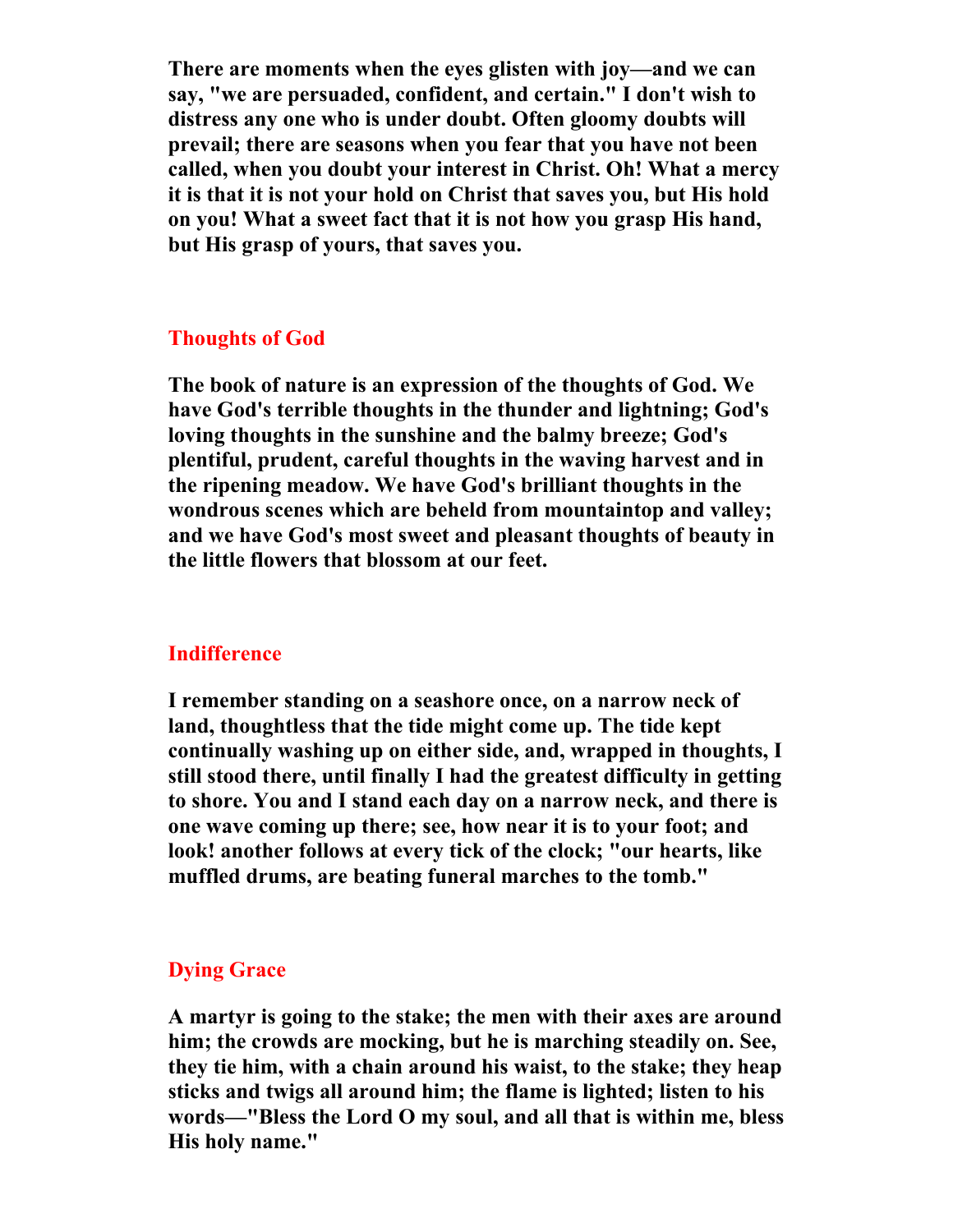**The flames are burning around his legs; the fire is burning him even to the bone; see him lift up his hands and say, "I know that my redeemer lives, and though the fire devour this body, yet in my flesh I will see the Lord." Look at him clutch the stake and kiss it, as if he loved it, and hear him say, "For every chain of iron that man tied me with, God will give to me a chain of gold; for all these sticks and twigs, and this disgrace and shame, He will increase the weight of my eternal glory."** 

**See all the lower parts of his body are consumed; still he lives in the torture; finally he bows himself, and the upper part of his body falls over; and as he falls you hear him say, "Into Your hands I commend my spirit." Sir, what wondrous magic was on him? What made that man strong? What helped him to bear that cruelty? What made him stand unmoved in the flames? It was the thing of power; it was the cross of Jesus crucified. For "unto us who are saved it is the power of God."** 

## **The Poison of False Teaching**

**There have been many destroyed by poisons, given to lull them to sleep; many have been ruined by the cry of "peace, peace," when there is no peace; hearing gentle things, when they ought to be hearing things that convict their hearts. Cleopatra's asp was brought in a basket of flowers; and men's ruin often lurks in fair and sweet speeches. But the Holy Spirit's comfort is safe, and you may rest on it. Let him speak the word, and there is a reality about it; let him give the cup of consolation, and you may drink it to the bottom; for in its depths there is no residue, nothing to intoxicate or ruin; it is completely safe.** 

# **The Wisdom of the Gospel**

**The gospel is the sum of wisdom; a collection of knowledge; a treasure-house of truth; and a disclosure of mysterious secrets. In it we see how justice and mercy may be associated; here we see unalterable law entirely satisfied, and sovereign love carrying away the sinner in triumph. Our meditation on it broadens the mind; and as it opens to our soul in successive flashes of glory, we stand astonished at the profound wisdom manifest in it. Yes, dear friends! if you seek wisdom, you will see it displayed in all its greatness; not in the firmness of the earth's foundations—not in the measured march of the clouds of the sky, nor in the perpetual**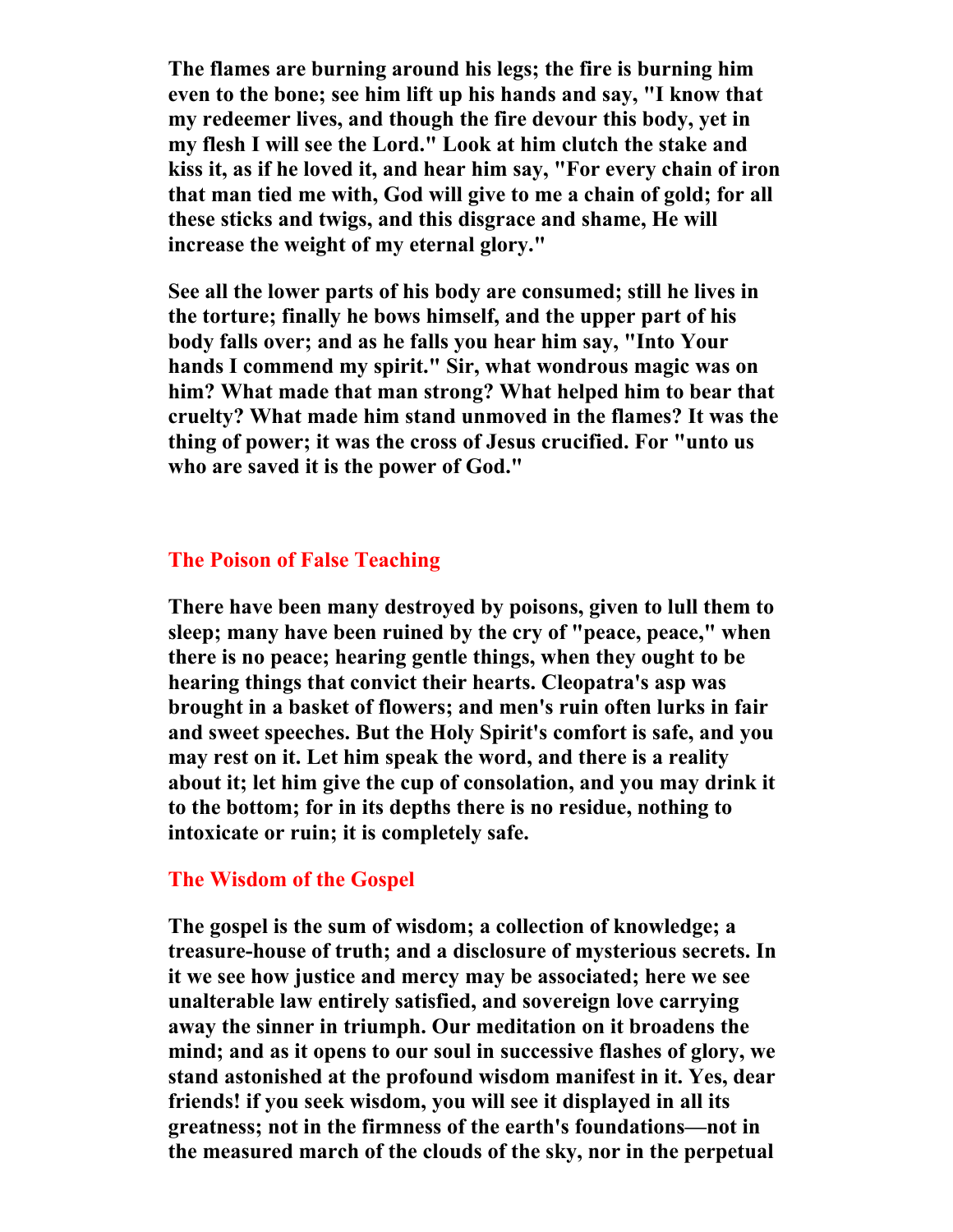**motions of the waves of the sea; not in the vegetation with all its intricate forms of beauty, nor in the animal with its marvelous tissue of nerve, and vein, and sinew; nor even in man, that last and loftiest work of the Creator. But turn aside and see this great sight!—an incarnate God on the cross; a substitute atoning for mortal's guilt; a sacrifice satisfying the vengeance of Heaven, and delivering the rebellious sinner. Here is essential wisdom; enthroned, crowned, and glorified. Admire, you men and women of the earth, if you are not blind; and you who glory in your learning, bow your heads in reverence, and admit that all your skill could not have devised a gospel that is one so just to God, and so safe to man.** 

# **Communion with God**

**"All my fountains are in you," said David. If you have all your fountains in God, your heart will be completely full. If you went to the foot of Calvary, there your heart will be bathed in love and gratitude. If you go often to your place of seclusion, and there talk with your God, it is there that your heart will be filled with calm determination. If you go out with the Master to the Mount of Olives, and looked down with Him on a wicked Jerusalem, and weep over it with Him, then your heart will be full of love for eternal souls. If you continually draw your stimulus, your life, your entire being from the Holy Spirit, without whom you can do nothing, and if you live in close communion with Christ, then there will be no fear of you having a cold heart.** 

**One who lives without prayer—one who lives with little prayer one who seldom reads the Word—one who seldom looks up to heaven for a fresh influence from on high—will be the person whose heart will become cold and barren; but the person who calls in secret to their God—who spends much time in holy seclusion—who delights to meditate on the words of the Most High—whose soul is given up to Christ—who delights in his fullness, rejoices in his complete sufficiency, prays for his second coming, and delights in the thought of his glorious return—such a person, I say, must have an overflowing heart; and as their heart is, so will be their life. It will be a full life; it will be a life that will speak from the grave, and reverberate into the future. "Above all else, guard your heart, for it is the wellspring of life," and plead with the Holy Spirit to keep it full; otherwise, the outcome of your**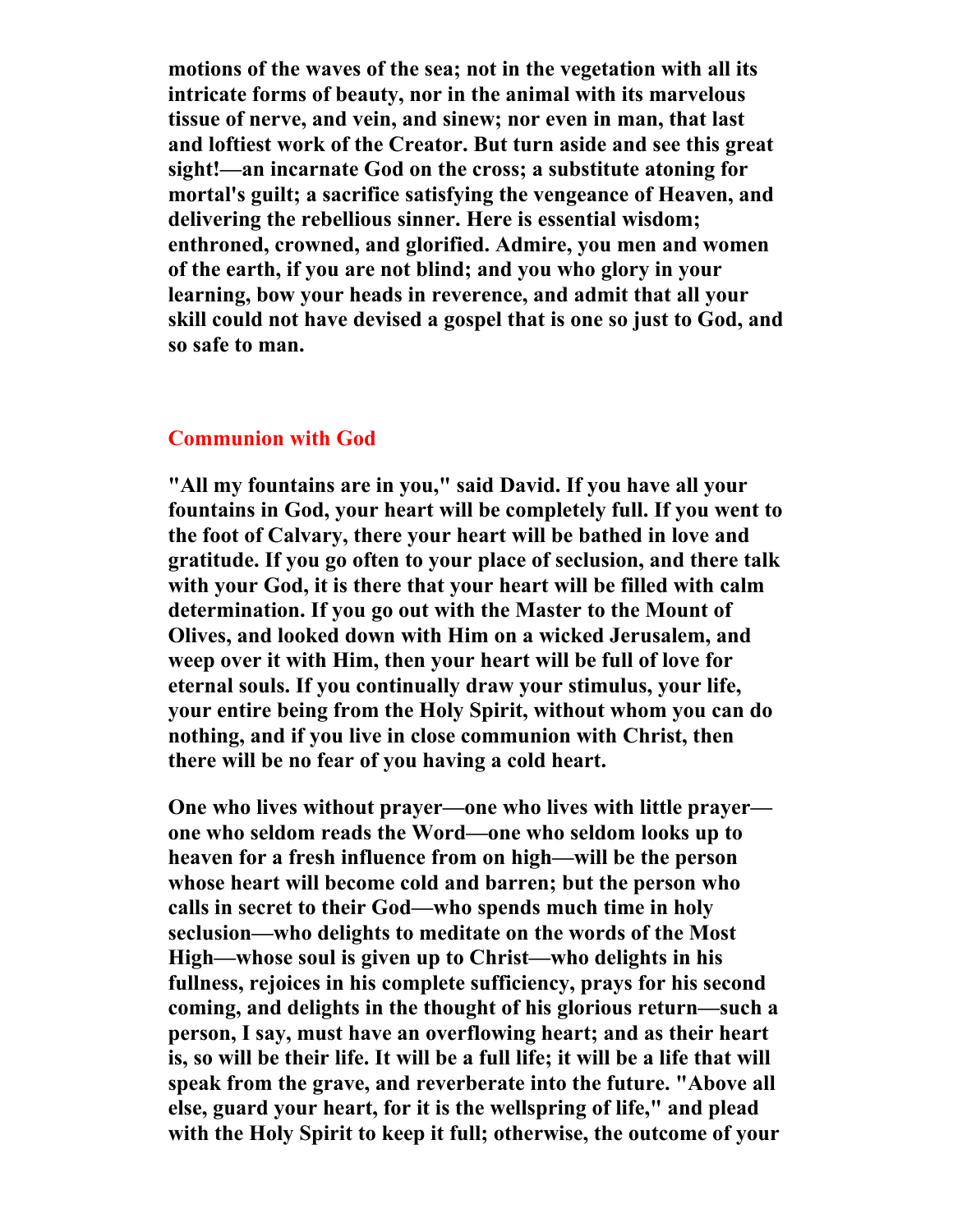**life will be feeble, shallow, and superficial; and you might as well not have lived at all.** 

# **Loving Your Neighbor**

**I am certain you need no exhortation to love yourself, you will take care of your body, your comfort will be your primary concern. You would line your own nest with downy feathers if you could. You will do these things for yourself. Well, then, as much as you love yourself, love your neighbor.** 

# **Power in the Heart**

**A person's power in the world, other things being equal, is simply the ratio of the power and strength of their heart. A heart full of power and strength always makes a powerful person—if they are wrong, then they are powerful for deception; if error is in their heart, then they are sure to make it notorious, even though it may be a downright lie. May a person never be so ignorant as to be powerful for error. However, if their heart is full of love for a good cause, they become a powerful person for that issue, because they have heart-power, heart force.** 

**A person may be lacking a good education and training in the proper manners of our society; but give them a good strong heart, that beats hard, and there is no mistake about their power. Let them have a heart that is filled to the brim with a purpose, and that person will accomplish their goal, or else they will die gloriously defeated, and will glory in their defeat. Heart is power!** 

# **Shadows of Mercy**

**When the sunlight of God's mercy rises upon our needs, it casts the shadow of prayer far down upon the plain; or, to use another illustration, when God piles up a hill of mercies, He Himself shines behind them, and He casts on our spirits the shadow of prayer, so that we may have confidence, if we are in prayer, that our prayers are the shadows of mercy.**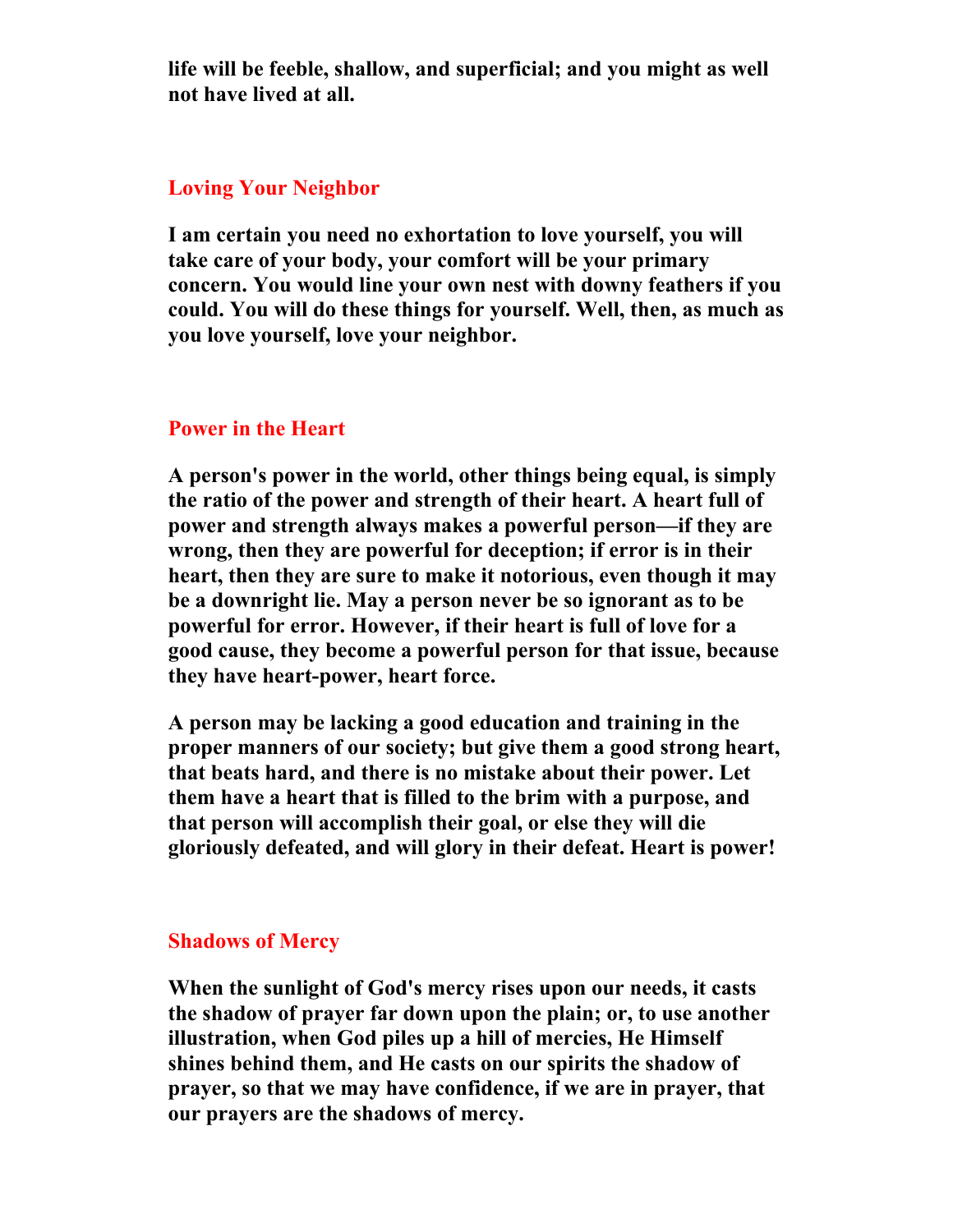# **Omnipotence**

**Omnipotence may build a thousand planets, and fill them with treasures; Omnipotence may crush mountains into dust, and cause all the seas to evaporate, and destroy the stars, but Omnipotence cannot do one unloving thing toward a believer. Oh! rest assured, Christian, a harsh act, an unloving action from God toward one of His own people is quite impossible. He is just as kind to you when he throws you into prison as when he takes you into a palace; He is as good to you when He sends famine into your house as when He fills your cupboards with plenty. The only question is, "Are you His child?" If so, He has rebuked you in affection, and there is love in His discipline.** 

# **Wings of Prayer**

**Prayer is the rustling of the wings of the angels that are on their way bringing us the blessings of heaven. Have you heard prayer in your heart? You will see the angel in your house. When the chariots that bring us blessings rumble, their wheels sound with prayer. We hear the prayer in our own spirits, and that prayer becomes the sign of the coming blessings. Even as the clouds appear before the rain, so prayer precedes the blessing; even as the first green blade of a plant is the beginning of the harvest, so is prayer the prediction of the blessing that is about to come.** 

# **Reservoir of the Heart**

**You have seen the great reservoirs provided by our water companies, in which is the water is kept which supplies thousands of homes. Now, the heart is the reservoir of a person, and our life is allowed to flow in its proper season. That life may flow through different pipes—the mouth, the hand, the eye; but still all the actions of the hands, the eyes, and the lips, derive their source from the great fountain and central reservoir, the heart; and therefore, there is no problem showing the great need that exists for keeping this reservoir, the heart, in a proper state and condition, since otherwise that which flows through the pipes would be polluted and corrupt.**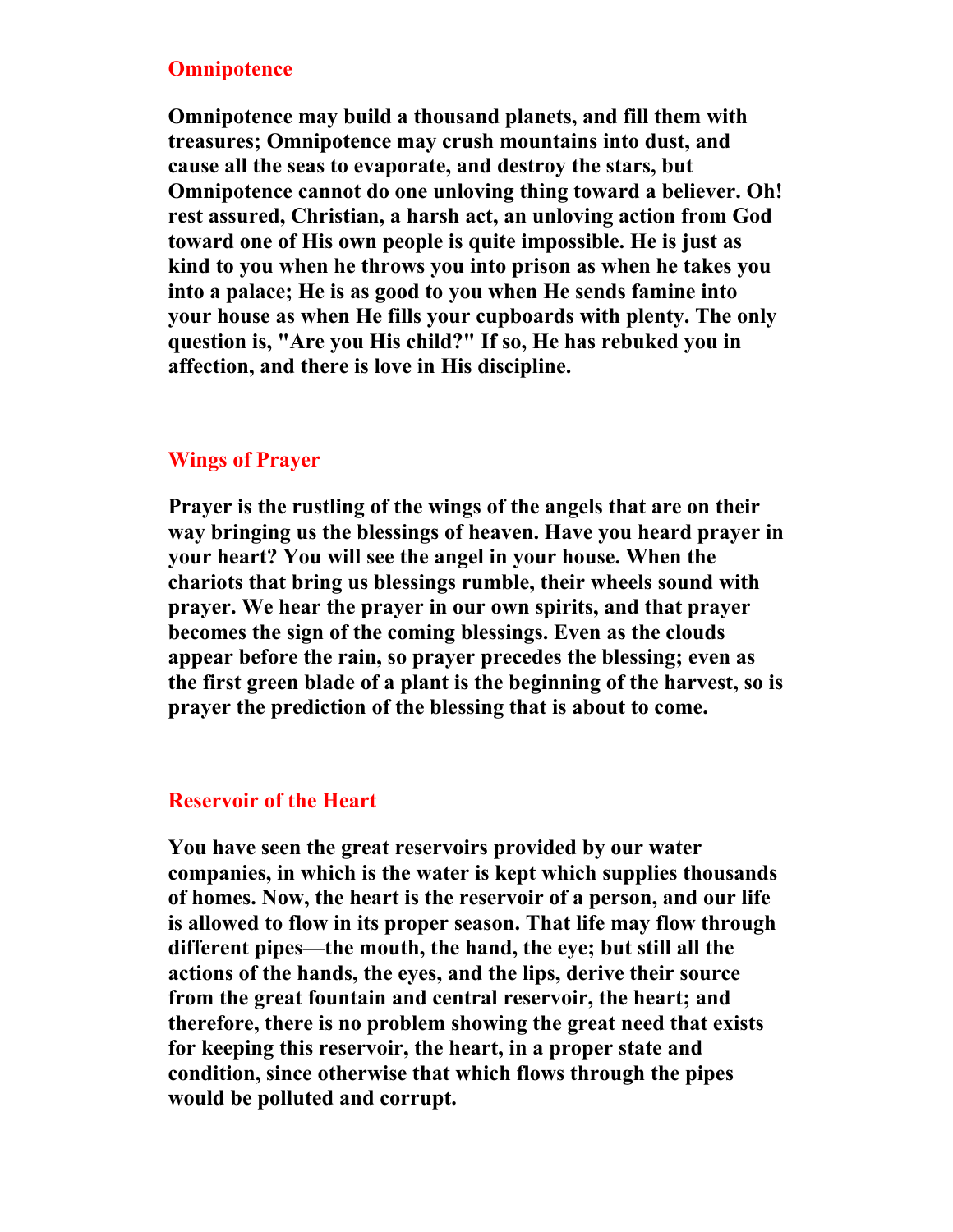# **God's Purpose for Us**

**There is not a spider hanging on the wall that doesn't have a purpose; there is not a weed growing in the corner of the church lot that doesn't have a reason for being there; there is not a single insect fluttering in the breeze that does not accomplish some divine decree; and I will never believe that God created any man or woman, especially any Christian man or woman, to be a blank, and to be a nothing. He made you for a purpose. Find out what that purpose is; find out your niche, and fill it. Even if it is something small, if it is only to be someone who picks up trash at the side of the road, or one who mows the church lawn, do something in this great battle for God and truth.** 

### **Undivided Purpose of Heart**

**Suppose you see a lake, and there are twenty or thirty streams running from it—why, there won't be one strong river in the whole area; there will be a number of little brooks which will be dried up in the summer, and will be temporary torrents in the rainstorm. Every one of them will be useless for any great purpose, because there is not enough water in the lake to feed more than one great stream. Now a person's heart has only enough life in it to fully pursue one object. You must not give half of your love to Christ, and the other half to the world. No person can serve God and money, because there is not enough in the heart to serve the two.** 

#### **Pride**

**How easy it is for you and I to boast in ourselves! How hard it is to be humble! That demon of pride was born with us, and it will not die one hour before us. It is so woven into our very natures, that we will never hear the last of it until we are dressed in our grave clothes and lying in our coffin.** 

## **Trusting Works**

**Any person who trusts in their works, even in the smallest amount, is a lost soul. They who trust in the smallest fragment of**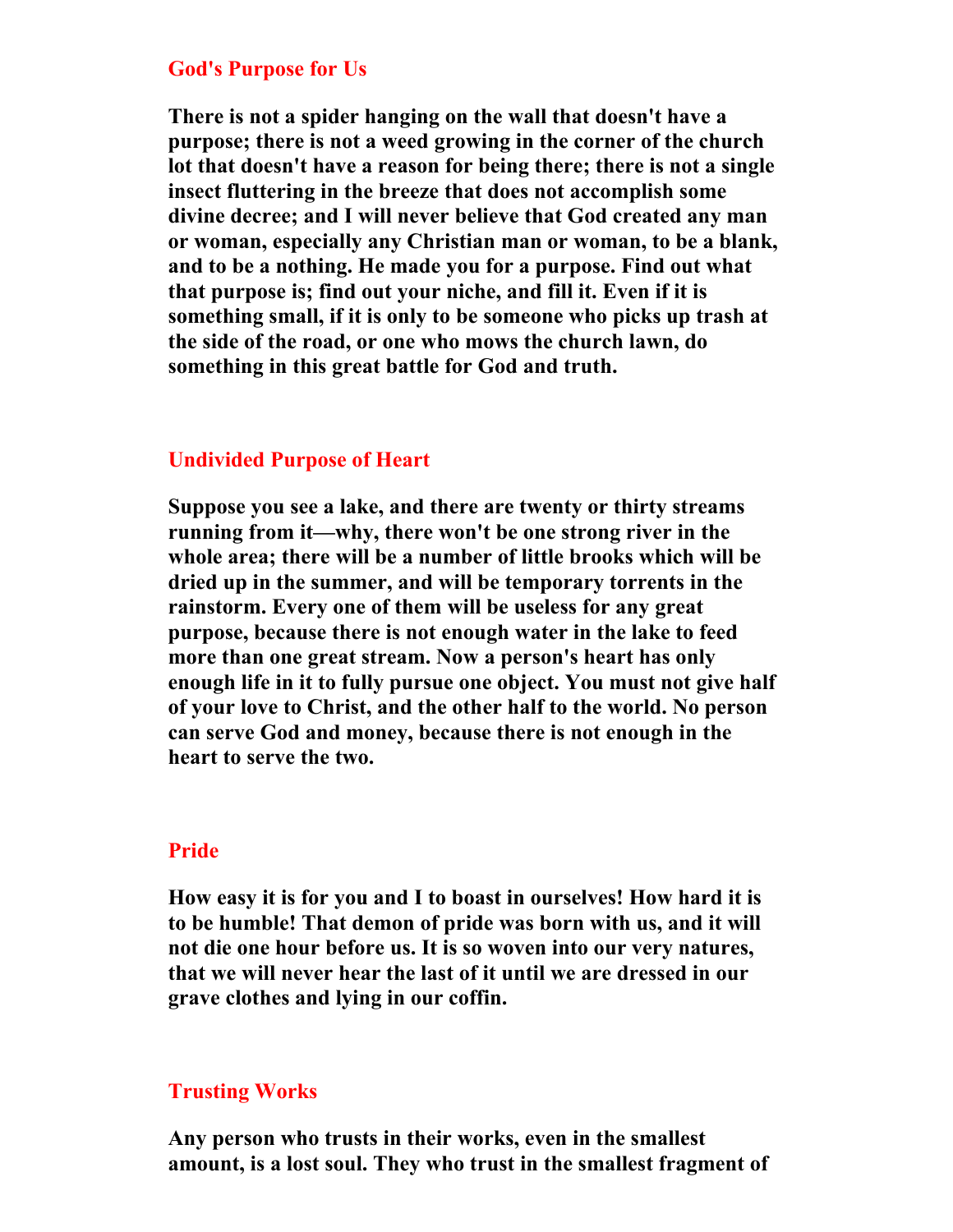**their works, though it is so small that they themselves cannot discern it, will be lost.** 

# **Full Surrender**

**Don't keep back any part of your life. Make a full surrender of every inclination of your heart; work to have but one purpose, and one aim. And for this purpose give God complete control of your heart. Cry out for more of the divine control of the Holy Spirit, so that as your soul is preserved and protected by Him, that it may be directed into one river, and one only, that your life may run deep and pure, and clear and peaceful; its only banks being God's will, its only river the love of Christ and a desire to please Him.** 

# **Pride in the Believer**

**There was never a saint yet, that grew proud of their fine feathers, that the Lord didn't plucked them out one by one. There never was an angel yet, that had pride in his heart, that didn't lose his wings, and fall into Hell, as Satan and those fallen angels did; and there will never be a saint who indulges in self-conceit, pride, and self-confidence, that won't have the Lord spoil their glories, and trample their honors in the mud, and make them cry out, "Lord have mercy on me."** 

# **Brains versus Pride**

**People who have no brains are always great persons; but those who think, must think their pride away, if God is with them in their thinking.**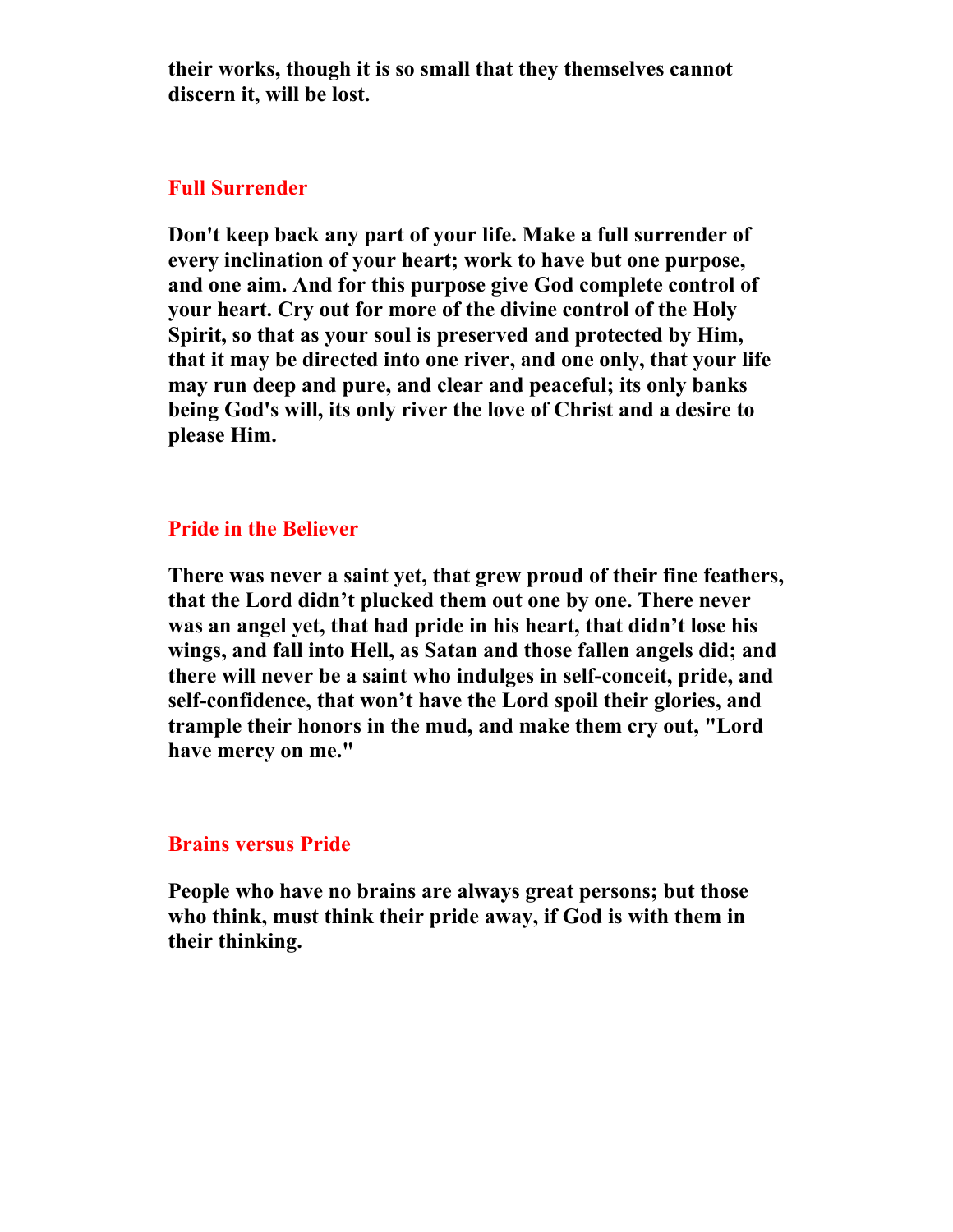# **QUOTES BY**

# **CHARLES H. SPURGEON**

**Volume Five** 

#### **Word of God**

**Never, never neglect the Word of God. The Word will make your heart rich with truth, rich with understanding, and then your conversation, when it flows from your mouth, will be like your heart—rich, soothing, and sweet. Make your heart full of rich, generous love, and then the stream that flows from your hand will be just as rich and generous as your heart. Above all, get Jesus to live in your heart, and then out of your heart will flow rivers of living water, more rich, more satisfying than the water of the well of Sychar of which Jacob drank. Oh! Go, Christian, to the great mine of riches, and cry to the Holy Spirit to make your heart rich unto salvation. Then your life and conversations will be a benefit to your fellow man; and when they see you, your face will be like an angel of God. Wise men will stand up when they see you, and men will give you respect and honor.** 

## **Man's Weakness**

**God has said it; men and women must serve Him—they must serve Him in His own way, and they must serve Him in His own strength too, or He will never accept their service. That which men and women do, unaided by divine strength, can never be accepted by God. There must be a consciousness of weakness before there can be any victory.** 

## **Death**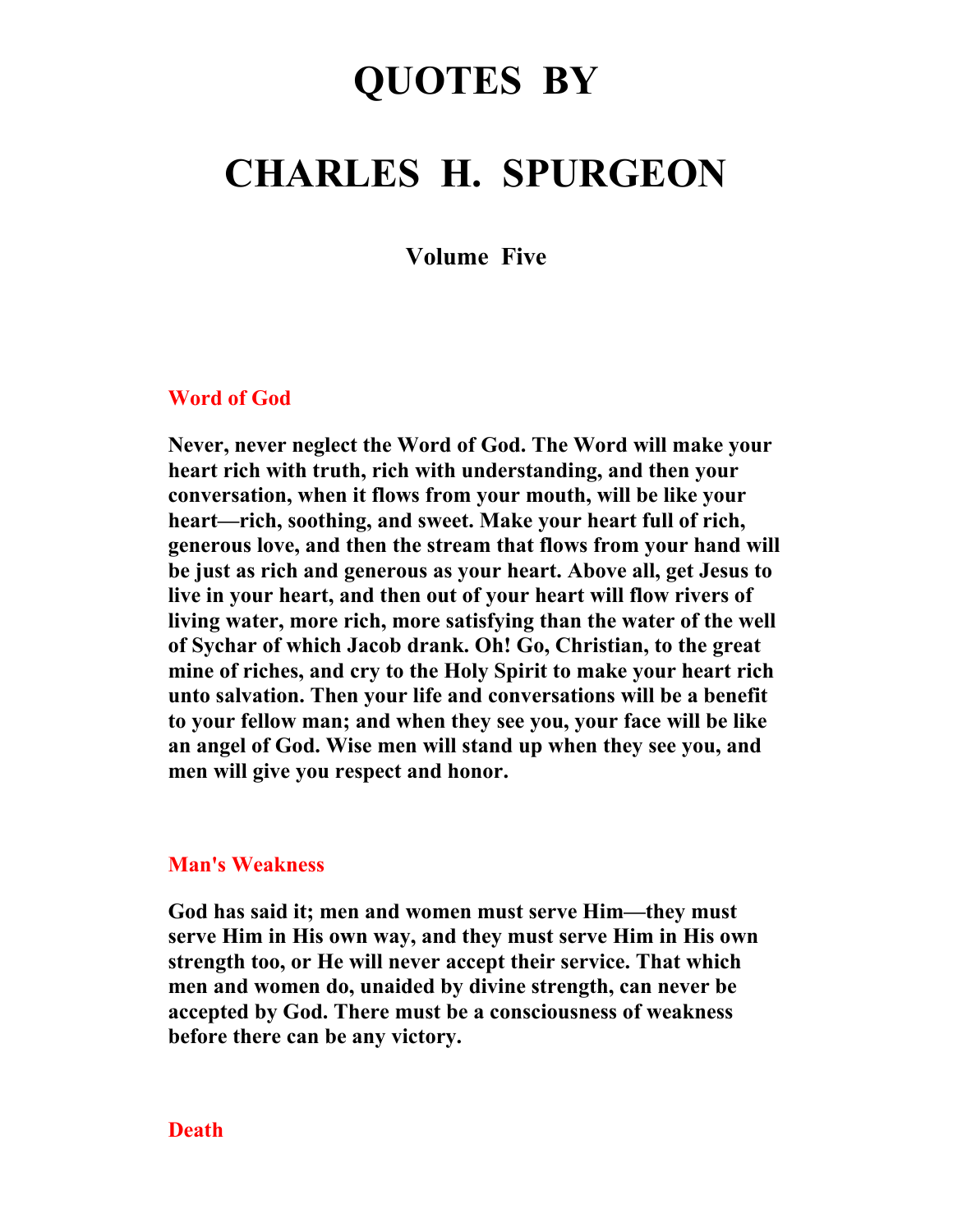**Life is nothing but death's hallway; and our pilgrimage on earth is but a journey to the grave. The pulse that preserves our life beats our death march, and the blood which circulates our life is floating it forward to the depths of death. Today we see our friends in health, tomorrow we hear of their death. Only yesterday, we shook hands with a strong man, and today we close his eyes. We rode in a coach of comfort only an hour ago, and in a few more hours the black hearse must carry us to the home of the living. Oh, how closely allied is death to life! The little lamb that plays in the field must soon feel the knife. The cow that lows in the pasture is fattening itself for the slaughter. Trees only grow to be cut down. Yes, and greater things than these feel death. Empires rise and flourish; they flourish only to fall into decay, they rise to fall. How often do we take up a history book, and read of the rise and fall of empires? We hear of the coronation and the death of kings. Death is the somber servant who rides behind the chariot of life. See life! and death is close behind it. Death reaches far throughout this world, and has stamped all earthly creatures with an arrow pointing to the grave. Stars die; it is said that large and destructive fires have been seen in outer space, and astronomers have marked the funerals of planets—the decay of those mighty spheres, that we had imagined set forever in sockets of silver, to glisten as the lamps of eternity.** 

**But blessed be God, there is one place where death is not life's brother—where life reigns alone; "to live" is not the first syllable which is to be followed by the next, "to die." There is a land where the death bells are never tolled, where grave clothes are never put on, where graves are never dug. Blessed land beyond the skies! To reach it, we must die.** 

## **Nothingness of Man**

**My God! when I survey the infinite region of space, and see those magnificent spheres rolling through it all—when I consider how vast is your universe—so wide that an angel's wing might flap throughout all eternity and never reach a boundary—I marvel that you should look on insects so obscure as man. I have looked into my microscope and seen the short lived tiny insect on a leaf, and I have called him minute. I will not call him "tiny" again compared with me, he is great, if I put myself in comparison with God. I am so little, that I shrink into nothingness when I behold the almightiness of Jehovah—so little that the difference between**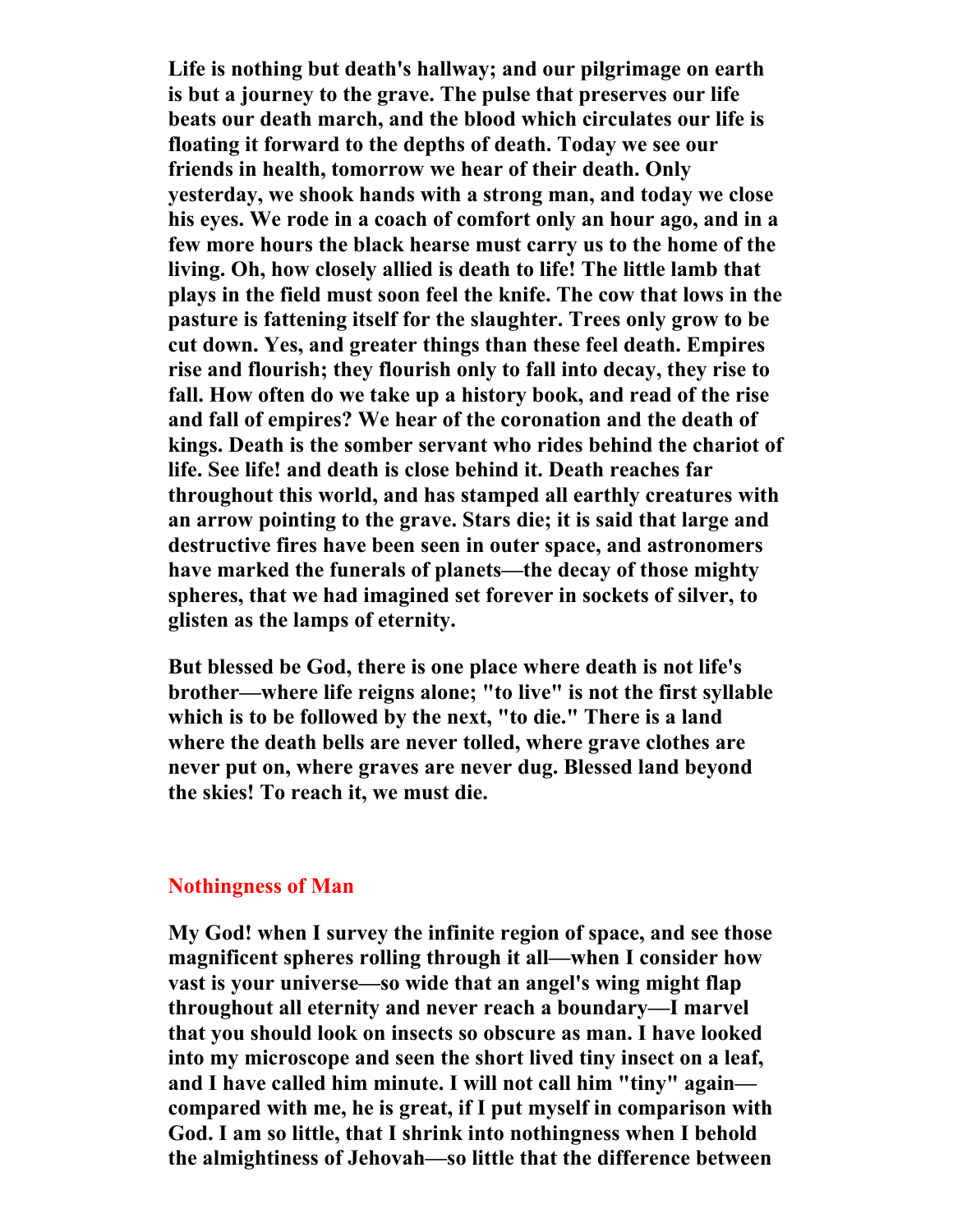**the microscopic animal and man dwindles into nothing, when compared with the infinite chasm between God and man.** 

#### **Death of the Righteous**

**What a great sorrow that the good should die! That the righteous should fall! Death, why don't you cut down the poisonous tree? Why don't you mow down the poisonous plant? Why do you touch the tree that has provided shade for the weary people? Why do you touch the flower whose perfume has made the earth joyous? Death, why do you snatch away the excellent of the earth, in whom is all of our delight? If you would use your axe, use it on the trees that draw nourishment, but produce no fruit; then we would thank you. But why will you cut down the cedars, why will you fell the godly trees of Lebanon? O Death, why don't you spare the church? Why must the pulpit be hung in black; why must the missionary outpost be filled with weeping? Why must the godly family lose its spiritual leader, and the house its head? O Death, where are you? Don't touch the earth's holy things; your hands are not fit to pollute the Israel of God. Why do you put your hand on the hearts of the elect? Oh, stop, stop; spare the righteous, Death, and take the bad! But no, it must not be; death comes and smiles at the godliest of us all; the most generous, the most prayerful, the most holy, the most devoted must die. Weep, weep, weep, O church, for you have lost your martyrs; weep, O church, for you have lost your preachers, your holy men are fallen.** 

**Weep fir tree, for the cedar has fallen, the godly fail, and the righteous are cut off. But stay awhile; I hear another voice. Say to the daughter of Judah, spare your weeping. Say to the Lord's flock, Cease, cease your sorrow; your martyrs are dead, but they are glorified; your ministers are gone, but they have ascended up to your Father and to their Father; your brethren are buried in the grave, but the archangel's trumpet will awaken them, and their spirits are even now with God.** 

# **Satan the Defeated Enemy**

**Death was the devil's chief defense; Christ boldly opposed the lion in his den, and fought him in his own territory; and when He took death from him, and dismantled that once impregnable fortress,**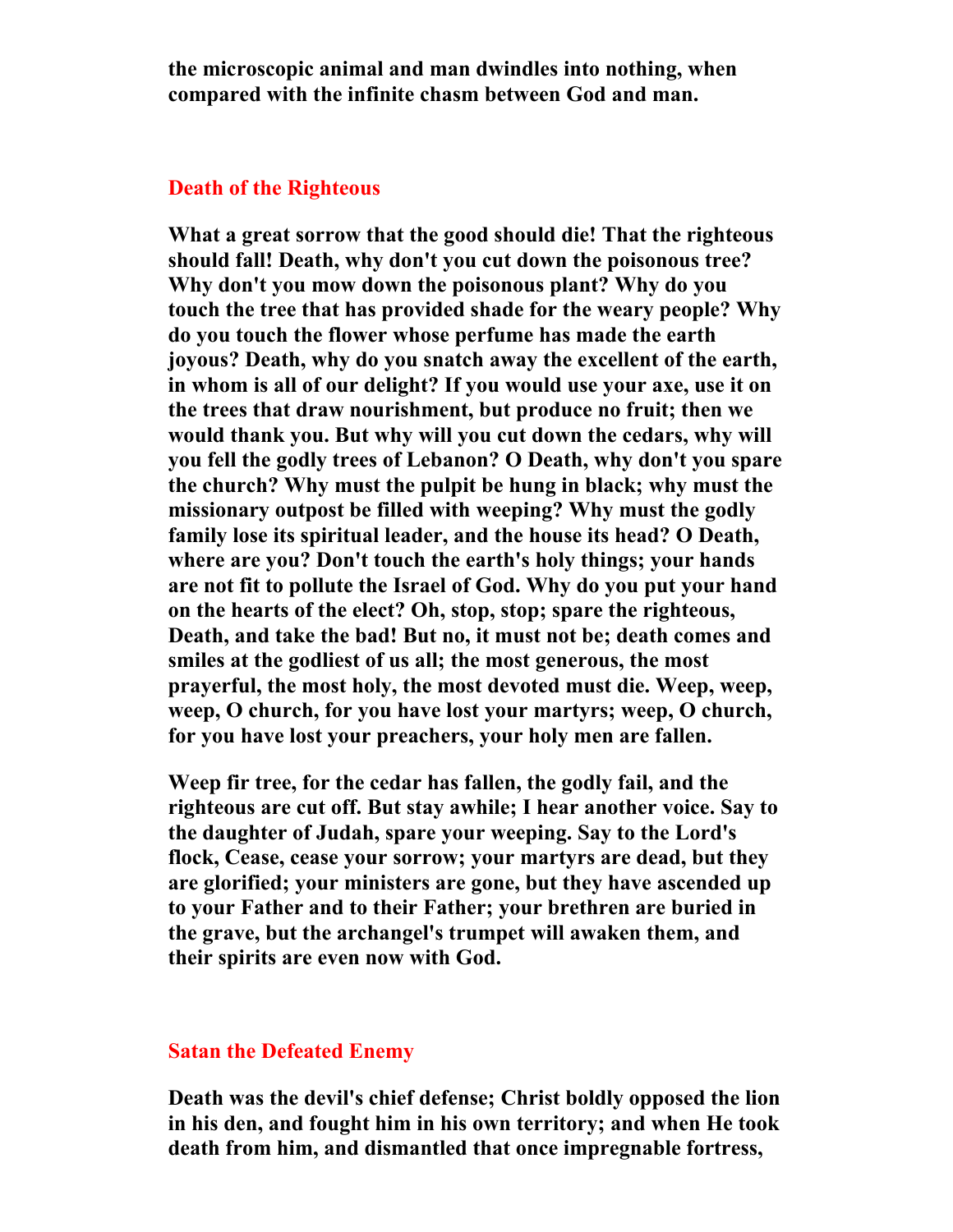**He took away from him, not only that, but every other advantage that he had over the saint. And now Satan is a conquered foe, not only in the hour of death, but in every other hour and in every other place. He is an enemy, both cruel and mighty; but he is a foe who shudders and shrinks back when a Christian gets into battle with him; for he knows that though the fight may waver for a little while in his favor, the victory must fall on the side of the saint, because Christ by his death destroyed the devil's power.** 

#### **One Must Fear to Believe**

**See that man drowning over here—I also see another in the water too. The one in the distance thinks he can swim—a life preserver is thrown to him; he believes that he is in no danger of drowning. Well, he clutches the life preserver very leisurely, and does not seem to grab it firmly. But this poor creature over here, he knows he cannot swim, he feels that he will soon drown. Now, put the means of escape near him and note how desperately he clutches it; how he seems as if he would drive his fingers through the life preserver! He clutches it for life or death; that is his all, for he must perish if he is not saved by that. Now, in this case, he who fears the most believes the most; and I do think it is sometimes the same with poor hopeless and lost spirits.** 

# **To Die is to Gain**

**Here we see through a glass that is dark and cloudy, but there we will see face to face. There, what "eye has not seen nor ear heard" will be fully revealed to us. There, paradoxes will be unraveled, mysteries made clear, obscure texts enlightened, confusing and questionable verses will be revealed as being amazingly simple and true. The least of all souls in heaven knows more of God than the greatest saint on the earth. The greatest saint on the earth may have it said of him, "Nevertheless he who is least in the kingdom of heaven is greater than he." Not even our greatest preachers understand as much of theology as the lambs in the flock of glory. Not even the greatest masterminds of the earth understand one-millionth part of the mighty meanings which have been discovered by souls liberated from these bodies made from clay.**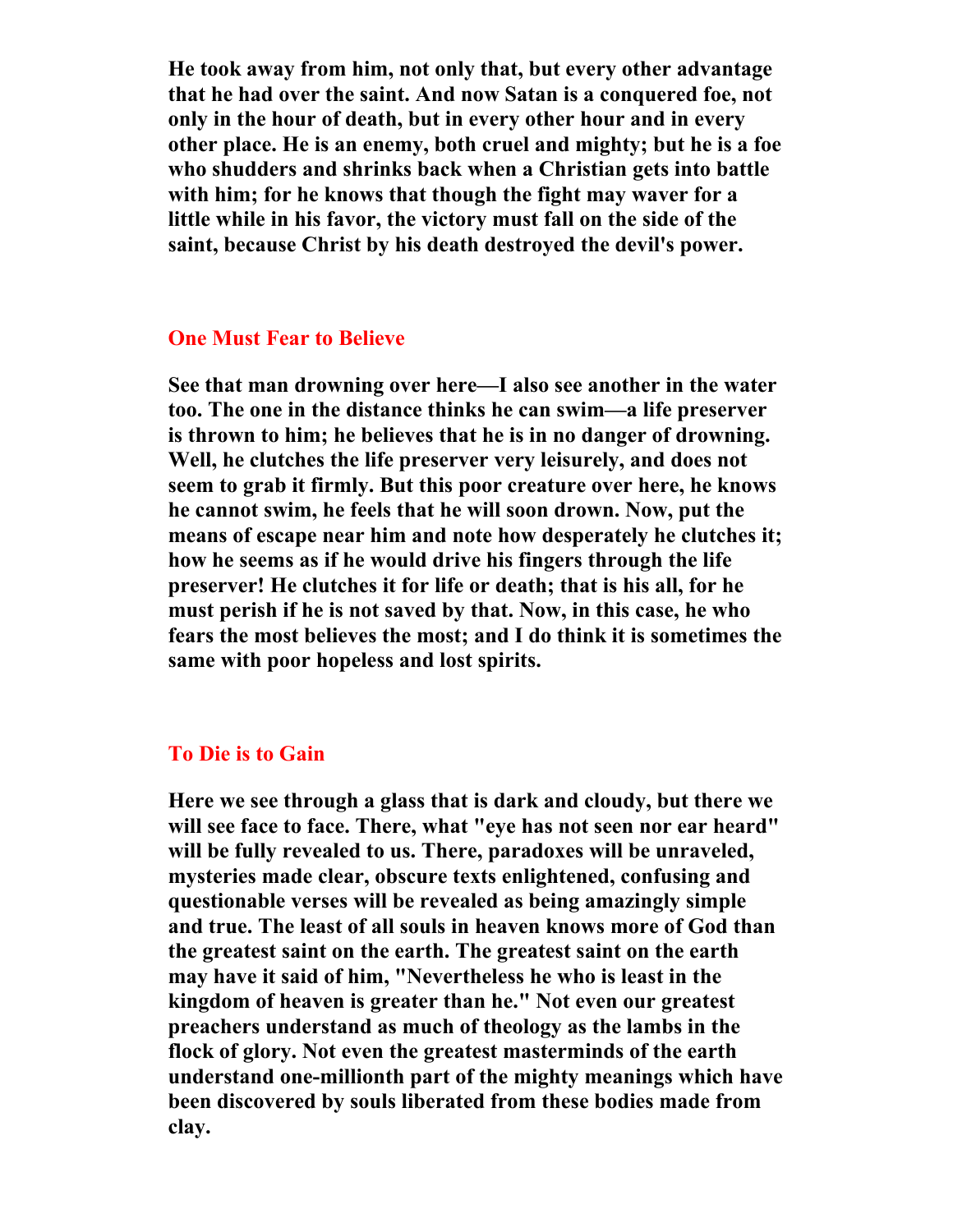**Yes, "To die is gain." Take away, take away that hearse, remove the covering of black, adorn it in white with bright shiny decorations. There, take away the music of the death march, rather lend me the trumpet and the drum. O hallelujah, hallelujah, hallelujah; why do we cry as the saints go to heaven? They are not dead, they have simply gone to heaven before us. Stop, stop that crying, hold back your tears, clap your hands, clap your hands.** 

**"They are supremely blessed, Are done with care and sin and woe, And with their Savior they rest."** 

**What! weep! weep! for heads that are crowned with crowns of heaven? Weep, weep for hands that hold the harps of gold? What, weep for eyes that see the Redeemer? What, weep for hearts that are washed from sin, and are throbbing with eternal bliss? What, weep for men and women that are in the Savior's arms? No! weep for yourselves, that you are here. Weep that the mandate has not come which commands you to die. Weep that you must remain. But not for them.** 

**I see them turning back on you with loving wonder, and they exclaim, "Why do you weep? What, weep for poverty that is clothed in riches? What, weep for sickness, that has inherited eternal health? What, weep for shame, that is glorified; and weep for sinful mortality, that has become immaculate? Oh, do not weep, but rejoice. If you knew what it was that I have said to you, and where I have gone, you would rejoice with a joy that no one could take from you."** 

#### **Satan's Attempts to Kill the Christ**

**When the Lord Jesus came down to earth, Satan knew his mission. He knew that the Lord Jesus was the Son of God, and when he saw Him as an infant in the manger, he thought if he could kill Him and get Him in the bonds of death, what a fine thing it would be! So he stirred up the spirit of Herod to kill Him; but Herod missed his mark. And many times Satan attempted to put the personal existence of Christ in danger, so that he might get Christ to die. Poor fool as he was, he did not know that when Christ died he would bruise the devil's head. Once, you remember, when Christ was in the synagogue, the devil stirred up**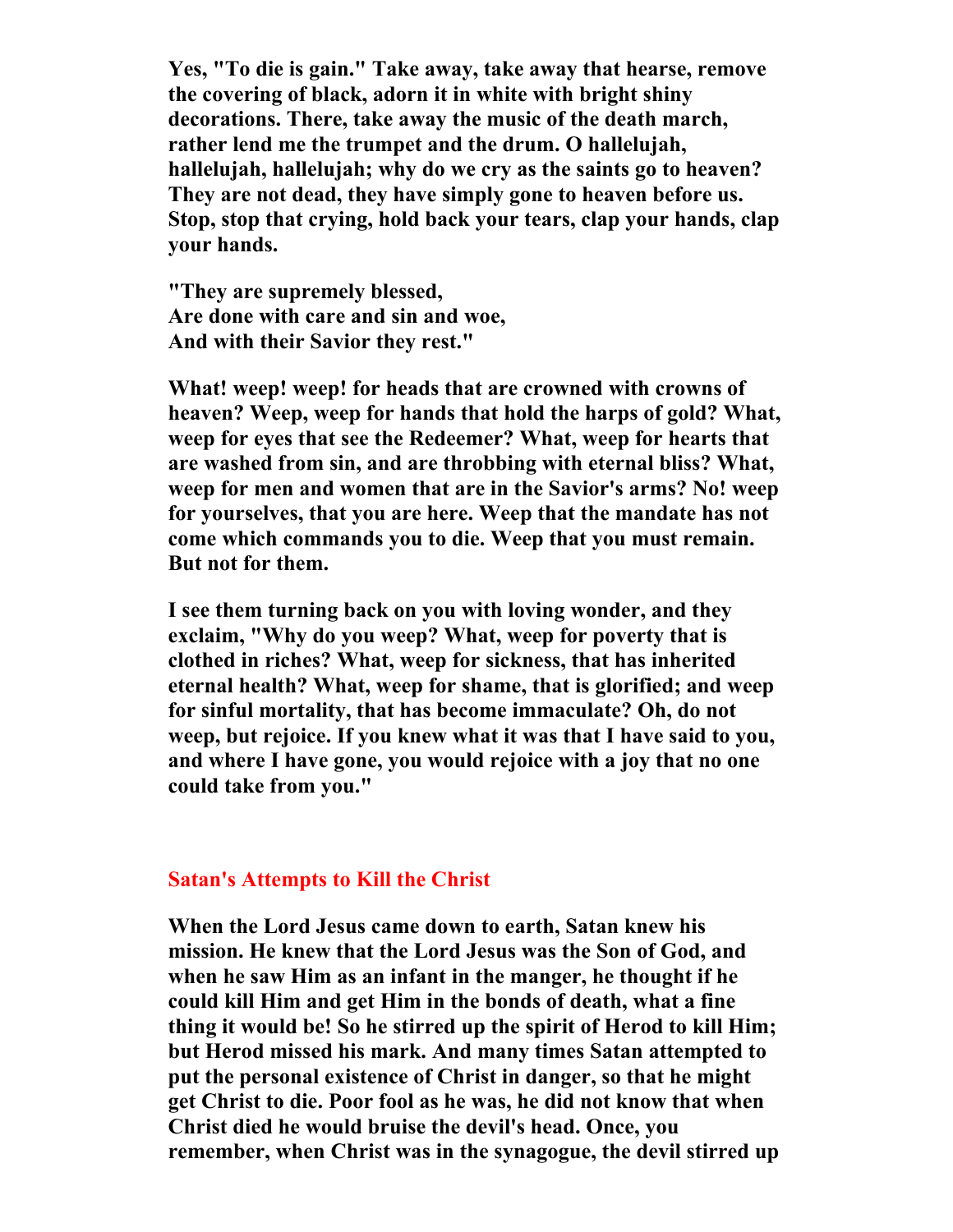**the people, and made them angry; and he thought, "Oh! what a glorious thing it would be if I could kill this man; then there would be an end of Him, and I would reign supreme forever." So he got the people to take Him to the edge of the cliff, and he gloated over the thought that surely now He would be thrown down headfirst. But Christ escaped. He tried to starve Him, he tried to drown Him; He was in the desert without food, and He was on the sea in a storm; but there was no starving or drowning Him, and Satan no doubt panted for His blood, and longed that He would die. At last the day arrived; it was transmitted to the court of hell that at last Christ would die. They rung their bells with hellish elation and joy. "He will die now," he said; "Judas has taken the thirty pieces of silver. Let those Scribes and Pharisees get Him, they will no more let Him go than the spider will let go of a poor unfortunate fly. He is as good as dead."** 

**And the devil laughed with excitement, when he saw the Savior stand before Pilate's judgment seat. And when it was said, "Let Him be crucified," then Satan's joy knew no limits, except the limit set by his own misery. As far as he could, he rejoiced in what was to him a delightful thought, that the Lord of glory was about to die. In death, as Christ was being observed by angels, He also was seen by the demons too; and that dreary march from Pilate's palace to the cross, was one which the demons watched with extraordinary interest. And when they saw Him on the cross, there stood the exulting fiend, Satan, smiling to himself. "Ah! I have the King of Glory now in my control; I have the power of death, and I have the power over the Lord Jesus."** 

**He exerted that power, until the Lord Jesus had to cry out in bitter anguish, "My God, my God, why have you forsaken me?" But ah! how short lived was hellish victory. How brief was the Satanic triumph! He died; and "It is finished!" shook the gates of hell. Down from the cross the conqueror leaped, pursued the fiend with thunderbolts of wrath; swift to the darkness of hell the fiend flew, and swift descending went the conqueror after him; and we may conceive him exclaiming—"Traitor! this thunderbolt will find and pierce you through, Though under hell's deepest, darkest wave you seek to go, to find a sheltering grave." And He seize him—chained him to his chariot wheel; dragged him up the steeps of glory; angels shouting all the while, "He ascended on high, He led captives in his train and gave gifts to men." Now, devil, you said that you would overcome me, when I came to die. Satan, I**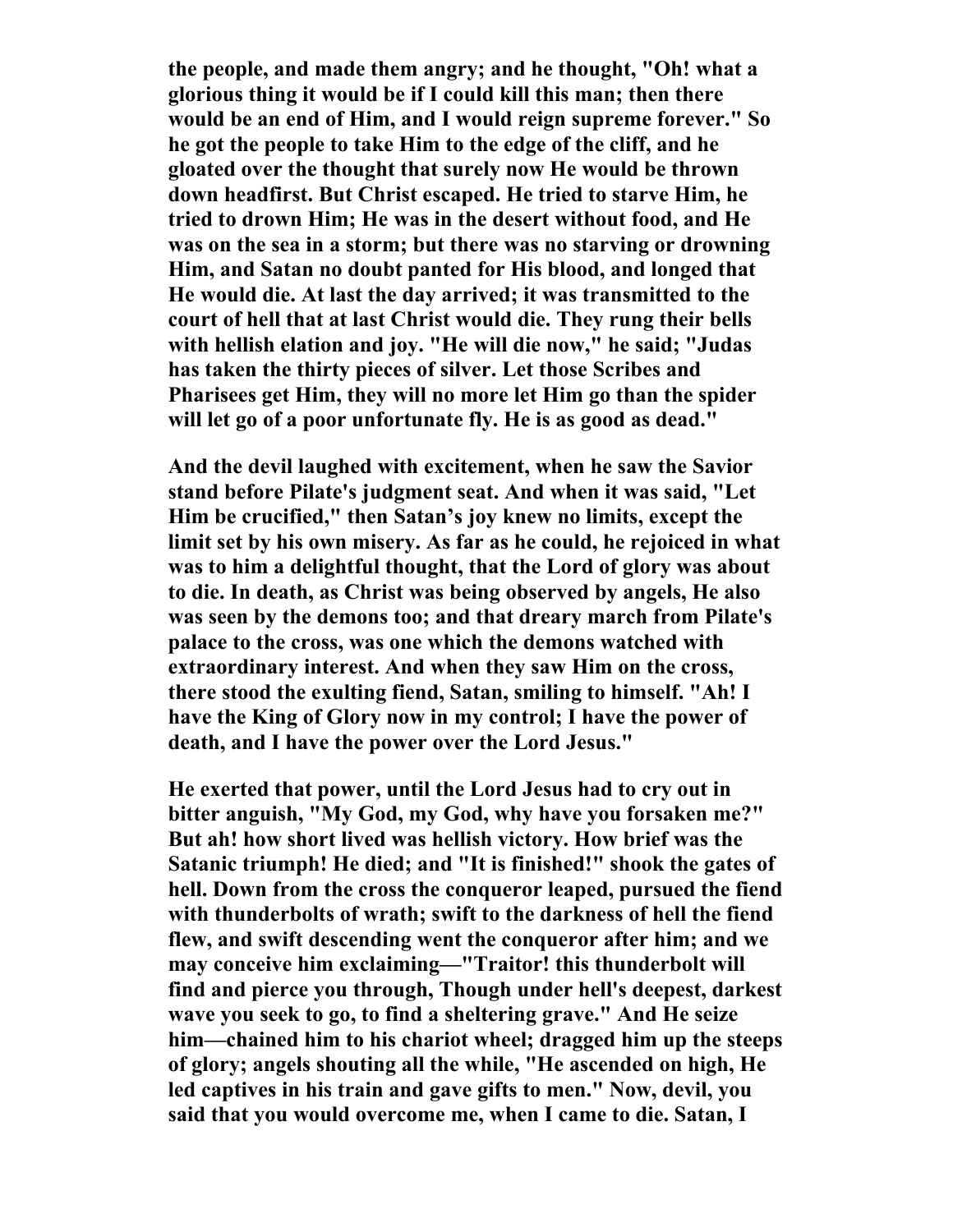**defy you, and laugh you to scorn! My master overcame you, and I will overcome you yet.** 

**You say you will overcome the saint, do you? You could not overcome the saint's Master, and you will not overcome him. You once thought you had conquered Jesus—you were bitterly deceived. Ah! Satan, you may think you will overcome the little faith and the faint heart; but you are wondrously mistaken—for we will assuredly tread Satan under our feet shortly; and even in our last moment on earth, with fearful odds against us, we will be "more than conquerors through Him that loved us."** 

## **River of God**

**The river of God is full of water; but there is not one drop of it that comes from earthly springs. God will have no strength used in His own battles but the strength which He himself imparts; and I would not have you that are now distressed to be the least discouraged by it. Your emptiness is but the preparation for your being filled; and your casting down is but the making ready for your lifting up.** 

## **Kindness**

**Deal gently, deal kindly, deal lovingly and there is not a wolf in human shape that won't be melted by kindness; and there is not a tiger in woman's form that won't break down and beg for forgiveness, if God should bless the love that is brought to bear on her by her friend.** 

### **The Devil in Sheep's Clothing**

**If the devil comes to my door with his horns visible, I will never let him in; but if he comes with his hat on as a respectable gentleman, I would admit him at once. The metaphor may be very strange, but it is quite true. Many men and women has taken in an evil thing, because it has been varnished and glossed over, and did not appear evil; and they had thought in their hearts, there is not much harm in it; so they have let in the little thing, and it has been like the bursting forth of water—the first drop has brought**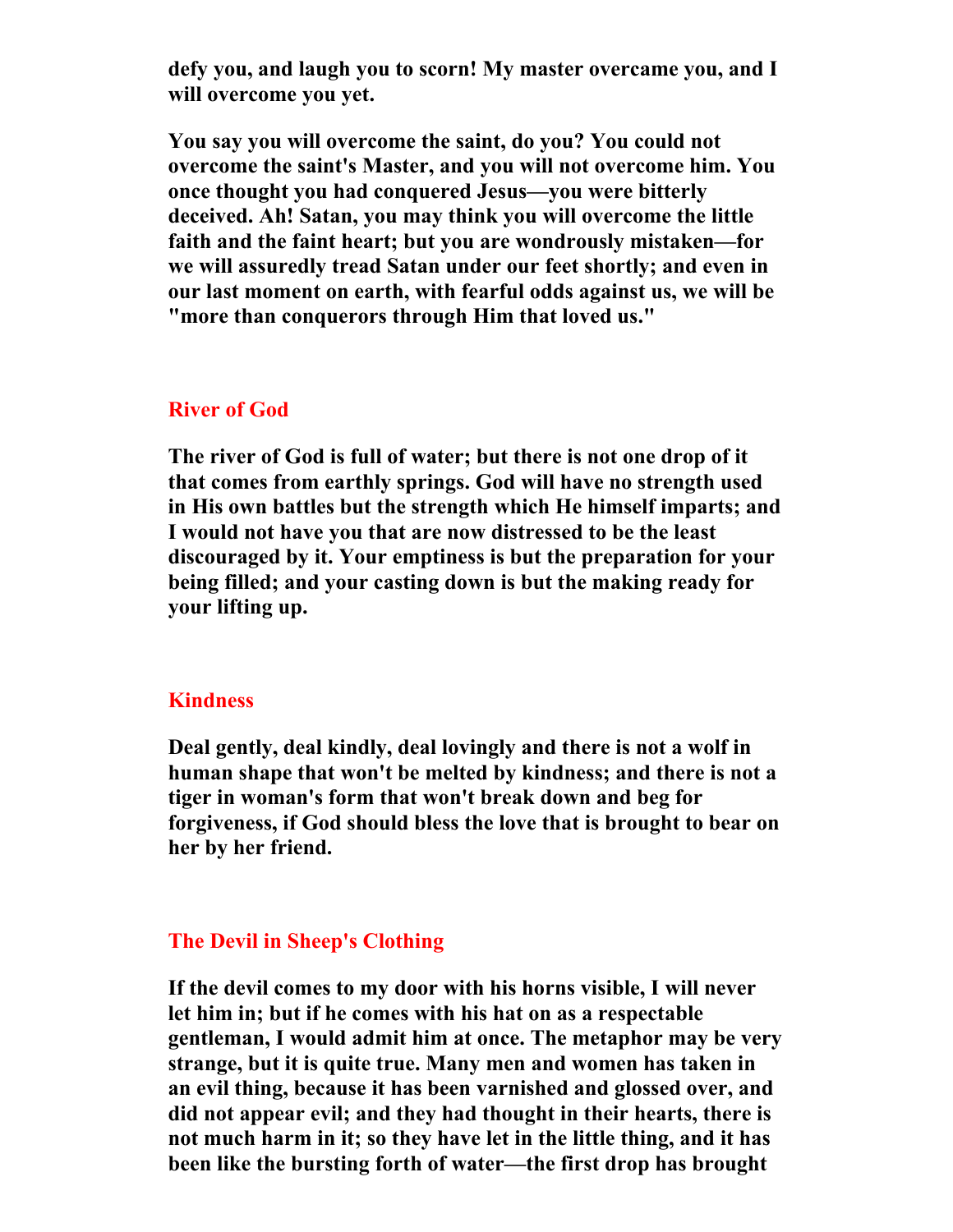**after it a torrent. The beginning has been but the beginning of a fearful end.** 

## **Few are Blessed**

**If we could see things as they are—if we were not deceived by the masquerade of this feeble life—if we were not so easily taken in by the masks and dresses of those who act in this great drama, be it comedy or tragedy—if we could but see what men and women are behind the scenes, penetrate their hearts, watch their inner motions, and discern their secret feelings, we would find only a few who could bear the name of "blessed."** 

## **Destroy Sin**

**Do not harm the bodies of men and women; but destroy their sin with a stout heart and with a strong arm. Kill both the little sins and the great ones; let nothing be spared that is against God and His truth; but we have no war with the bodies of poor mistaken men and women.** 

## **Prayer Before Blessings**

**If we received the blessings without asking for them, we would think them mere common things; but prayer makes the common pebbles of God's worldly provisions more precious than diamonds; and our spiritual prayer cuts the diamond, and makes it glisten more. After a long chase, the hunter prizes the animal, because he has set his heart on it, and is determined to have it; and even more true, after a long hunger, he who then eats finds his food much more tasty. So prayer does sweeten the mercy. Prayer teaches us its preciousness. It is the reading over of the bill of sale, the account, the property lists, before the estate and the properties are actually transferred. We know the value of the purchase by reading over the will of it in prayer, and when we have groaned out our own expression of its matchless price, then it is that God bestows the blessing on us. Prayer goes before the blessing, because it shows us the value of it.**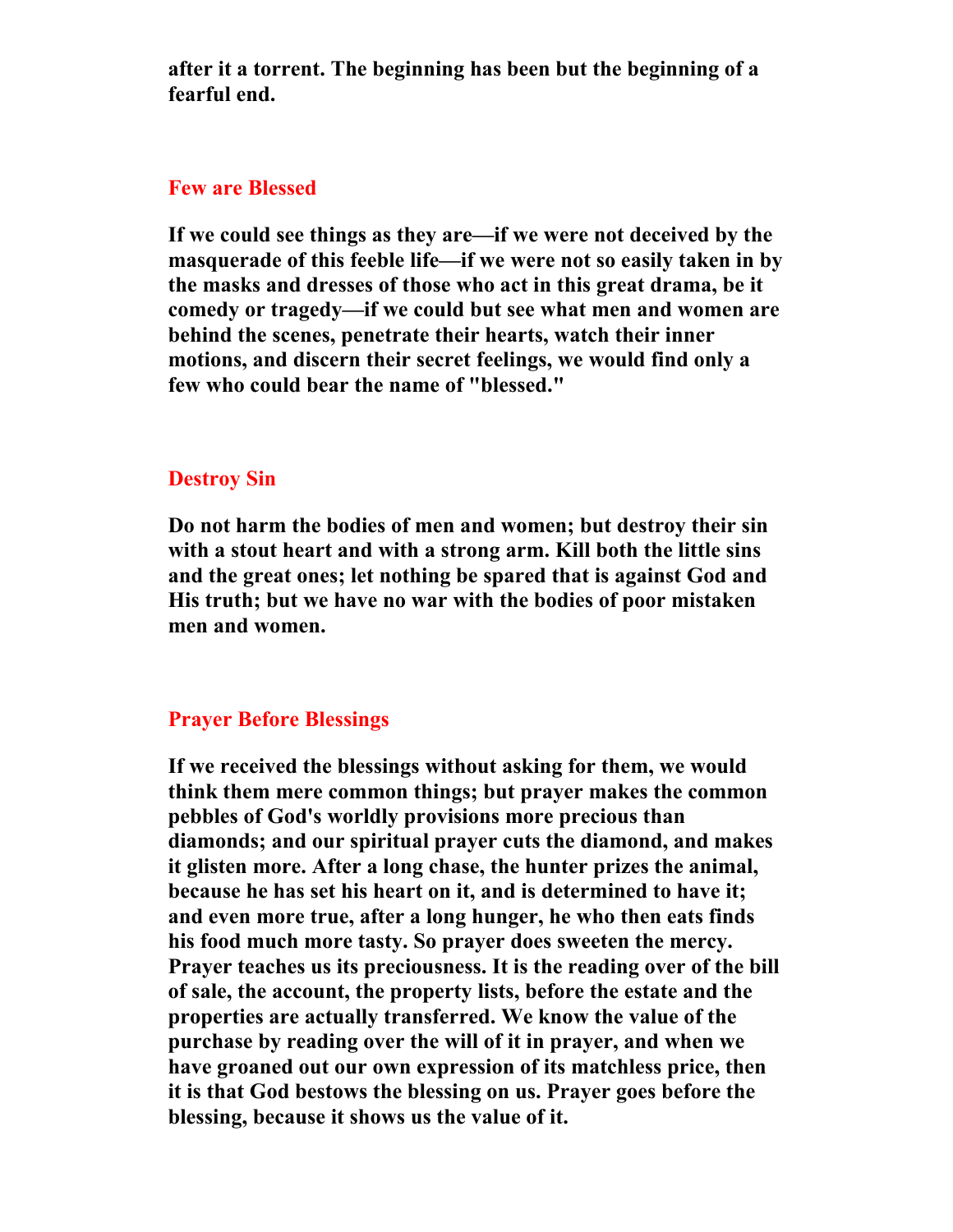## **Little Faith**

**We hear, sometimes, a great deal said about possessing a full assurance of being a child of God; and then, every now and then, we hear of a doubt, a hope. As good Joseph Irons used to say, "They keep hope, hope, hoping—hop, hop, hopping—all their lives, because they can't walk." Little faith is always lame.** 

## **The Great Worker of Salvation**

**The great King, immortal, invisible, the Divine person, called the Holy Spirit—it is He who stimulates the soul, or else it would lie dead forever; it is He who makes it tender, or else it would never feel; it is He who imparts power to the Word preached, or else it could never reach further than the ear; it is He who breaks the heart, it is He who makes it whole; He, from first to last, is the great worker of Salvation in us, just as Jesus Christ was the author of Salvation for us.** 

## **God's Salvation for Sinners**

**As sure as God is God, if today you are seeking Him correctly, through Christ, the day will come when the kiss of full assurance will be on your lip, when the arms of sovereign love will embrace you, and you will know it to be true. You may have despised Him, but you will know Him yet to be your Father and your friend. You may have mocked His name; yet you will one day come to rejoice in it as better than pure gold. You may have refused to worship Him and despised His Word; but the day is coming when worship to Him will be your delight, and His Word your treasure. Yes, do not wonder; you may have plunged into the wretched house of sin and made your clothes black with sin; but you will one day stand before His throne white as the angels are; and that tongue that once cursed Him will yet sing His praise. If you are a real seeker, the hands that have been stained with lust will one day grab the harp of gold, and the head that has plotted against the Most High will yet be crowned with gold. Doesn't it seem a strange thing that God should do so much for sinners? But strange though it seem, it will be strangely true.**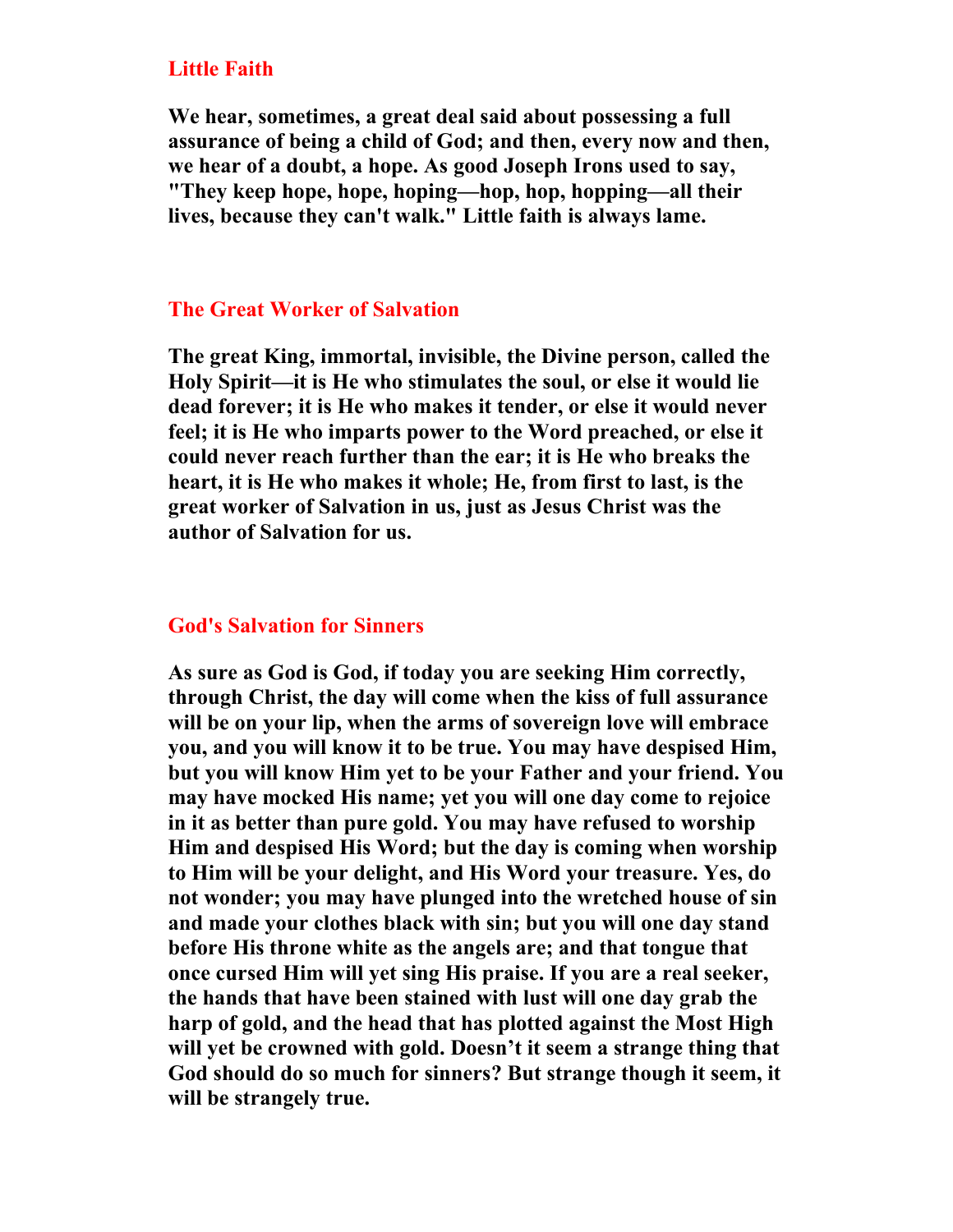#### **The God Who Hears**

**Our God is not a god who sits in one perpetual dream; nor does He clothe Himself in such thick darkness that He cannot see; He is not like Baal who does not hear. True, He may not be concerned about battles; He does not care for the pomp and pageantry of kings; He does not listen to the sound of military music; He does not regard the triumph and the pride of man; but whenever there is a heart full of sorrow, wherever there is an eye filled with tears, wherever there is a lip quivering with agony, wherever there is a deep groan, or a sorrowful sigh, the ear of Jehovah is wide open; He marks it down in the registry of his memory; He puts our prayers, like rose leaves, between the pages of His book of remembrance, and when the volume is finally opened, there will be a precious fragrance springing up from there.** 

## **A New World Coming**

**God's good pleasure is, that this world will one day be totally redeemed from sin; God's good pleasure is, that this poor planet, so long covered in darkness, will soon shine out in brightness, like a new-born sun. Christ's death has done it. The stream that flowed from His side on Calvary will cleanse the world from all its wickedness. That hour of mid-day darkness was the rising of a new sun of righteousness, which will never cease to shine upon the earth. Yes, the hour is coming, when guns and cannons will be forgotten things, when the harness of war and the pageantry of pomp will all be laid aside as food for the worm or the contemplation of the curious. The hour approaches when old Rome will shake on Her seven hills, when Mohammed's crescent will no longer increase on the earth, when all the gods of the heathens will lose their thrones and be cast out to the moles and to the bats; and then, from the equator to the poles Christ will be honored, the Lord paramount on earth, when from land to land, from the river even to the ends of the earth, one King, will reign, one shout will be heard, "Hallelujah, hallelujah, the Lord God Omnipotent reigns."** 

#### **Christ Our Food**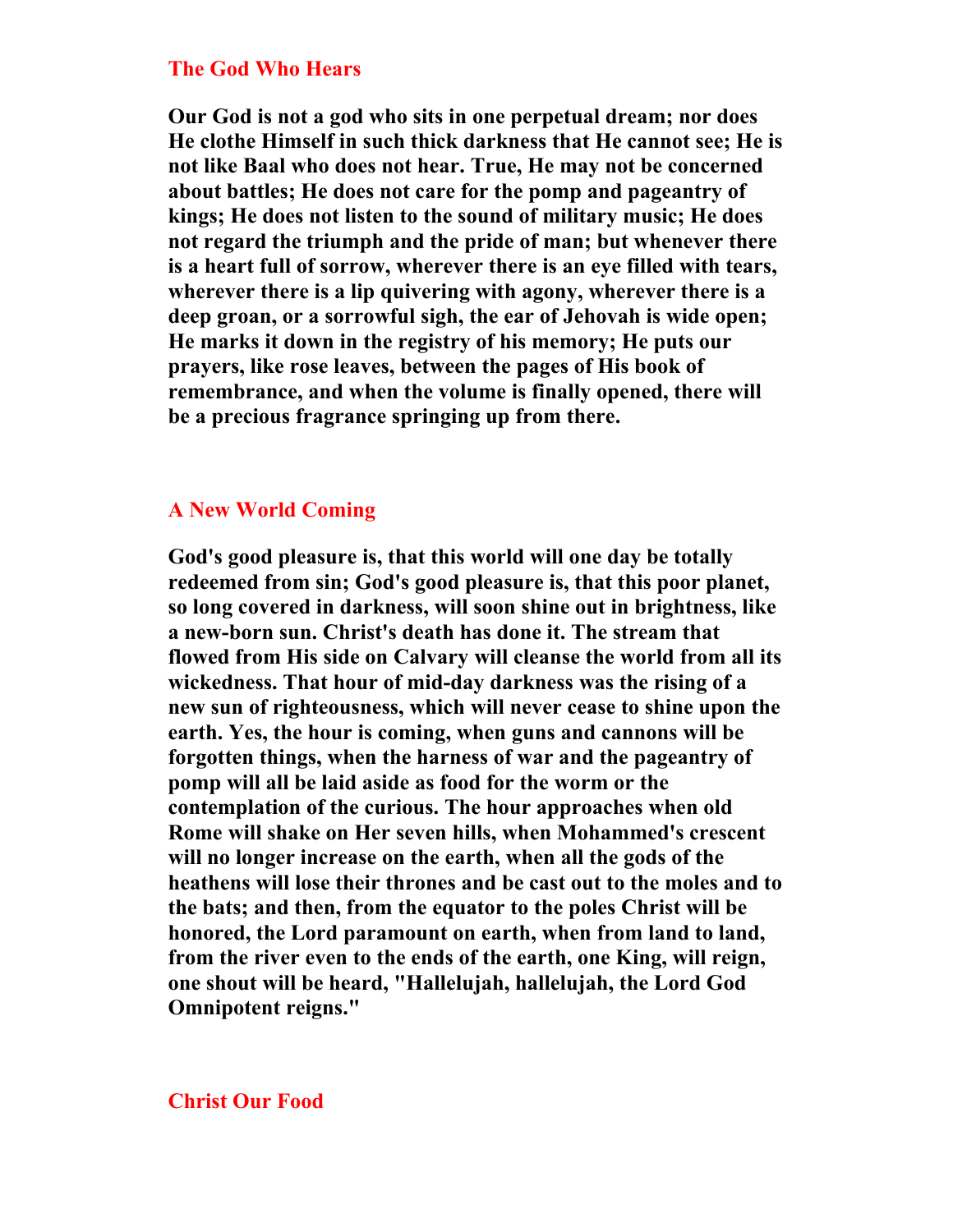**Without bread, I become thin like a skeleton; and, in time, I will die. Without thought, my mind becomes dwarfed, yes, and it deteriorates until I become an idiot, with a soul that just has life, but little more. And without Christ, my spirit must become a vague, shadowy emptiness. It cannot live unless it feeds on that heavenly manna which came down from heaven. Now the Christian can say, "The life that I live is Christ;" because Christ is the food on which he feeds, and the sustenance of his newborn spirit.** 

## **The Joy of a Newborn**

**Sinner, let this be your comfort, that God sees you when you begin to repent. He does not see you with His usual gaze, with which He looks on all men and women, but he sees you with an eye of intense interest. He has been looking at you in all your sin, and in all your sorrow, waiting for you to repent; and now He sees the first gleam of grace, and He beholds it with joy. Never a soldier on the lonely castle top saw the first gray light of morning with more joy than that with which God beholds the first desire in your heart. Never a physician rejoiced more when he saw the first heaving of the lungs in one that was supposed to be dead, than God rejoices over you, now that He sees the first symptom of good.** 

#### **Christian, Do Not Worry**

**I have seen the Christian man in the depths of poverty, when he lived from hand to mouth, and scarcely knew where he would find the next meal, still with his mind unruffled, calm, and quiet. If he had been as rich as a prince, he could not have had less care; if he had been told that his bread would always be delivered to his door, and the stream which ran fast by should never run dry—if he had been quite sure that ravens would bring him bread and meat in the morning, and again in the evening, he would not have been one, bit more calm.** 

## **Our Friends in Heaven**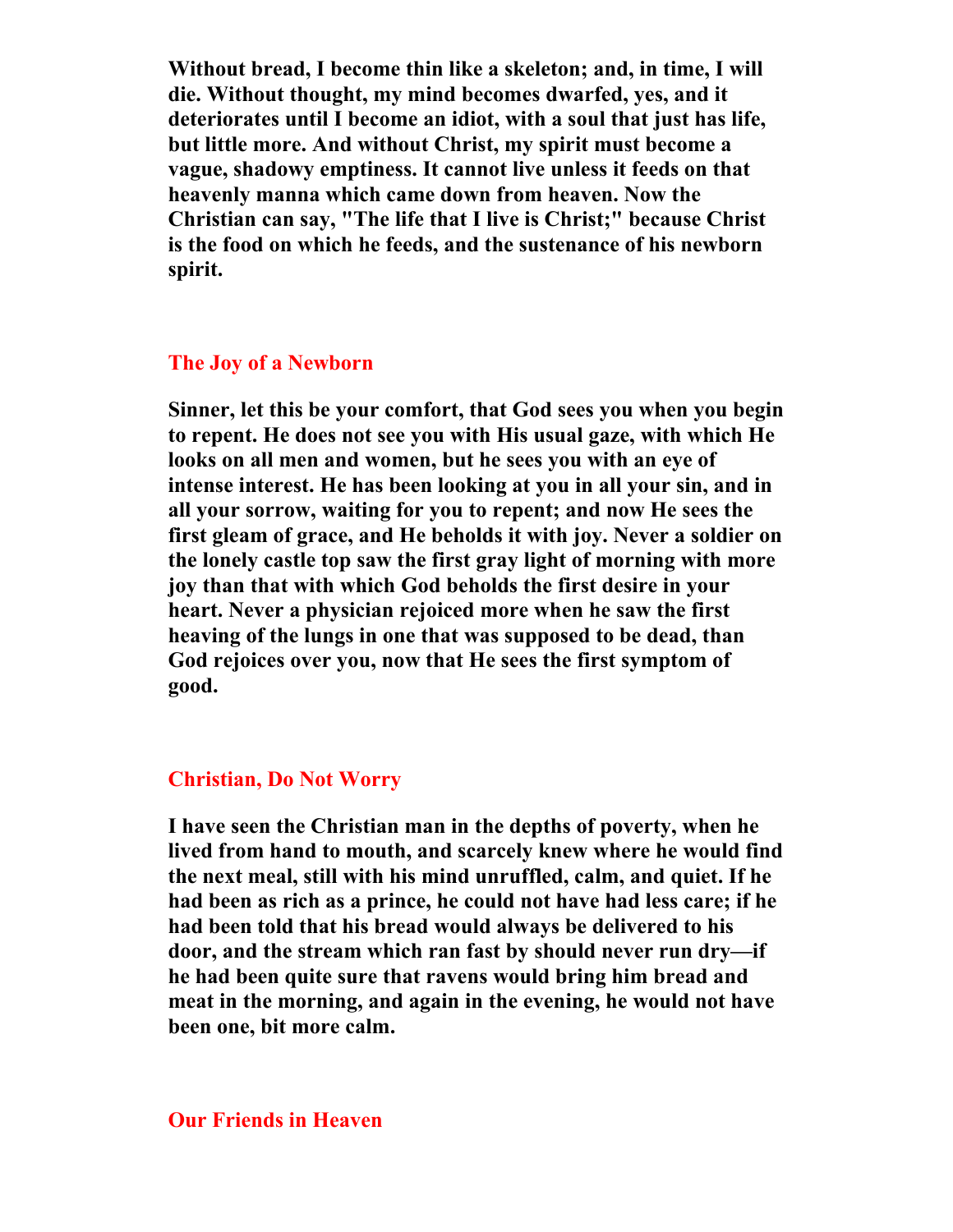**Oh, I believe that on the day we die that we will see the bright spirits that are now before the throne; to grip the hand of Abraham, and Isaac, and Jacob, to look into the face of Paul the apostle, and shake the hand of Peter; to sit in flowery fields with Moses and David, to bask in the sunlight of bliss with John and Magdalene. Oh, how blessed! The company of poor imperfect saints on earth is good; but how much better the society of the redeemed. Death is no loss to us by way of friends. We leave a few, a little group below, and say to them, "Do not fear, little flock," and we ascend and meet the armies of the living God—the multitudes of His redeemed. "To die is gain."** 

## **Prayer**

**If anyone would ask me for a summation of the Christian religion, I would say, it is in that one word—"prayer." If I would be asked, "What will take in the whole of the Christian experience?" I would answer, "Prayer." A man must have been convinced of sin before he could pray; he must have had some hope that there was mercy for him before he could pray. In fact, all the Christian virtues are locked up in that word, prayer. If you tell me, that you are a person of prayer, then I will reply at once, "Sir, I have no doubt of the reality, as well as the sincerity, of your religion."** 

## **The Chosen Ones**

**In the very beginning, when this great universe was in the mind of God, like unborn forests in a cup of acorns; long before the echoes walked in the quiet solitudes; before the mountains were brought forth; and long before the light flashed through the sky, God loved His chosen men and women. Before there were men and women—when the heavens were not yet fanned by an angel's wing; when space itself did not exist; when there was nothing but God alone; even then, in that loneliness of Deity, and in that deep quiet and depth, His heart moved for His chosen ones, His elect ones. Their names were written on His heart, and they became dear to His soul.**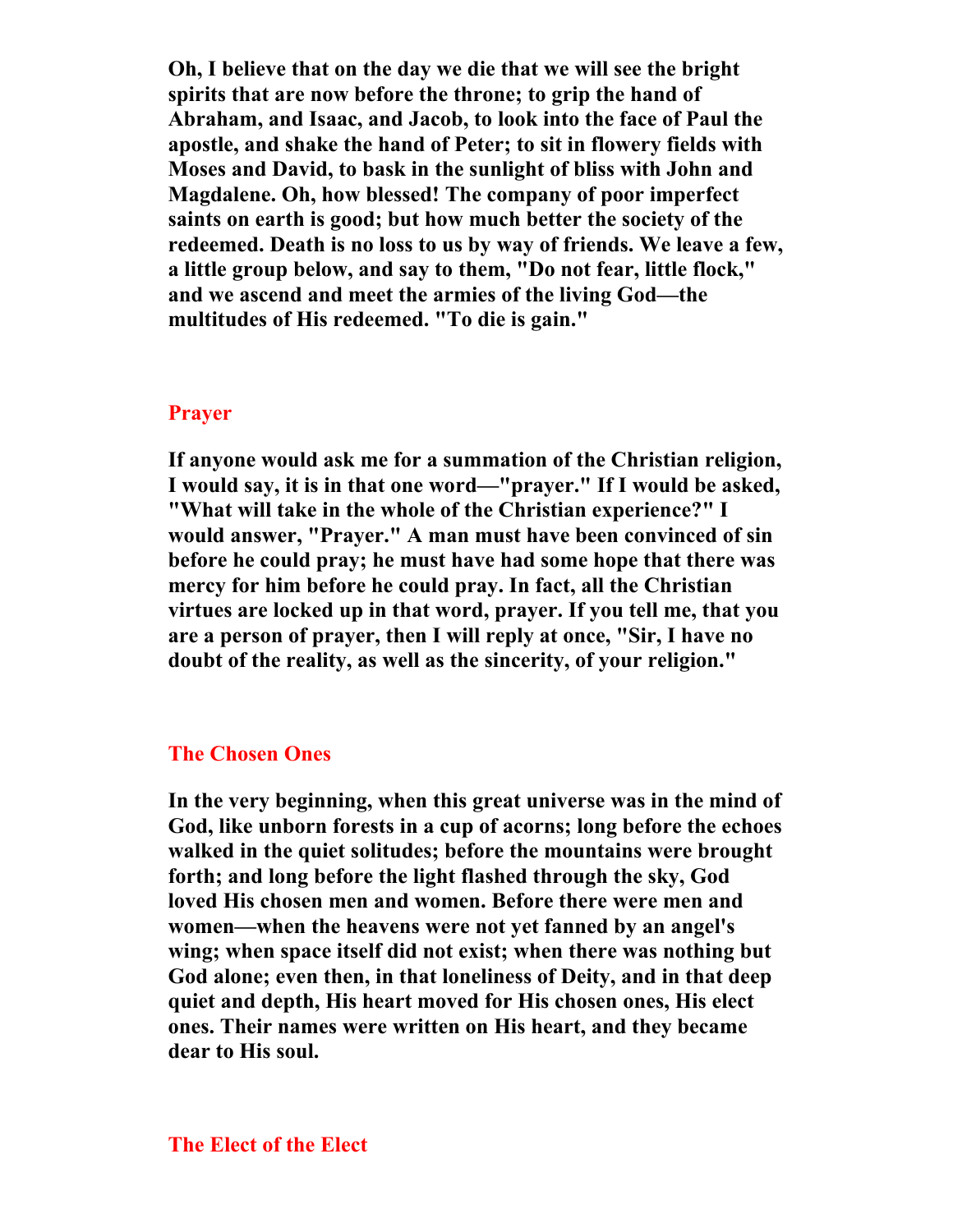**There are elect out of the elect, I will acknowledge, as to gifts and standing, and as to the works they may accomplish in this world; but there is no election out of the elect on the basis of a deeper extent of the love of God. They are all loved the same; they are all written in the same book of eternal love and life.** 

## **The Rich Church**

**When I hear of a church where everyone is wealthy and members of the upper class of our society, then I always say farewell to them, for where there are no poor people, the ship will soon sink. If there are no poor, then, Christ will soon give them some, if they are a real Gospel church.** 

## **Our Tears**

**Oh! It is a glorious fact, that prayers are noticed in heaven. The poor broken hearted sinner, going into their bedroom, bends their knee, but can only utter their mournful cry in the language of sighs and tears. Look! that groan has made all the harps of heaven thrill with music; that tear has, been caught by God, and put into a vase made especially for tears, to be perpetually preserved. The tearful praying Christian, whose distress prevents his words, will be clearly understood by the Most High.** 

## **Slow Moving Christians**

**You crippled ones! I don't fear; you will not be thrown out. Two snails entered the ark; how they got there, I don't know. It must have taken them a long time. They must have started rather early, unless Noah took them part of the way. So, some of you are snails; you are on the right road, but it will take a long while, unless some blessed Noah helps you into the ark.** 

## **God Knows His Children**

**Jesus recognizes His family when their sins make them as black as the tents of Kedar, and He knows they will be as bright as the**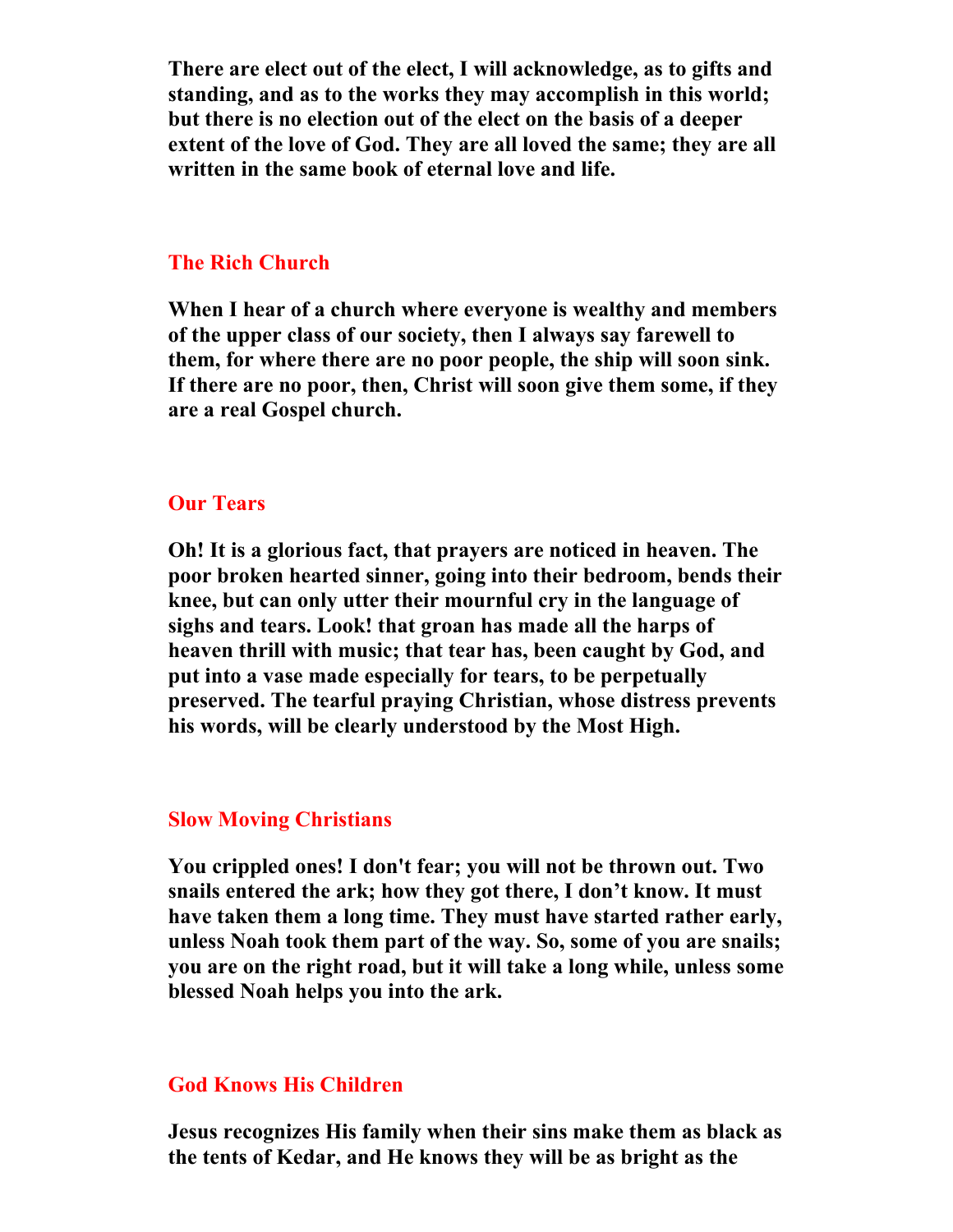**curtains of Solomon. He knows His children when they do not know themselves; when they believe they are lost beyond recovery, or when they foolishly conceive that they can save themselves.** 

## **Living in the Light of God**

**Give me the support of God, and I can easily bear the insults of men. Let me lay my head on the chest of Jesus, and I will not fear the interruptions of anxieties and trouble. If my God will forever give me the light of His smile, and a glimpse of His blessing—it will be enough. Come on enemies, persecutors, demons, yes, the Devil himself, for "the Lord God is my sun and shield." Gather, you clouds, and surround me, I carry a Sun within me; blow, wind of the frozen north, I have a fire of living coal within me; yes, death, kill me, but I have another life—a life in the light of God's countenance.** 

#### **Backsliders**

**Backsliders! fallen ones! God will have mercy on you if you are repentant. Glorious fact! the sorrowing backslider will not be left behind. Backsliders will sing above, as God's restored children, He has forever loved. Blind and crippled ones! believe in the Lord, and you will be found among the children of the Lamb at last.** 

## **God's Throne**

**You may erect little thrones for those whom you love; but God's throne must be the glorious high throne; you may set your loved ones on the steps leading up to His throne, but God must sit on the very seat itself. He is to be enthroned, the royal One within your heart, the king of your affections.** 

#### **Do not Love the World**